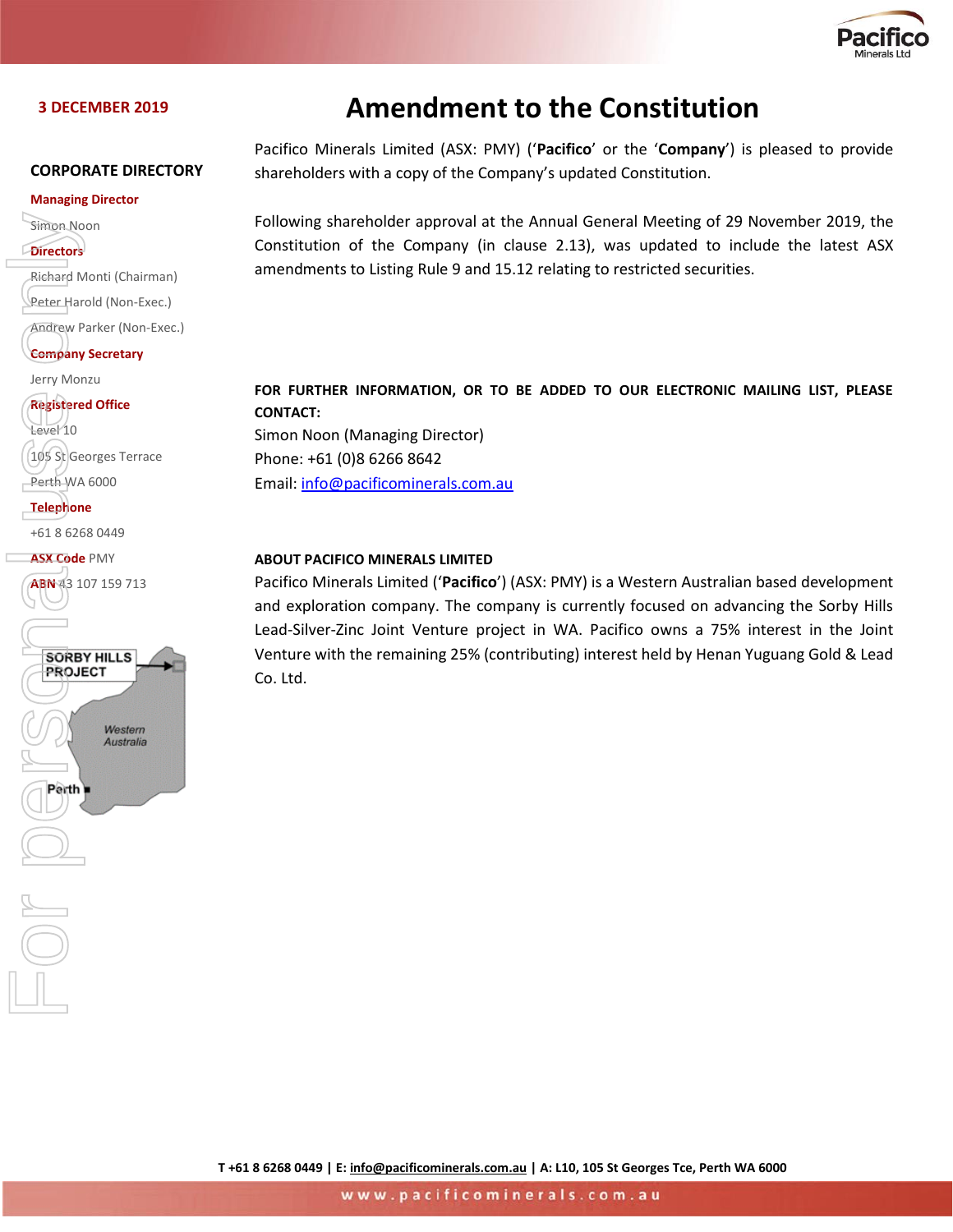*Corporations Act 2001*

## **CONSTITUTION**

**of**

# **PACIFICO MINERALS LIMITED**

**(ACN 107 159 713)**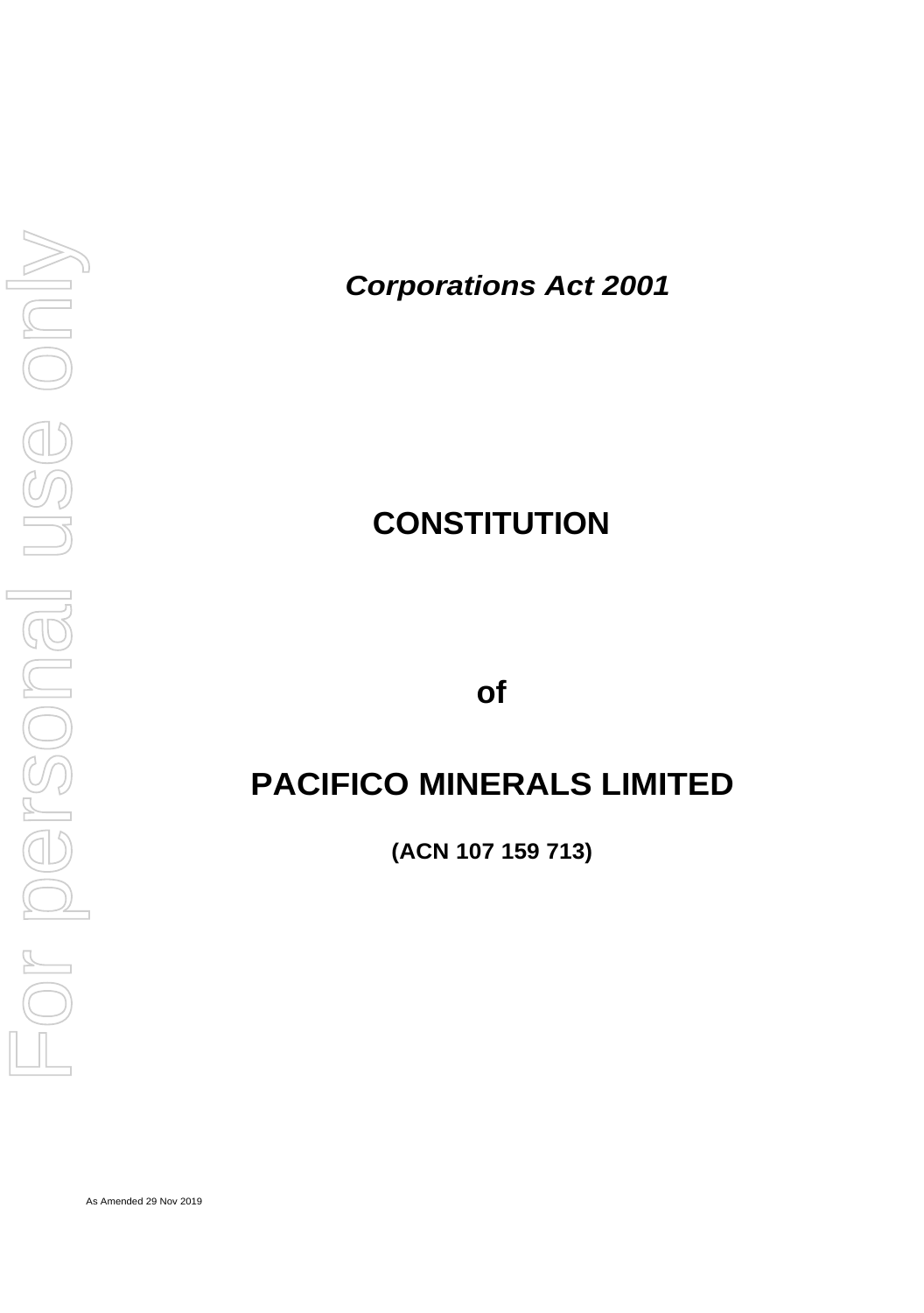## **TABLE OF CONTENTS**

| 1.               |      |  |
|------------------|------|--|
|                  | 1.1  |  |
|                  | 1.2  |  |
|                  | 1.3  |  |
|                  | 1.4  |  |
|                  | 1.5  |  |
|                  | 1.6  |  |
| 2.               |      |  |
|                  | 2.1  |  |
|                  | 2.2  |  |
|                  | 2.3  |  |
|                  | 2.4  |  |
|                  | 2.5  |  |
|                  | 2.6  |  |
|                  | 2.7  |  |
|                  | 2.8  |  |
|                  | 2.9  |  |
|                  | 2.10 |  |
|                  | 2.11 |  |
|                  | 2.12 |  |
|                  | 2.13 |  |
|                  | 2.14 |  |
| 3.               |      |  |
|                  | 3.1  |  |
| I                | 3.2  |  |
|                  | 3.3  |  |
|                  | 3.4  |  |
|                  | 3.5  |  |
| $\overline{4}$ . |      |  |
|                  | 4.1  |  |
|                  | 4.2  |  |
|                  | 4.3  |  |
|                  | 4.4  |  |
|                  | 4.5  |  |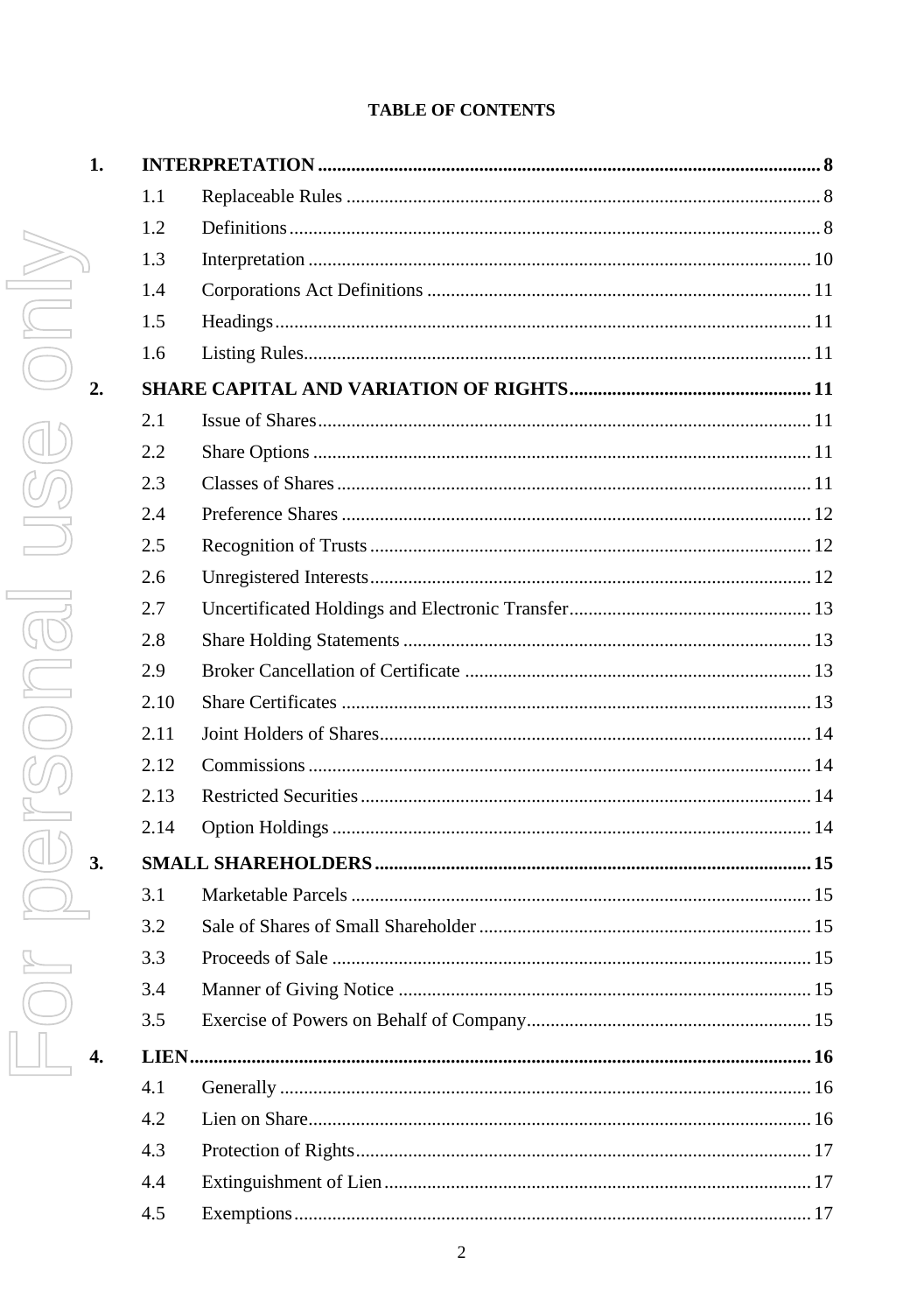| 1<br>I               |
|----------------------|
| I                    |
| ١<br>I<br>I          |
| 6.                   |
|                      |
| ļ                    |
| I                    |
| $\frac{1}{\sqrt{2}}$ |
| $\bigcirc$<br>7.     |
| $\frac{1}{2}$        |

8.

| 4.6  |  |
|------|--|
| 4.7  |  |
| 4.8  |  |
| 4.9  |  |
| 4.10 |  |
|      |  |
| 5.1  |  |
| 5.2  |  |
| 5.3  |  |
| 5.4  |  |
| 5.5  |  |
| 5.6  |  |
| 5.7  |  |
| 5.8  |  |
| 5.9  |  |
| 5.10 |  |
| 5.11 |  |
|      |  |
| 6.1  |  |
| 6.2  |  |
| 6.3  |  |
| 6.4  |  |
| 6.5  |  |
| 6.6  |  |
| 6.7  |  |
| 6.8  |  |
| 6.9  |  |
| 6.10 |  |
|      |  |
| 7.1  |  |
| 7.2  |  |
| 7.3  |  |
| 7.4  |  |
| 7.5  |  |
| 7.6  |  |
|      |  |
|      |  |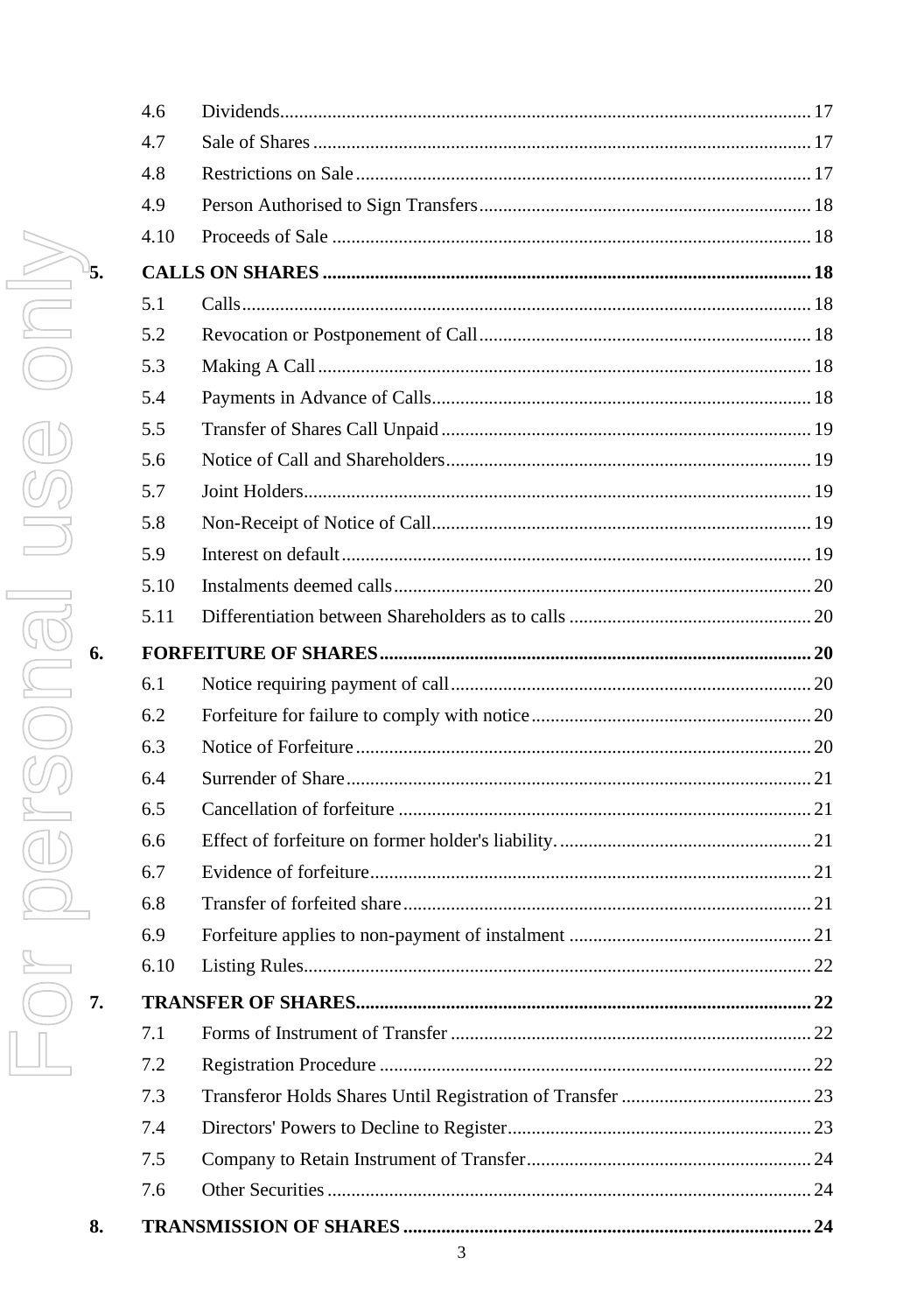|     | 8.1   |  |
|-----|-------|--|
|     | 8.2   |  |
|     | 8.3   |  |
|     | 8.4   |  |
| 9.  |       |  |
|     | 9.1   |  |
|     | 9.2   |  |
| 10. |       |  |
|     | 10.1  |  |
| 11. |       |  |
|     | 11.1  |  |
|     | 11.2  |  |
|     | 11.3  |  |
|     | 11.4  |  |
| 12. |       |  |
|     | 12.1  |  |
|     | 12.2  |  |
|     | 12.3  |  |
|     | 12.4  |  |
|     | 12.5  |  |
|     | 12.6  |  |
|     | 12.7  |  |
|     | 12.8  |  |
|     | 12.9  |  |
|     | 12.10 |  |
|     | 12.11 |  |
|     | 12.12 |  |
|     | 12.13 |  |
|     | 12.14 |  |
|     | 12.15 |  |
|     | 12.16 |  |
|     | 12.17 |  |
|     | 12.18 |  |
|     | 12.19 |  |
| 13. |       |  |
|     | 13.1  |  |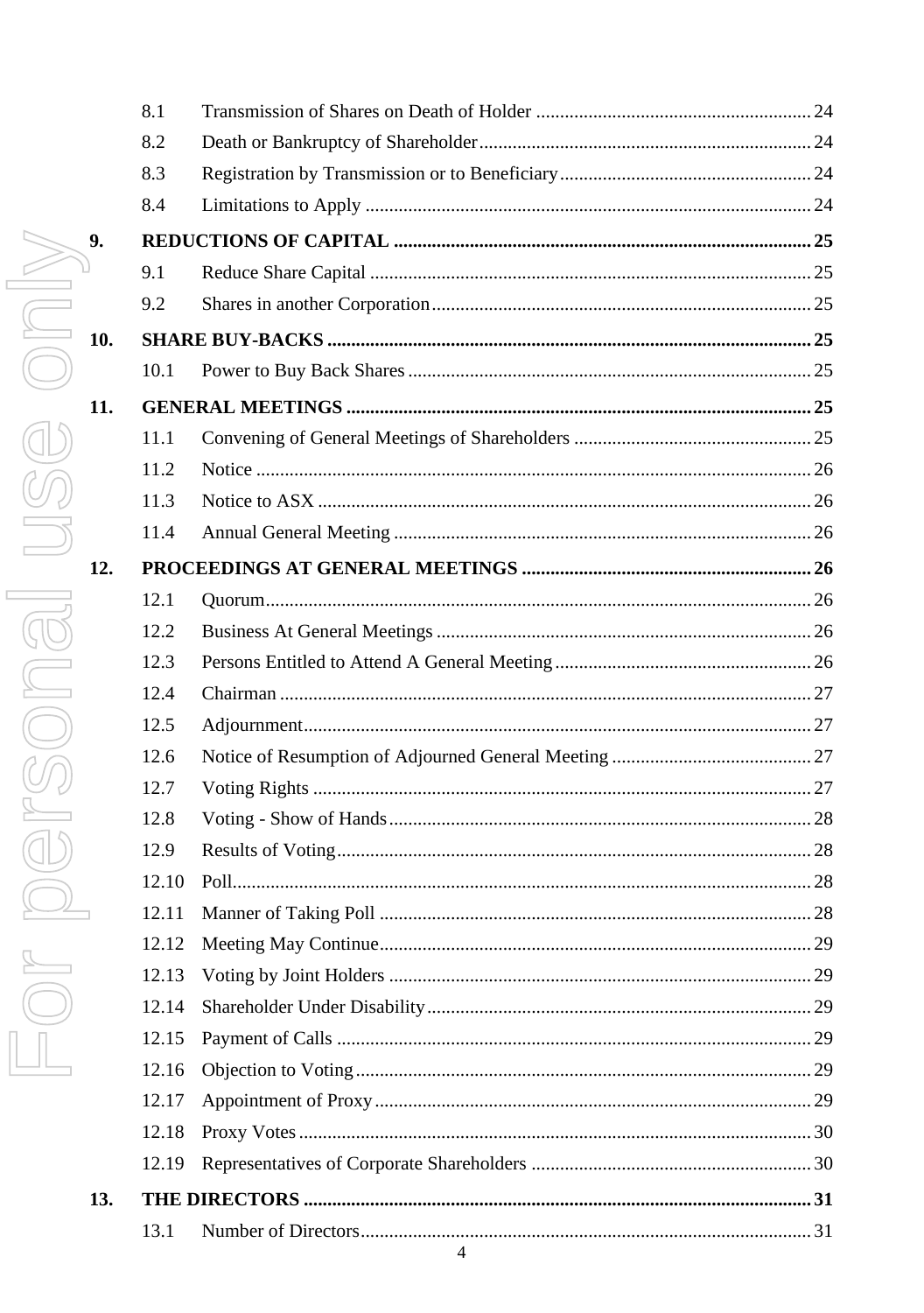| L<br>I                              |
|-------------------------------------|
| 14.                                 |
| I                                   |
| I<br>15                             |
| ((                                  |
| $\left(\right)$<br>J<br>$\tilde{S}$ |
| l                                   |
| O                                   |
| $\Box$                              |

 $16.$ 

| 13.2  |                                                 |    |
|-------|-------------------------------------------------|----|
| 13.3  |                                                 |    |
| 13.4  |                                                 |    |
| 13.5  |                                                 |    |
| 13.6  |                                                 |    |
| 13.7  |                                                 |    |
| 13.8  |                                                 |    |
| 13.9  |                                                 |    |
| 13.10 |                                                 |    |
|       |                                                 |    |
| 14.1  |                                                 |    |
| 14.2  |                                                 |    |
| 14.3  |                                                 |    |
| 14.4  |                                                 |    |
| 14.5  |                                                 |    |
| 14.6  |                                                 |    |
|       |                                                 |    |
| 15.1  |                                                 |    |
| 15.2  |                                                 |    |
| 15.3  |                                                 |    |
| 15.4  |                                                 |    |
| 15.5  |                                                 |    |
| 15.6  | Alternate Directors                             | 35 |
| 15.7  |                                                 |    |
| 15.8  |                                                 |    |
| 15.9  |                                                 |    |
| 15.10 |                                                 |    |
| 15.11 |                                                 |    |
| 15.12 |                                                 |    |
| 15.13 |                                                 |    |
| 15.14 |                                                 |    |
| 15.15 |                                                 |    |
| 15.16 |                                                 |    |
|       | MEETING BY INSTANTANEOUS COMMUNICATION DEVICE38 |    |
| 16.1  |                                                 |    |
| 16.2  |                                                 |    |
|       |                                                 |    |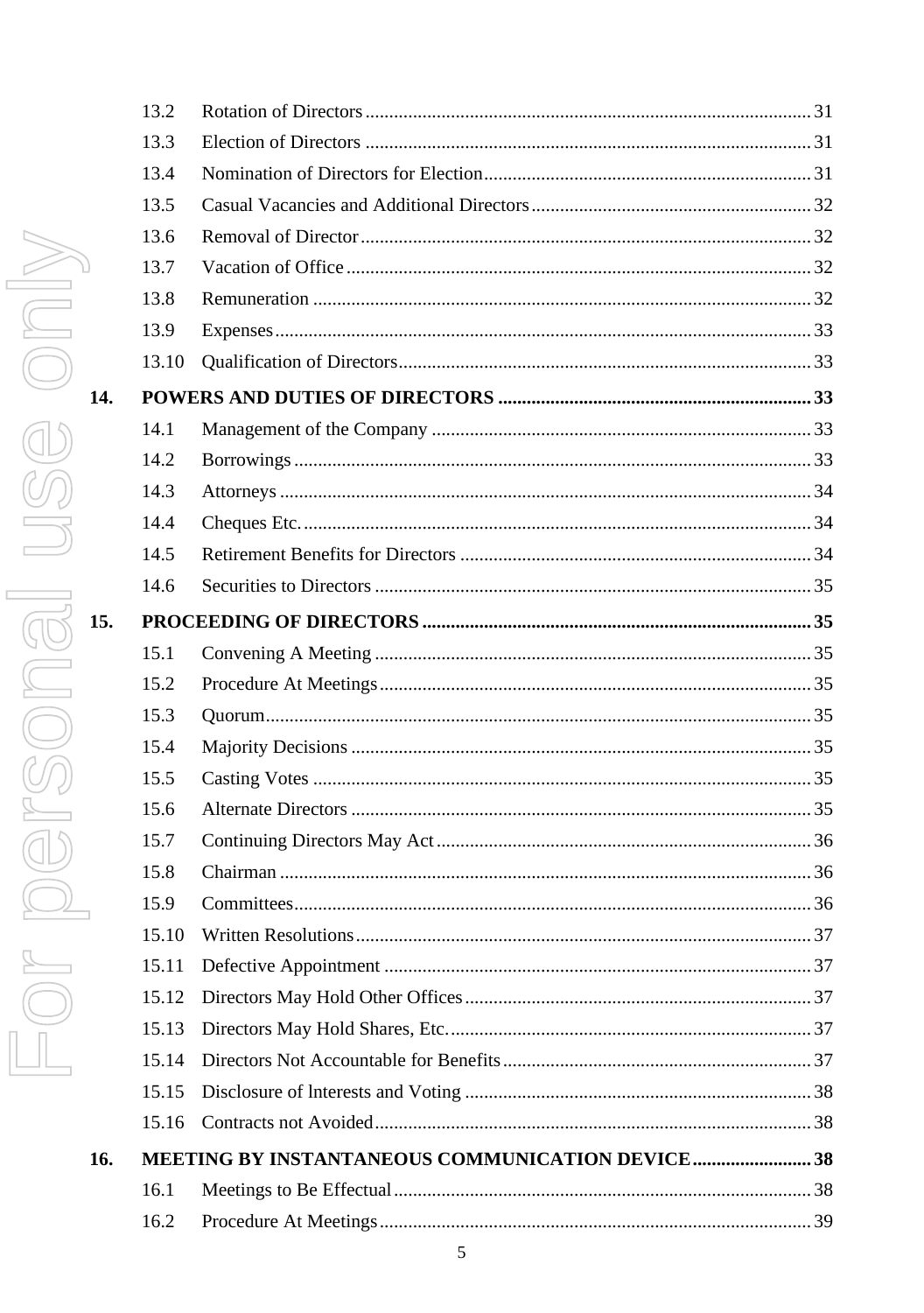|     | 16.3 |  |
|-----|------|--|
|     | 16.4 |  |
| 17. |      |  |
|     | 17.1 |  |
|     | 17.2 |  |
|     | 17.3 |  |
|     | 17.4 |  |
| 18. |      |  |
|     | 18.1 |  |
| 19. |      |  |
|     | 19.1 |  |
|     | 19.2 |  |
|     | 19.3 |  |
| 20. |      |  |
|     | 20.1 |  |
|     | 20.2 |  |
|     | 20.3 |  |
|     | 20.4 |  |
| 21. |      |  |
|     | 21.1 |  |
|     | 21.2 |  |
|     | 21.3 |  |
| 22. |      |  |
|     | 22.1 |  |
|     | 22.2 |  |
|     | 22.3 |  |
|     | 22.4 |  |
|     | 22.5 |  |
|     | 22.6 |  |
|     | 22.7 |  |
|     | 22.8 |  |
|     | 22.9 |  |
| 23. |      |  |
|     | 23.1 |  |
|     | 23.2 |  |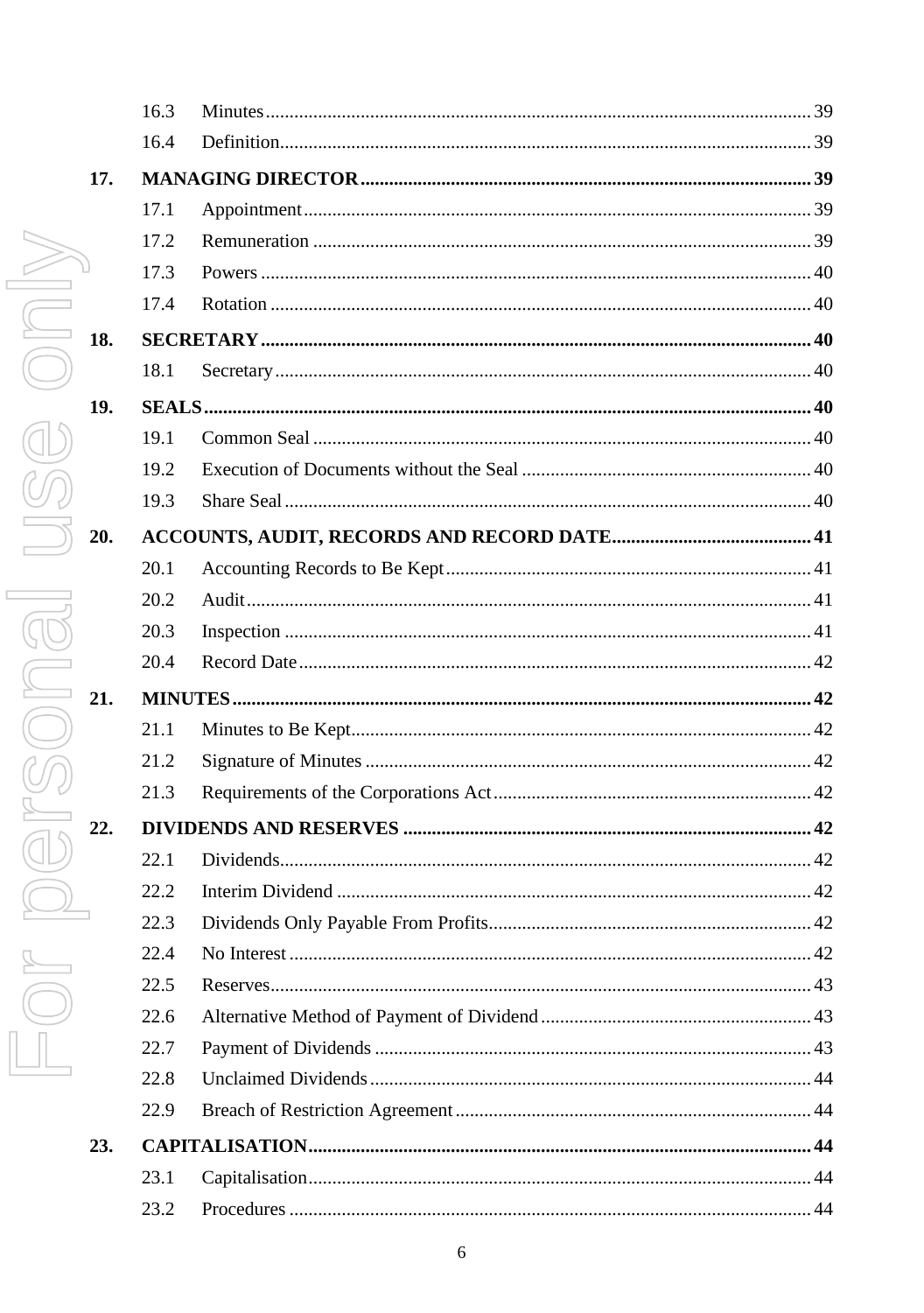| 24. |      |  |
|-----|------|--|
|     | 24.1 |  |
|     | 24.2 |  |
| 25. |      |  |
|     | 25.1 |  |
| 26. |      |  |
|     | 26.1 |  |
|     | 26.2 |  |
|     | 26.3 |  |
|     | 26.4 |  |
|     | 26.5 |  |
|     | 26.6 |  |
|     | 26.7 |  |
| 27. |      |  |
|     | 27.1 |  |
|     | 27.2 |  |
|     | 27.3 |  |
| 28. |      |  |
|     | 28.1 |  |
|     | 28.2 |  |
|     | 28.3 |  |
|     | 28.4 |  |
|     | 28.5 |  |
| 29. |      |  |
|     | 29.1 |  |
| 30. |      |  |
|     | 30.1 |  |
| 31. |      |  |
|     | 31.1 |  |
|     |      |  |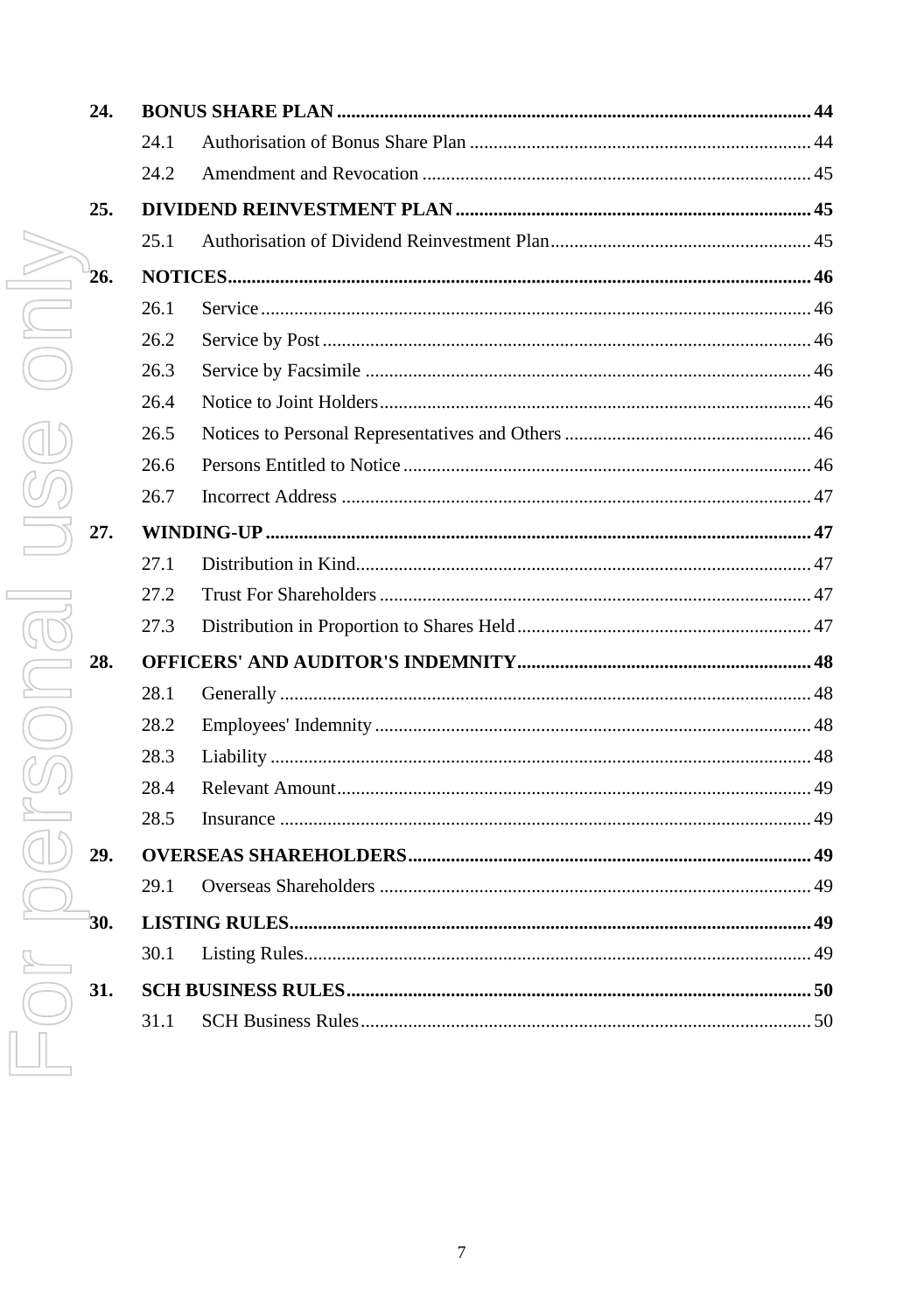#### **CONSTITUTION OF PACIFICO MINERALS LIMITED**

#### <span id="page-8-1"></span><span id="page-8-0"></span>**1. INTERPRETATION**

#### 1.1 **Replaceable Rules**

The Replaceable Rules contained in the Corporations Act do not apply to this Company,

## <span id="page-8-3"></span><span id="page-8-2"></span>1.2 **Definitions**

In this Constitution:

"**ASX**" means Australian Stock Exchange Limited;

"**Bonus Share Plan**" means a plan implemented under clause [24;](#page-44-7)

"**Broker**" has the same meaning as that term has in the SCH Business Rules;

"**Business Day**" means a day other than a Saturday, a Sunday, New Year's Day, Good Friday, Easter Monday, Christmas Day, Boxing Day and any other day which ASX shall declare and publish to be a day which is not a business day;

"**Chairman**" ·and "**Vice-Chairman**" means the persons elected by the Directors to the office of Chairman and Vice-Chairman from time to time in accordance with claus[e 15.8](#page-36-3) or as otherwise elected in accordance with clause [12.4;](#page-27-4)

"**CHESS**" has the same meaning as that term has in the SCH Business Rules;

"**CHESS approved Securities**" means Securities for which CHESS approval has been given in accordance with the SCH Business Rules;

"**Company**" means this company as it is from time to time named m accordance with the Corporations Act;

"**Constitution**" means this constitution as altered or amended from time to time;

"**Corporation**" means any body corporate, whether formed or incorporated within or outside Australia;

"**Corporations Act**" and "**Corporations Regulations**" have the meanings given to them by Part 3 of the Corporations (Western Australia) Act 1990 and references to the Corporations Act and the Corporations Regulations have the effect given to them by Section 13 of that Act;

"**Directors**" means the directors of the Company from time to time or such number of them as have authority to act for the Company (including any $\neg$ alternate director duly acting as such), and "**Director**" has a corresponding meaning;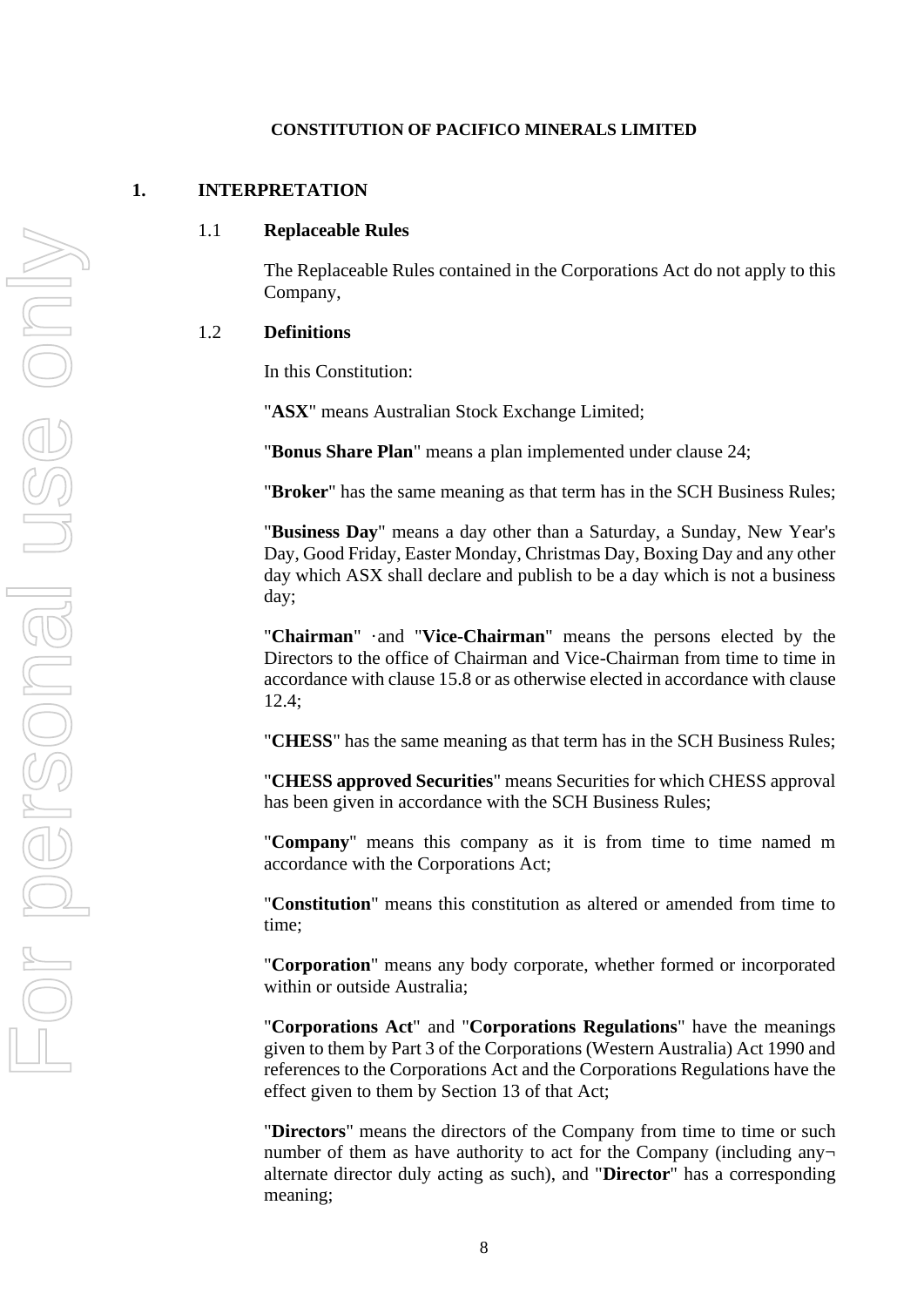"**Dividend Reinvestment Plan**" means a plan implemented under clause [25;](#page-45-3)

"**Executive Director**" means a Director appointed in accordance with clause [17.1](#page-39-6) to an office of, or otherwise employed by, the Company;

"**Holding Lock**" has the same meaning as that term has in the SCH Business Rules;

"**Listing Rules**" means the Listing Rules of ASX and any other rules of ASX which are applicable while the Company is admitted to the Official List of ASX, each as amended or replaced from time to time, except to the extent of any express written waiver by ASX;

"**Listed Securities**" means any Shares, Share Options, stock, debentures, debenture stock or other securities for the time being issued by the Company and officially quoted by ASX;

"**Managing Director**" means the Director appointed as the managing director of the Company in accordance with clause [17.1;](#page-39-6)

"**Market Transfer**" means:

- (a) a transfer of Shares where the transfer is pursuant to or connected with a transaction entered into on a stock market operated by ASX and for the avoidance of doubt includes a proper SCH transfer; or
- (b) an allotment of Shares as a result of the exercise of any rights, options or notes that are traded on a stock market operated by ASX;

"**Officer**" means any Director or Secretary of the Company;

"**Official List**" means the official list of ASX;

"**Prescribed Rate**" means the interest rate which is 2% above the Reserve Bank of Australia Indicator Rate as published or quoted from time to time, or such other rate as may from time to time be fixed by the Directors, calculated daily;

"**proper SCH transfer**" means a proper ASTC transfer as that term is defined in the Corporations Regulations;

"**Record Date**" has the same meaning as that term has in the SCH Business Rules;

"**Registered Office**" means the registered office of the Company;

"**Register of Shareholders**" means the register of Shareholders kept by the Company in accordance with Section 169 of the Corporations Act;

"**Related Body Corporate**" means a body corporate which by virtue of the provisions of Section 50 of the Corporations Act is deemed to be related to the Company and 'related' has a corresponding meaning;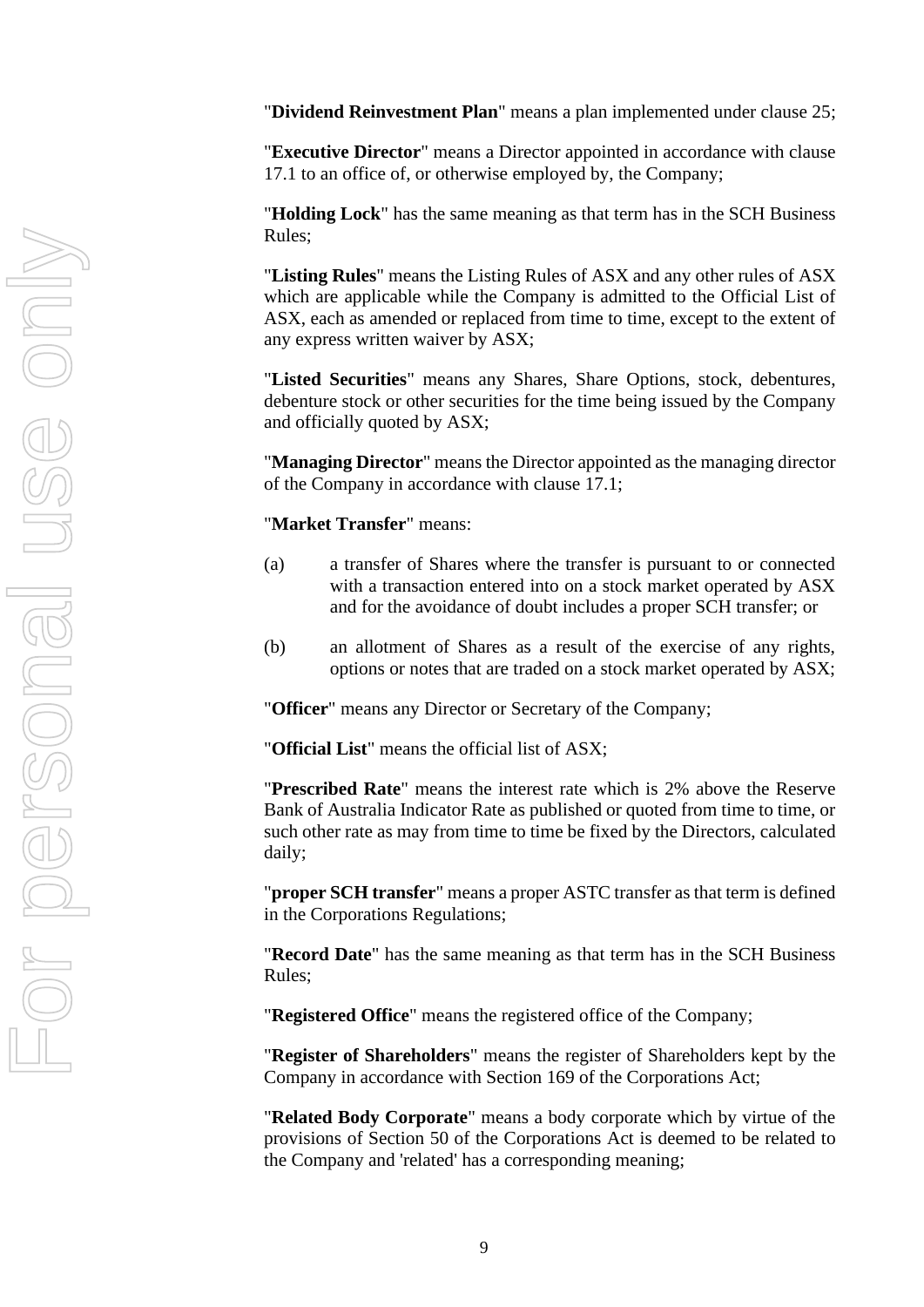"**Representative**" means a person authorised to act as a representative of a body corporate under clause [12.19;](#page-30-2)

"**Replaceable Rules**" has the same meaning as that term has in the Corporations Act;

"**Restricted Securities**" has the same meaning as that term has in the Listing Rules;

"**SCH**" has the same meaning as that term has in the SCH Business Rules;

"**SCH Business Rules**" has the same meaning as that term has in the Corporations Act;

"**Seal**" means the common seal of the Company and includes any official seal and, where the context so admits, the Share Seal of the Company;

"**Secretary**" means any person appointed to perform the duties of a secretary of the Company;

"**Share**" means a share in the capital of the Company;

"**Shareholder**" means a person or body corporate registered in the Register of Shareholders as the holder of one or more Shares and includes any person or body corporate who is a member of the Company in accordance with or for the purposes of the Corporations Act;

"**Share Option**" means an option to require the Company to allot and issue a Share; and

"**Share Seal**" means the duplicate common seal referred to in clause [19.3.](#page-40-8)

#### <span id="page-10-0"></span>1.3 **Interpretation**

In this Constitution:

- (a) word importing any gender include all other genders;
- (b) the word person includes a firm, a body corporate, an unincorporated association or an authority;
- (c) the singular includes the plural and vice versa; and
- (d) a reference to a statute or code or the Corporations Act (or to a provision of same) means the statute, code or the Corporations Act (or provisions of same) as modified or amended and in operation for the time being, or any statute, code or provision enacted (whether by the State or Commonwealth of Australia) in its place and includes any regulation or rule for the time being in force under the statute, code or the Corporations Act.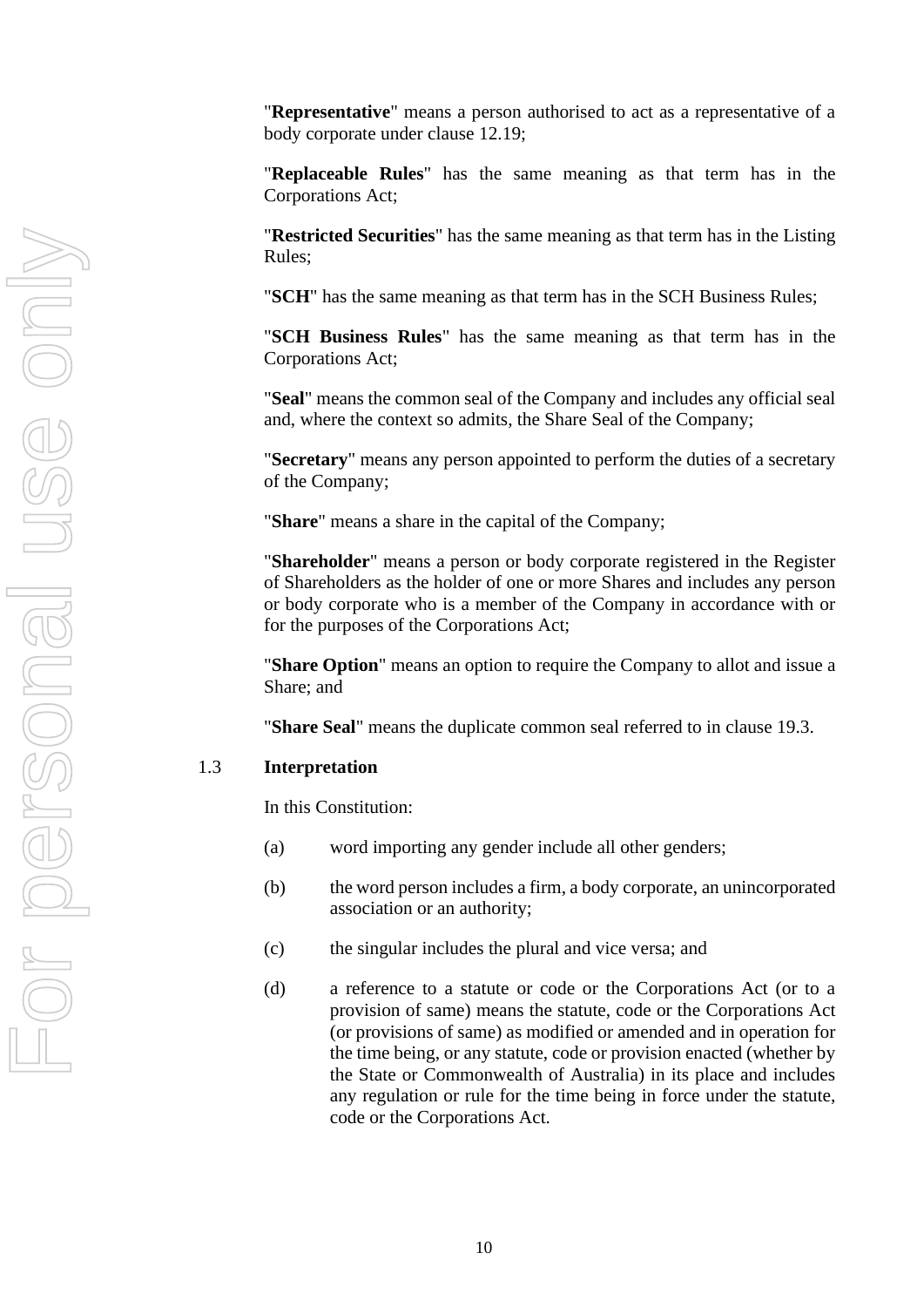## <span id="page-11-0"></span>1.4 **Corporations Act Definitions**

Any word or expression defined in or for the purposes of the Corporations Act shall, unless otherwise defined in clause [1.2](#page-8-3) or the context otherwise requires, have the same meaning when used in this Constitution, and the rules of interpretation specified in or otherwise applicable to the Corporations Act shall, unless the context otherwise requires, apply in the interpretation of this Constitution.

## <span id="page-11-1"></span>1.5 **Headings**

Headings are inserted in this Constitution for convenience only, and shall not affect the interpretation of this Constitution.

#### <span id="page-11-2"></span>1.6 **Listing Rules**

In this Constitution a reference to the Listing Rules is to have effect if, and only if, at the relevant time, the Company has been admitted to and remains on the Official List and is otherwise to be disregarded.

## <span id="page-11-8"></span><span id="page-11-4"></span><span id="page-11-3"></span>**2. SHARE CAPITAL AND VARIATION OF RIGHTS**

#### 2.1 **Issue of Shares**

Without prejudice to any special rights previously conferred on the holders of any existing Shares or class of Shares, Shares for the time being unissued shall be under the control of the Directors, and subject to the Corporations Act, the Listing Rules and this Constitution, the Directors may at any time and from time to time issue such number of Shares either as ordinary Shares or Shares of a named class or classes (being either an existing class or a new class) and with such preferred, deferred, or other special rights or such restrictions, whether with regard to dividend, return of capital, or otherwise, and whether as preference Shares that are or at the option of the Company are liable to be redeemed, as the Directors shall, in their absolute discretion determine.

## <span id="page-11-5"></span>2.2 **Share Options**

Subject to the Listing Rules, the Directors may at any time and from time to time issue Share Options on such terms and conditions as the Directors shall, in their absolute discretion, determine.

## <span id="page-11-7"></span><span id="page-11-6"></span>2.3 **Classes of Shares**

Subject to the Listing Rules, if at any time the share capital of the Company is divided into different classes of Shares, the rights attached to any class (unless otherwise provided by the terms of issue of the Shares of that class) may be varied, whether or not the Company is being wound up, with the consent in writing of the holders of three quarters of the issued Shares of that class, or if authorised by a special resolution passed at a separate meeting of the holders of the Shares of that class. Any variation of rights under this clause [2.3](#page-11-7) shall be subject to Sections 246B to 246E of the Corporations Act. The provisions of this Constitution relating to general meetings shall apply so far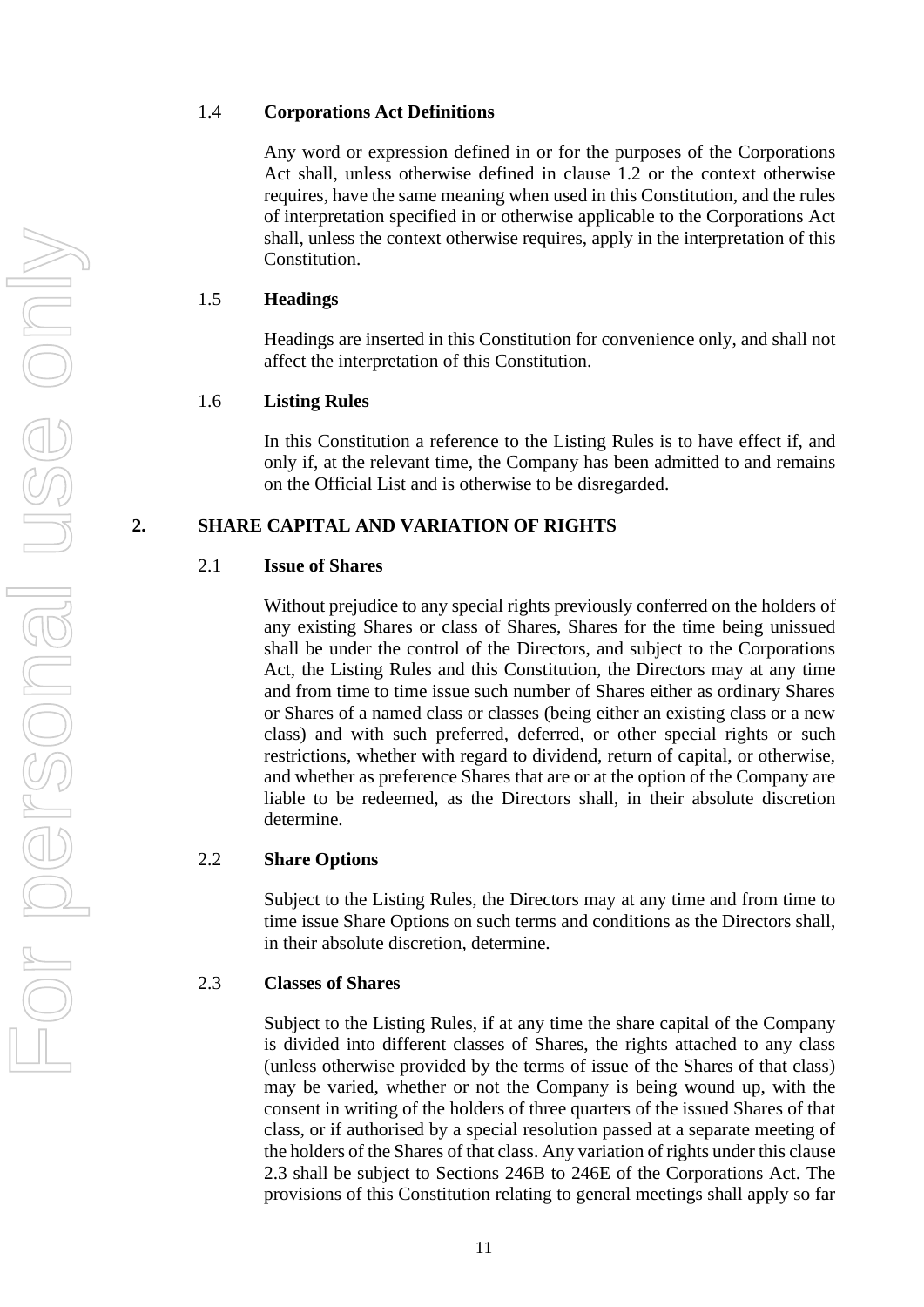as they are capable of application and with necessary alterations to every such separate meeting except that a quorum is constituted by two persons who together hold or represent by proxy one-third of the issued Shares of the class.

## <span id="page-12-3"></span><span id="page-12-0"></span>2.4 **Preference Shares**

Subject to this clause [2.4](#page-12-3) and the provisions of Section 254A ·of the Corporations Act and the Listing Rules, the Company may issue preference Shares that are liable to be redeemed whether at the option of the Company or otherwise, and the following provisions shall apply in respect of such preference Shares:

- (a) the Directors may, subject to the provisions of Section 254A of the Corporations Act, exercise the power in any manner they think fit;
- (b) any preference Shares so issued shall confer upon the holders of those Shares, inter alia, the same rights as the holders of ordinary Shares to receive notices, reports and audited profit and loss accounts and audited balance sheets, and to attend General Meetings and to vote in the circumstances outlined in the Listing Rules;
- (c) the total nominal value of issued preference Shares shall not exceed the total nominal value of the issued ordinary Shares at any time;
- (d) the Company acknowledges that any issue of securities ranking in priority, or any conversion of existing securities to securities ranking equally or in priority, to an existing class of preference shares is a variation or abrogation of the rights attached to that existing class of preference shares; and
- (e) other conditions, restrictions or rights attaching or relating to any preference Shares issued with respect to redemption, repayment of capital, participation in surplus assets and profits, cumulative or noncumulative dividend, voting and priority of payment of capital and dividend in relation to other Shares or classes of preference Shares shall be set forth in the Constitution by amendment of the Constitution prior to the issue of any such Shares.

#### <span id="page-12-1"></span>2.5 **Recognition of Trusts**

Except as permitted or required by the Corporations Act, the Company shall not recognise a person as holding a Share or Share Option upon any trust.

#### <span id="page-12-2"></span>2.6 **Unregistered Interests**

The Company is not bound by or compelled in any way to recognise any equitable, contingent, future or partial right or interest in any Share or Share Option (whether or not it has notice of the interest or right concerned) unless otherwise provided by this Constitution or by law, except an absolute right of ownership in the registered holder of the Share or Share Option.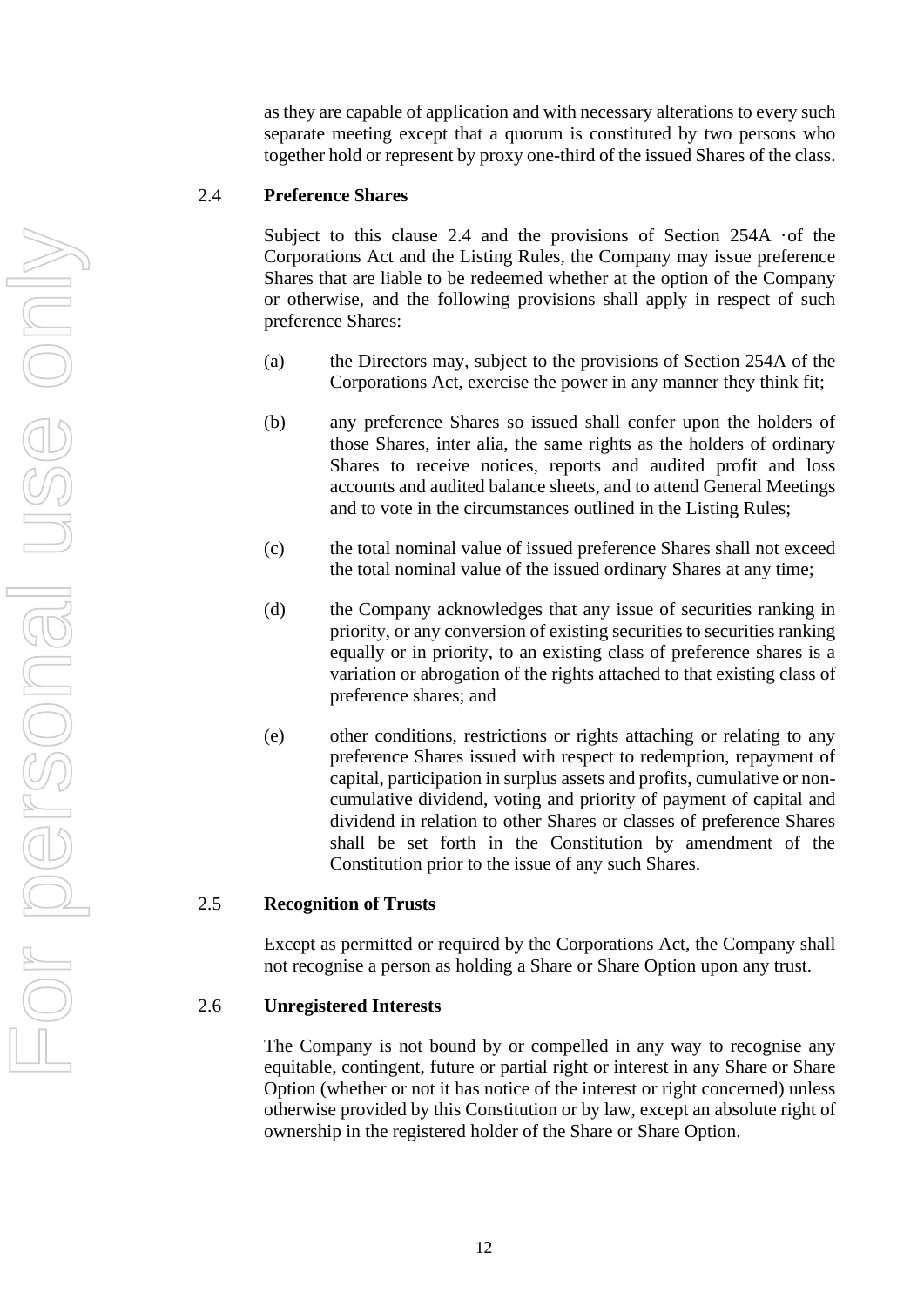## <span id="page-13-0"></span>2.7 **Uncertificated Holdings and Electronic Transfer**

Despite any other provision of this Constitution:

- (a) the Company need not issue a certificate, and may cancel any certificate without issuing in substitution, in respect of any marketable security of the Company in any circumstances where the non-issue of that certificate is permitted by the Corporations Act; and
- (b) where paragraph (a) applies, any reference to a certificate in this Constitution is to be disregarded in relation to that marketable security.

## <span id="page-13-1"></span>2.8 **Share Holding Statements**

Subject to the Listing Rules, a Shareholder shall have the right to receive such statements of the holdings of the Shareholder as are required to be distributed to a Shareholder under the Corporations Act, the SCH Business Rules or the Listing Rules.

## <span id="page-13-2"></span>2.9 **Broker Cancellation of Certificate**

Where, in accordance with the SCH Business Rules, a Broker cancels an existing Share certificate the Company shall recognise and accept that cancellation.

## <span id="page-13-3"></span>2.10 **Share Certificates**

To the extent that certificates are required for marketable securities of the Company:

- (a) the Company must issue certificates of title to marketable securities of the Company in accordance with the Corporations Act and, if the Company is listed, the Listing Rules;
- (b) a Shareholder is entitled, without charge, to one certificate for the marketable securities of the Company of each class registered in this Shareholders' sole name or to several certificates each for a reasonable part of those marketable securities;
- (c) if any marketable securities of the Company are held by two or more persons, the Company is only required to issue the same number of certificates as if those marketable securities were held by one person and delivery of an issue to any of those persons is sufficient delivery to all of them; and
- (d) if a certificate is lost, destroyed, worn out or defaced, then upon production of the document (if available) to the Directors, they may order it to be cancelled and may issue a new certificate in substitution subject to the conditions prescribed by the Corporations Act and the Listing Rules.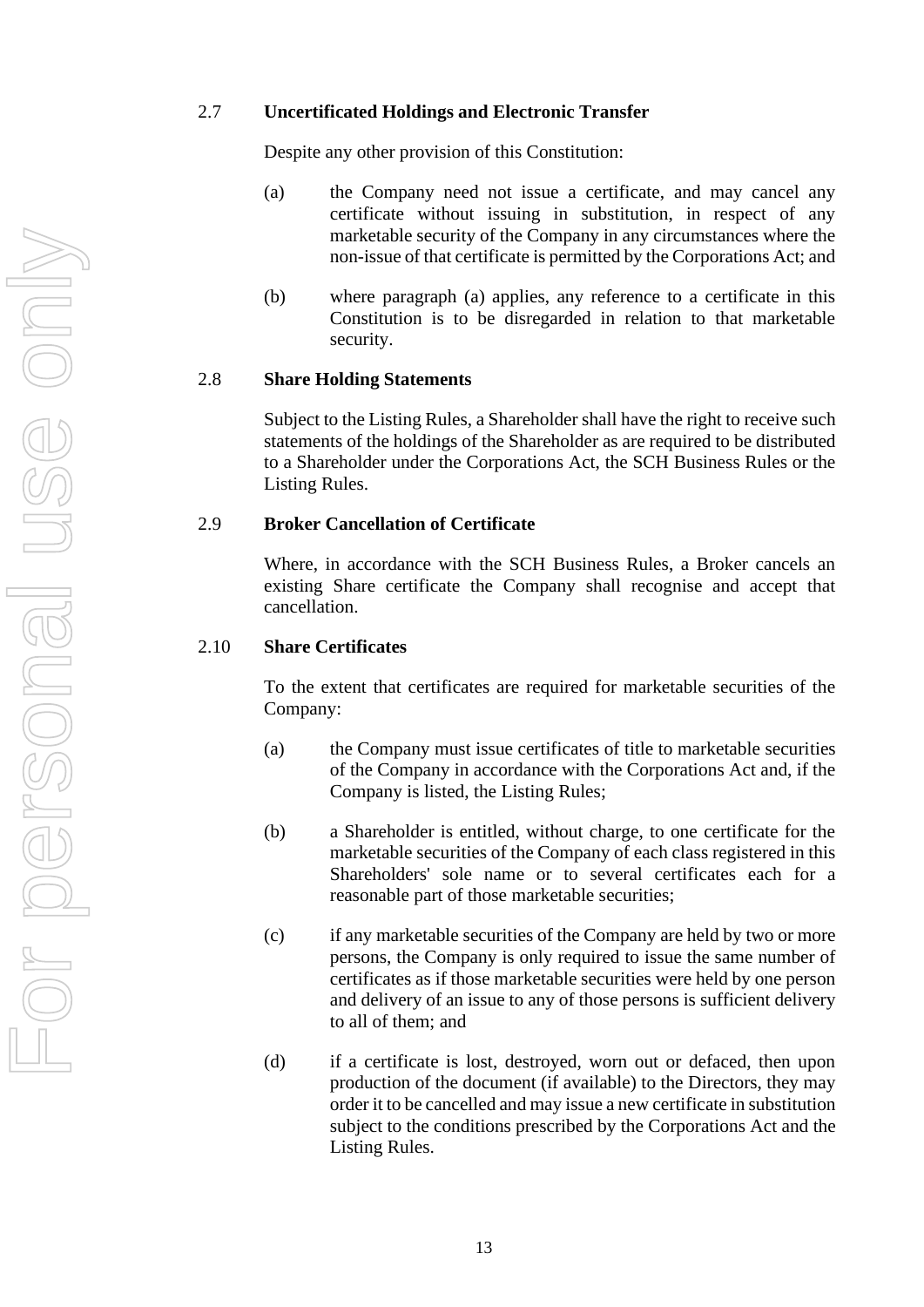## <span id="page-14-0"></span>2.11 **Joint Holders of Shares**

Where two or more persons are registered as the joint holders of Shares, they are deemed to hold the Shares as joint tenants.

#### <span id="page-14-1"></span>2.12 **Commissions**

Subject to the Listing Rules the Company may exercise the powers of paying commission or brokerage conferred by Section 258C of the Corporations Act.

## <span id="page-14-4"></span><span id="page-14-2"></span>2.13 **Restricted Securities**

- (a) While the Company is on the official list of ASX, the Company must recognise and comply with the Listing Rules with respect to Restricted Securities.
- (b) Notwithstanding the generality of clause [2.13\(a\):](#page-14-4)
	- (i) a holder of Restricted Securities must not dispose of, or agree or offer to dispose of, the securities during the escrow period applicable to those securities except as permitted by the Listing Rules or ASX;
	- (ii) if the Restricted Securities are in the same class as quoted securities, the holder will be taken to have agreed in writing that the Restricted Securities are to be kept on the Company's issuer sponsored sub-register and are to have a holding lock applied for the duration of the escrow period applicable to those securities;
	- (iii) the Company will refuse to acknowledge any disposal (including, without limitation, to register any transfer) of Restricted Securities during the escrow period applicable to those securities except as permitted by the Listing Rules or ASX;
	- (iv) a holder of Restricted Securities will not be entitled to participate in any return of capital on those securities during the escrow period applicable to those securities except as permitted by the Listing Rules or ASX; and
	- (v) if a holder of Restricted Securities breaches a restriction deed or a provision of the Constitution restricting a disposal of the Restricted Securities, the holder will not be entitled to any dividend or distribution, or to exercise any voting rights, in respect of those securities for so long as the breach continues.

## <span id="page-14-3"></span>2.14 **Option Holdings**

The foregoing provisions of clause [2](#page-11-8) shall with necessary alterations apply to Share Options or any other class of security issued by the Company.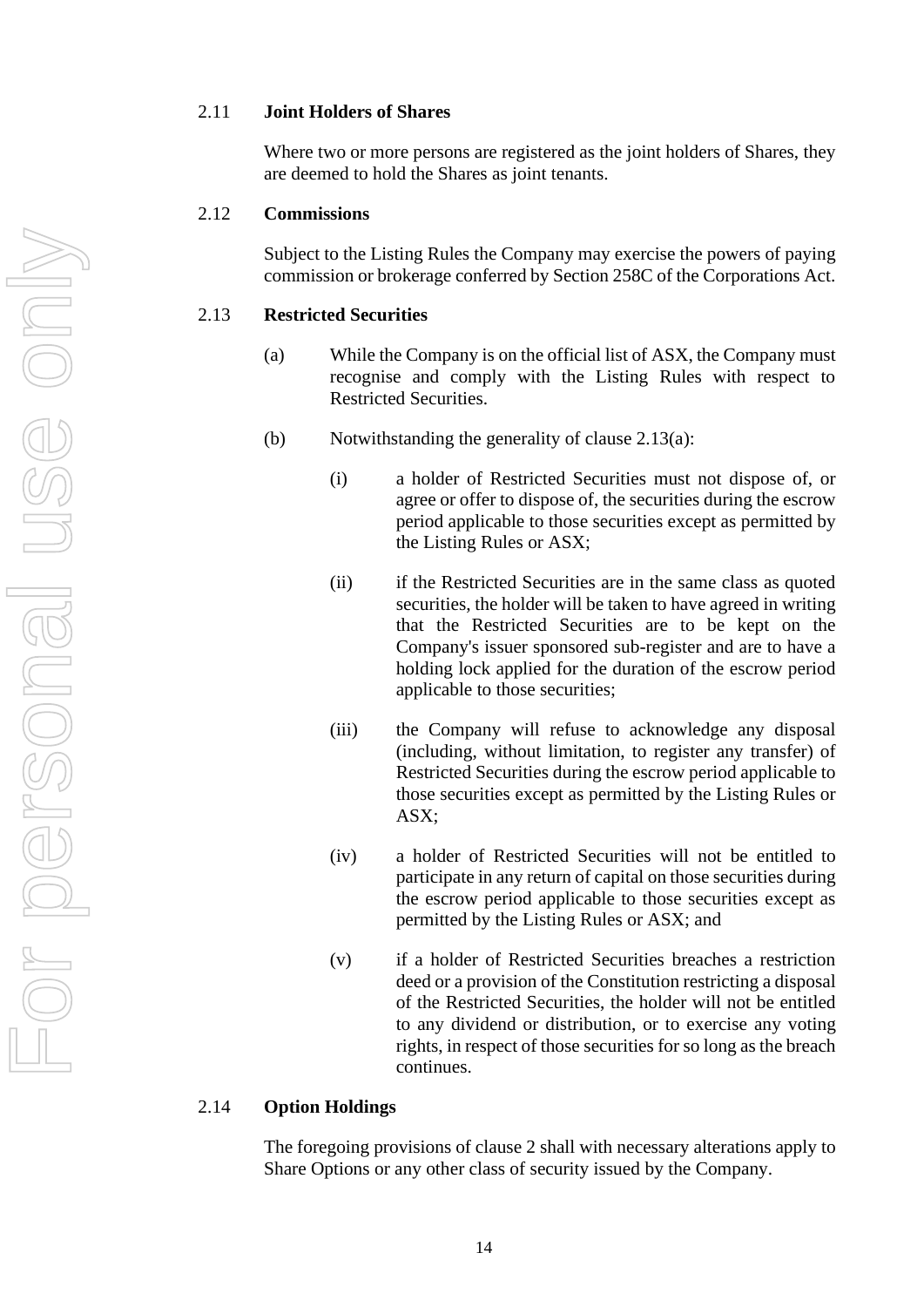## <span id="page-15-6"></span><span id="page-15-1"></span><span id="page-15-0"></span>**3. SMALL SHAREHOLDERS**

## 3.1 **Marketable Parcels**

In this clause [3](#page-15-6) "Marketable Parcel" shall have the same meaning as is given to that expression in the Listing Rules or otherwise determined by ASX.

## <span id="page-15-7"></span><span id="page-15-2"></span>3.2 **Sale of Shares of Small Shareholder**

Subject to this clause [3.2,](#page-15-7) the Company at any time may give written notice ("**Company Notice**") to a Shareholder whose holding of Shares is less than a Marketable Parcel ("**Small Shareholder**") of its intention to exercise its powers under this clause [3.2.](#page-15-7) Unless within the period specified in the Company Notice, being not less than 6 weeks after dispatch of the Company Notice, the Small Shareholder concerned gives notice ("**Small Shareholder Notice**") to the Company that the Small Shareholder wishes to retain such Shares or there is registered or lodged for registration a transfer of Shares which, together with Shares already registered in the Small Shareholder's name, will result in the holding by the Small Shareholder of at least a Marketable Parcel, the Company at its cost may arrange for the sale of the Small Shareholder's Shares through the stock exchange of the country in which such Shares are registered by the Company. For the purposes of this clause [3.2](#page-15-7) the Small Shareholder concerned is deemed to have appointed any Director or the Secretary as the holder's attorney to execute all documents relating to the sale and transfer of such Shares.

## <span id="page-15-3"></span>3.3 **Proceeds of Sale**

The proceeds of sale shall be held by the Company in trust for the Small Shareholder concerned and paid on surrender of the certificate (if any) for the Shares so sold or on an indemnity being given to the Company in the case of a certificate (if any) which has been lost or destroyed.

#### <span id="page-15-8"></span><span id="page-15-4"></span>3.4 **Manner of Giving Notice**

Any notice under this clause [3.4](#page-15-8) shall be in writing and in the case of a Company Notice given in the manner specified in clause [26](#page-46-7) and in the case of a Shareholder Notice given in the manner specified in the Company Notice.

#### <span id="page-15-9"></span><span id="page-15-5"></span>3.5 **Exercise of Powers on Behalf of Company**

- (a) Any Director or the Secretary may act on the Company's behalf in exercising the powers of the Company under this clause [3.5.](#page-15-9)
- (b) The provisions of this clause [3.5](#page-15-9) have effect subject to the Listing Rules and notwithstanding any other provision of this Constitution.
- (c) In any 12-month period the Company may give only one Company Notice to a Small Shareholder.
- (d) The powers of the Company under this claus[e 3.5](#page-15-9) shall cease to have effect following the announcement of a takeover offer or takeover announcement but, notwithstanding the provision that in any 12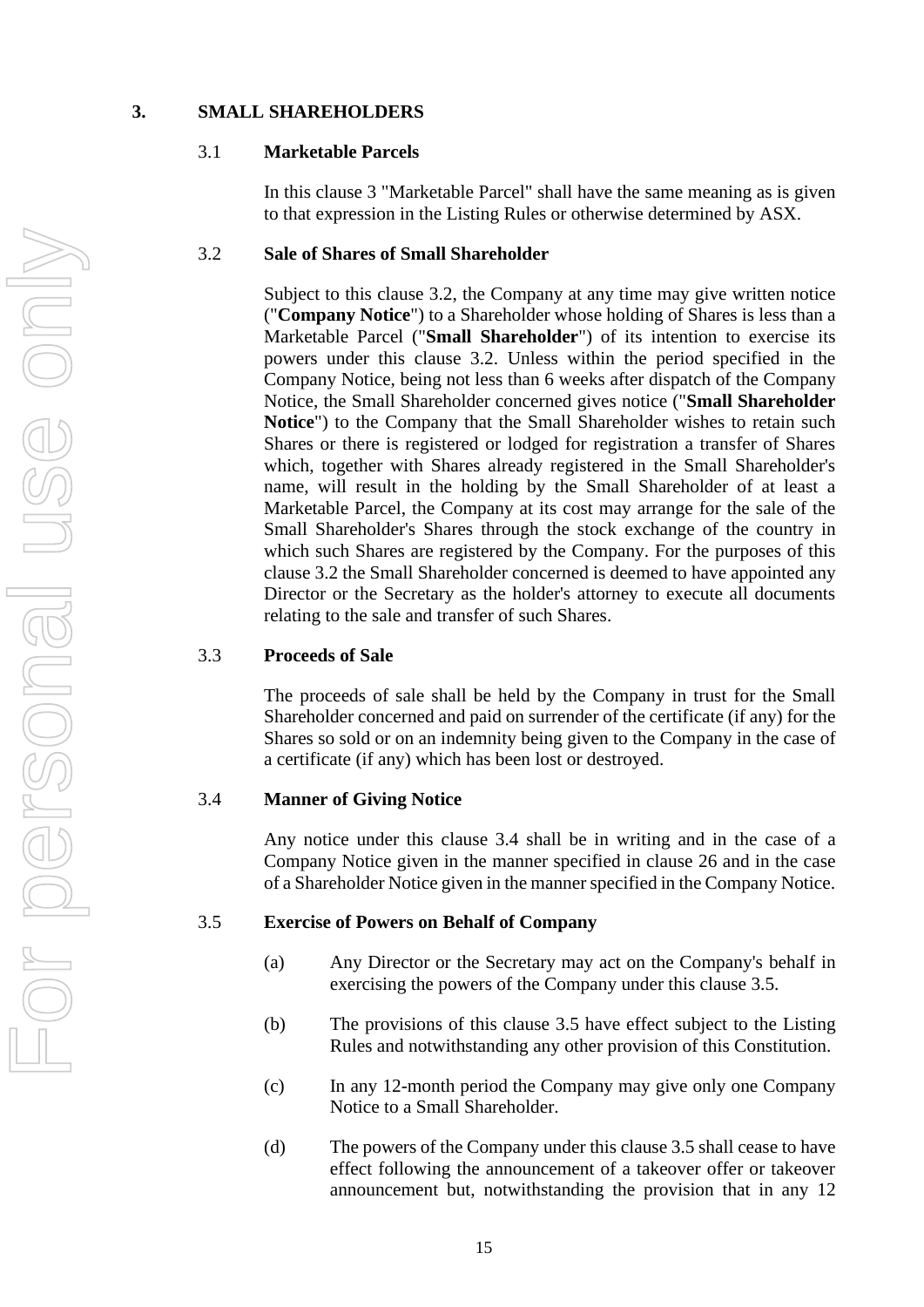month period the Company may give only one Company Notice to a Small Shareholder, may be started again after the close of the offers made under the takeover offer or takeover announcement.

## <span id="page-16-3"></span><span id="page-16-1"></span><span id="page-16-0"></span>**4. LIEN**

## 4.1 **Generally**

The Company shall have a first and paramount lien:

- (a) on every Share (not being a fully paid Share) for all due and unpaid calls and instalments due and unpaid in respect of that Share;
- (b) on all the Shares of a Shareholder or deceased Shareholder for all amounts the Company may be called upon by law to pay (and has paid) in respect of the Shares of the Shareholder or deceased Shareholder; and
- (c) on all the Shares of a Shareholder who obtains Shares pursuant to an employee incentive scheme loan and to the extent such a loan remains.

## <span id="page-16-2"></span>4.2 **Lien on Share**

Whenever any law for the time being of any country, state or place imposes or purports to impose any immediate or future or possible liability on the Company to make any payment or empowers any government or taxing authority or government official to require the Company to make any payment in respect of any Share registered in the name of any Shareholder (whether solely or jointly with others) or in respect of any dividends or other moneys paid or due or payable or which may become due or payable to that Shareholder by the Company on or in respect of any of those shares the Company in that case:

- (a) is fully indemnified by that Shareholder or that Shareholder's executor or administrator from all that liability;
- (b) has a lien on the Shares registered in the name of that Shareholder for all money paid by the Company in respect of those Shares under or in consequence of any such law together with interest at the Prescribed Rate from the date of payment to the date of repayment;
- (c) has a lien on all dividends, payable in respect of the Shares registered in the name of that Shareholder for all moneys paid by the Company in respect of those Shares or in respect of such dividends under or in consequence of any such law together with interest at the Prescribed Rate from the date of payment to the date of repayment and may deduct or set off against any of those dividends or other moneys any of those moneys paid by the Company together with interest;
- (d) may recover as a debt due from such Shareholder or that Shareholder's executor or administrator wherever constituted or situated any moneys paid by the Company under any such law; and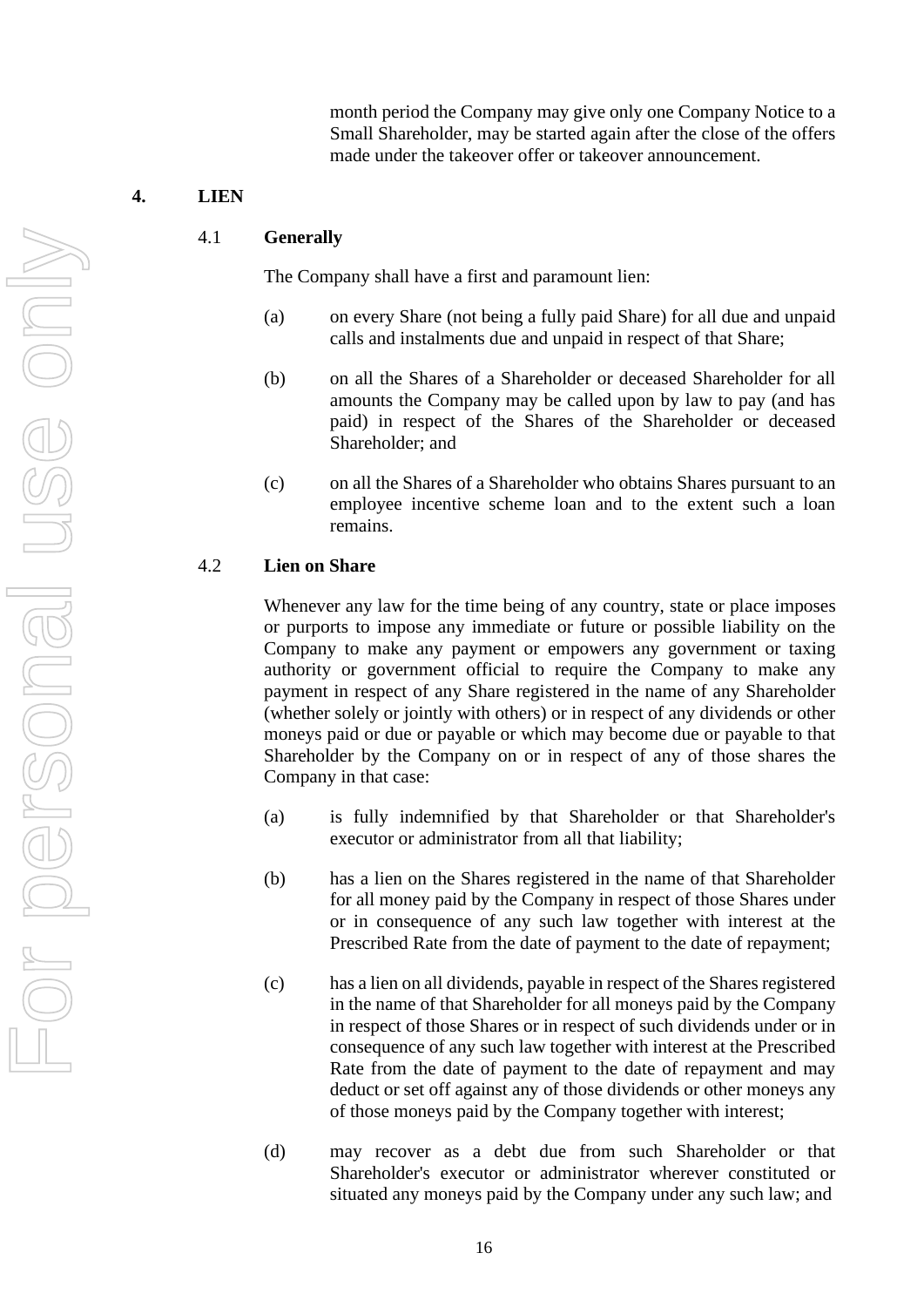(e) may if any such money is paid by the company under any such law refuse to register a transfer of any Shares other than by a Market Transfer by any such Shareholder or that Shareholder's executor or administrator until such money and interest have been set off or deducted as aforesaid or have been otherwise paid to the Company.

Nothing in this Constitution prejudices or affects any right or remedy which any such law may confer on the Company and as between the Company and every such Shareholder, that Shareholder's executors, administrator and estate wherever constituted or situated any right or remedy which such law confers on the Company is enforceable by the Company.

#### <span id="page-17-0"></span>4.3 **Protection of Rights**

The Company may do all such things as may be necessary or appropriate for it to do under the SCH Business Rules to protect any lien, charge or other right to which it may be entitled under any law or this Constitution, including where appropriate requesting the SCH to apply a Holding Lock.

#### <span id="page-17-1"></span>4.4 **Extinguishment of Lien**

The Company's lien on a Share is extinguished if a transfer of the Share is registered without the Company giving notice of the claim to the transferee.

## <span id="page-17-2"></span>4.5 **Exemptions**

The Directors may at any time exempt a Share wholly or in part from the provisions of this clause [4.](#page-16-3)

#### <span id="page-17-3"></span>4.6 **Dividends**

Whenever the Company has a lien on a Share, the lien extends to all dividends, rights and other distributions from time to time payable in respect of the Share.

#### <span id="page-17-7"></span><span id="page-17-4"></span>4.7 **Sale of Shares**

Subject to clause [4.8](#page-17-6) and the Listing Rules, the Company may sell, in such manner as the Directors think fit, any Shares on which the Company has a lien.

#### <span id="page-17-6"></span><span id="page-17-5"></span>4.8 **Restrictions on Sale**

A Share on which the Company has a lien shall not be sold unless:

- (a) the sum in respect of which the lien exists is presently payable; and
- (b) the Company has, not less than 14 days before the date of the sale, given to the registered holder for the time being of the Share or the person entitled to the Share by reason of the death or bankruptcy of the registered holder a notice in writing setting out, and demanding payment of, such part of the amount in respect of which the lien exists as is presently payable.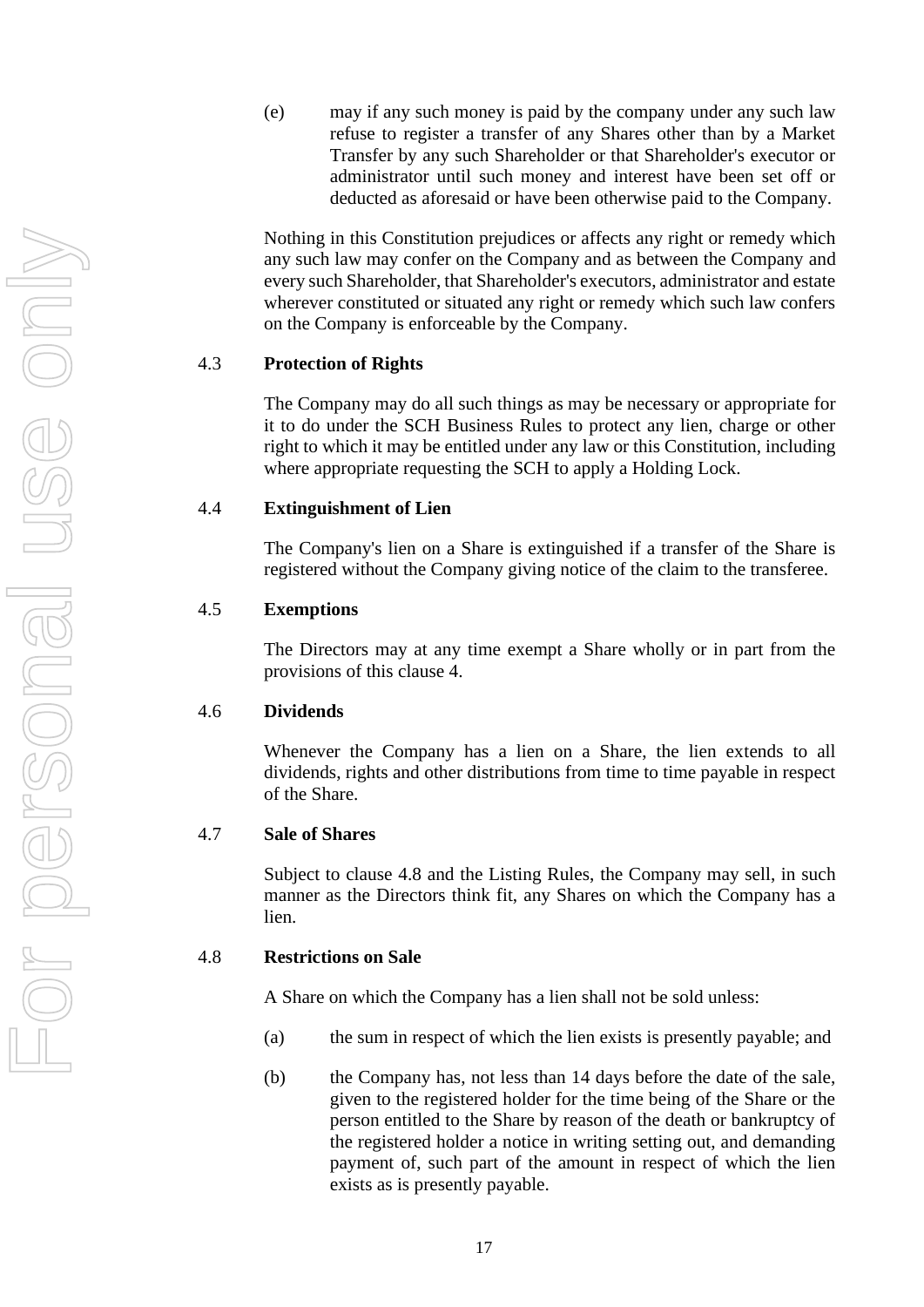## <span id="page-18-0"></span>4.9 **Person Authorised to Sign Transfers**

For the purpose of giving effect to a sale of a Share under clause [4.7,](#page-17-7) the Directors may receive the consideration (if any) given for the Share so sold and may (if required) execute a transfer of the Share sold to the purchaser of the Shares or where the transfer of the Share is to be effected as a Market Transfer, the Company may do all such things as may be necessary or appropriate for it to do or effect the transfer. The Company shall register the purchaser as the holder of the Shares comprised in any such transfer and he is not bound to see to the application of the purchase money. The title of the purchaser to the Shares is not affected by any irregularity or invalidity in connection with the sale.

## <span id="page-18-1"></span>4.10 **Proceeds of Sale**

The proceeds of a sale under clause [4.7](#page-17-7) shall be applied by the Company in payment of such part of the amount in respect of which the lien exists as is presently payable, and the residue (if any), shall (subject to any like lien for sums not presently payable that existed upon the Shares before the sale) be paid to the person entitled to the Shares at the date of the sale.

## <span id="page-18-7"></span><span id="page-18-3"></span><span id="page-18-2"></span>**5. CALLS ON SHARES**

## 5.1 **Calls**

The Directors may, subject to the requirements of the Corporations Act and the Listing Rules, make calls upon a Shareholder in respect of any money unpaid on the Shares of that Shareholder and not by the terms of issue of those Shares made payable at fixed times.

#### <span id="page-18-4"></span>5.2 **Revocation or Postponement of Call**

The Directors may revoke or postpone a call.

#### <span id="page-18-5"></span>5.3 **Making A Call**

A call shall be deemed to have been made at the time when the resolution of the Directors authorising the call was passed and may be required to be paid by instalments.

## <span id="page-18-6"></span>5.4 **Payments in Advance of Calls**

The Directors may accept from a Shareholder the whole or any part of the amount unpaid on a Share although no part of that amount has been called up, and in that event the Directors shall nominate whether the amount so paid is to be treated as capital or a loan to the Company by the Shareholder. If the amount so paid is nominated to be capital, it shall be deemed as from the date of such nomination to have been applied in paying up (so far as it will extend) the unpaid balance of the total issue price of the Share, but the dividend entitlement attaching to such Share shall remain as it was prior to the payment so made until there is a call in respect of the Share under this clause [5](#page-18-7) of an amount equal to or greater than the amount so paid. If the amount so paid is nominated to be a loan to the Company, it shall carry interest at such rate, not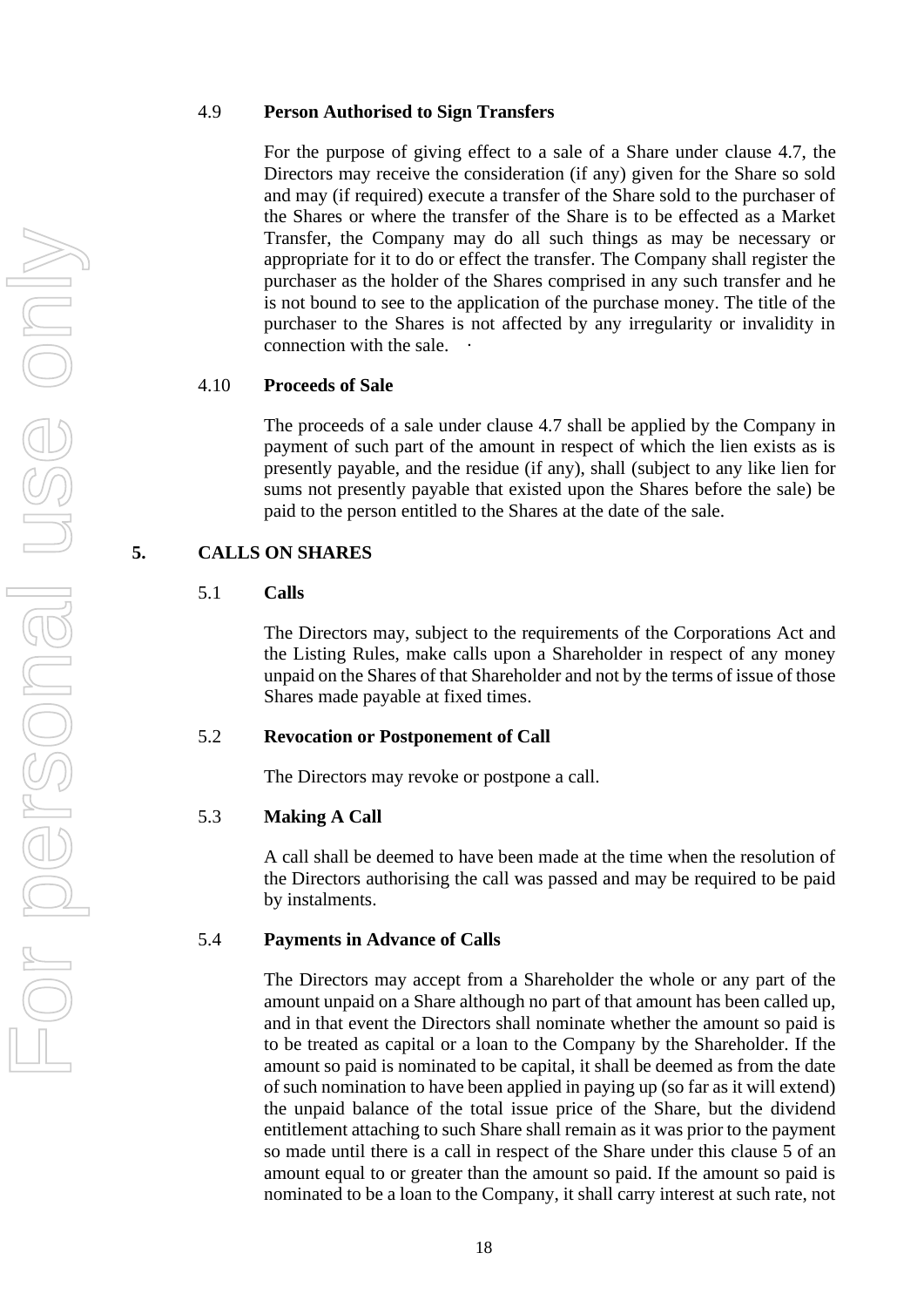exceeding the Prescribed Rate, as is agreed between the Directors and the Shareholder, shall not be repayable unless the Directors so determine, shall not confer on the Shareholder any rights attributable to subscribed capital, and shall, unless so repaid, be applied in payment of calls on the Share as and when the same become due.

#### <span id="page-19-0"></span>5.5 **Transfer of Shares Call Unpaid**

Subject to the Listing Rules, the Company shall accept transfers of Shares call unpaid.

## <span id="page-19-1"></span>5.6 **Notice of Call and Shareholders**

Each Shareholder must, on receiving at least 15 Business Days' notice (or such longer period as the Listing Rules shall require) specifying:

- (a) the name of the Shareholder;
- (b) the number of shares held by the Shareholder;
- (c) the amount of the call;
- (d) the due date for payment of the call;
- (e) the consequences of non-payment of the call;
- (f) the taxation deductions applicable (if any) and how they may be applied for;
- (g) market details regarding the shares and any other shares in the Company as required by the Listing Rules; and
- (h) such other information as required by the Listing Rules,

pay to the Company at the time or times and place so specified the amount called on the Shares.

#### <span id="page-19-2"></span>5.7 **Joint Holders**

The joint holders of a Share are jointly and severally liable to pay all calls in respect of the share.

#### <span id="page-19-3"></span>5.8 **Non-Receipt of Notice of Call**

The non-receipt of a notice of any call by, or the accidental omission to give notice of a call to, a Shareholder does not invalidate the call.

#### <span id="page-19-4"></span>5.9 **Interest on default**

If a sum called in respect of a Share is not paid before or on the day appointed for payment of the sum, the person from whom the sum is due must pay interest on the sum from and including the day for payment to the time of actual payment at the Prescribed Rate, but the Directors may waive payment of that interest wholly or in part.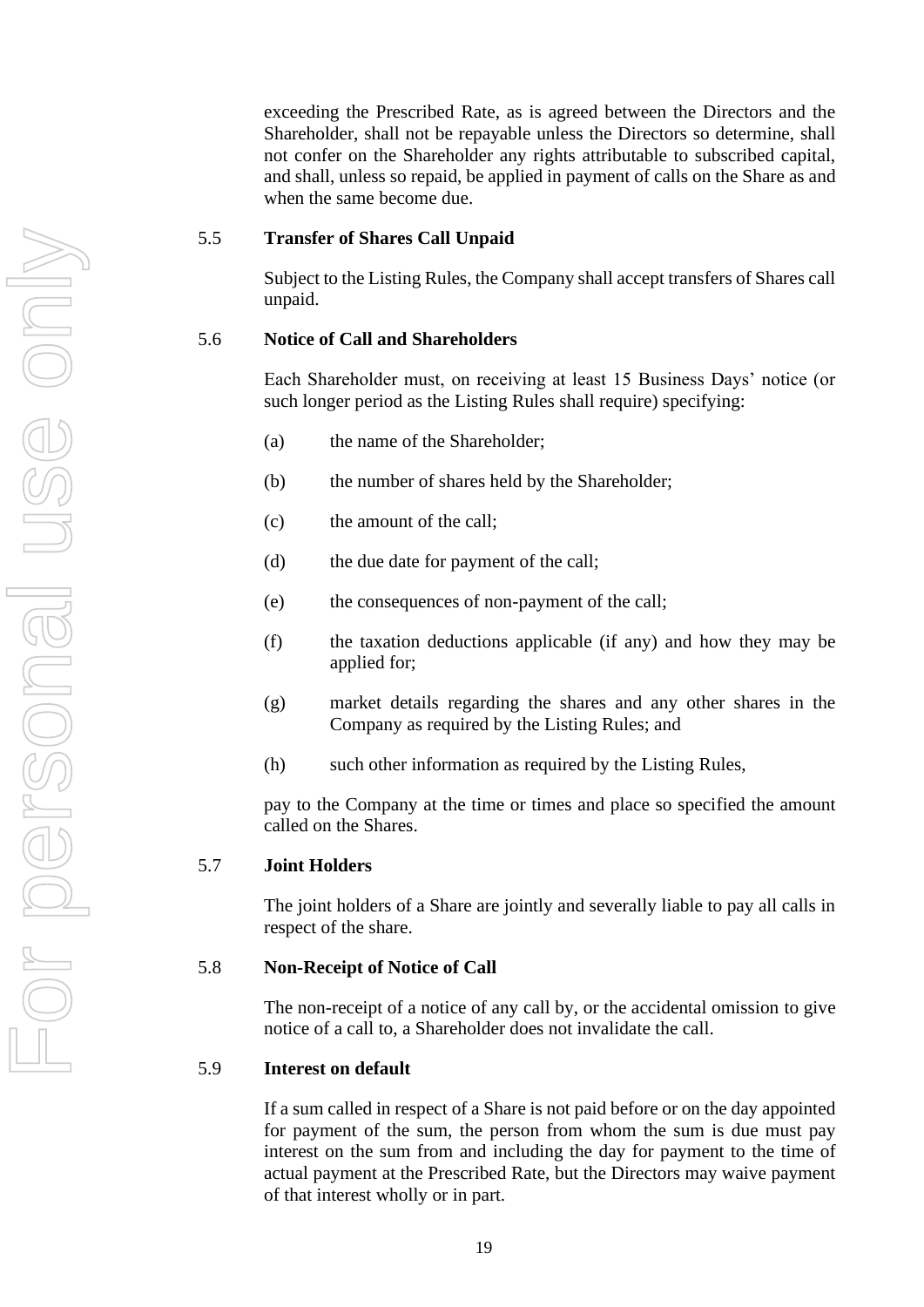## <span id="page-20-0"></span>5.10 **Instalments deemed calls**

Subject to the Listing Rules any sum that, by the terms of issue of a Share, becomes payable on allotment or at a fixed date is deemed for the purposes of this Constitution to be a call duly made and payable on the date on which by the terms of issue the sum becomes payable, and, in case of non-payment, all the relevant provisions of this Constitution as to payment of interest and expenses, forfeiture or otherwise apply as if the sum had become payable by virtue of a call duly made and notified.

### <span id="page-20-1"></span>5.11 **Differentiation between Shareholders as to calls**

The Directors may, on the issue of Shares, differentiate between the holders as to the amount of calls to be paid and the times of payment.

## <span id="page-20-8"></span><span id="page-20-6"></span><span id="page-20-3"></span><span id="page-20-2"></span>**6. FORFEITURE OF SHARES**

#### 6.1 **Notice requiring payment of call**

If a Shareholder fails to pay a call or instalment of a call on the day appointed for payment of the call or instalment, the Directors may, at any time thereafter during such time as any part of the call or instalment remains unpaid, serve a notice on the Shareholder requiring payment of so much of the call or instalment as is unpaid, together with any interest that has accrued and all costs and expenses that have been incurred by the Company by reason of such non-payment.

The notice must name a further day being the date 10 Business Days after the day for payment of the call or instalment on or before which the payment required by the notice is to be made and must state that, in the event of nonpayment at or before the time appointed, the shares in respect of which the call was made will be liable to be forfeited.

#### <span id="page-20-7"></span><span id="page-20-4"></span>6.2 **Forfeiture for failure to comply with notice**

If the requirements of a notice served under clause [6.1](#page-20-6) are not complied with, any Share of which a call is unpaid at the expiration of 10 Business Days after the day for its payment is thereupon forfeited without any resolution of the Directors to that effect. Such a forfeiture includes all dividends declared in respect of the forfeited Shares and not actually paid before the forfeiture.

Any Share forfeited under this clause [6.2](#page-20-7) may be sold, re-allotted or otherwise disposed of to whom and on such terms and conditions, subject to the Corporations Act and Listing Rules, as the Directors think fit.

## <span id="page-20-5"></span>6.3 **Notice of Forfeiture**

If any Share is forfeited under this clause [6,](#page-20-8) notice of the forfeiture must be given to the Shareholder holding the Share immediately prior to the forfeiture and an entry of forfeiture with the date thereof must be made in the Register.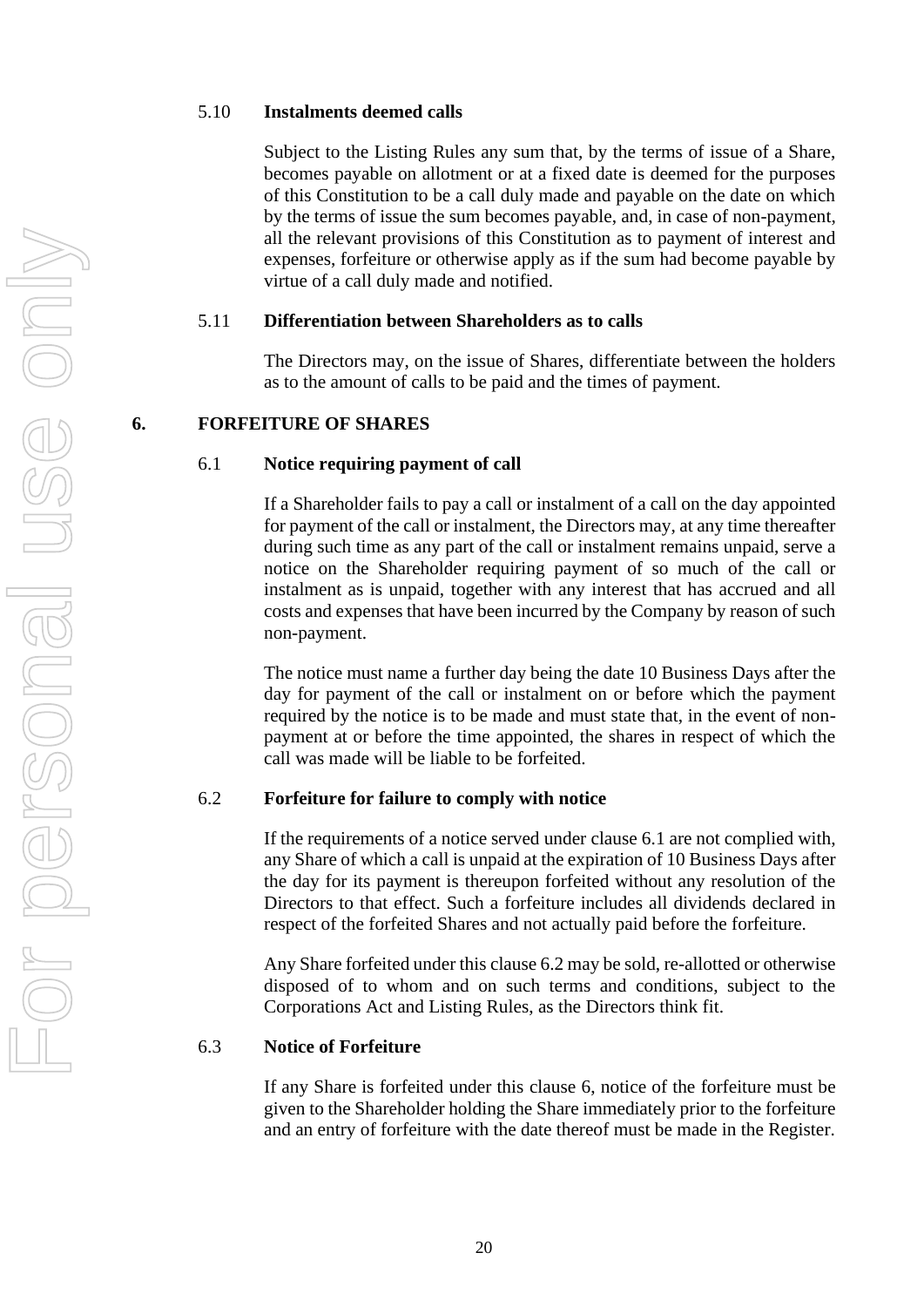#### <span id="page-21-0"></span>6.4 **Surrender of Share**

The Directors may accept the surrender of any Share which they are entitled to forfeit on such terms as they think fit and any Share so surrendered is deemed to be a forfeited Share.

## <span id="page-21-1"></span>6.5 **Cancellation of forfeiture**

At any time before a sale or disposition of a Share, the forfeiture of that Share may be cancelled on such terms as the Directors think fit.

## <span id="page-21-2"></span>6.6 **Effect of forfeiture on former holder's liability.**

A person whose Shares have been forfeited ceases to be a Shareholder in respect of the forfeited Shares, but remains liable to pay the Company all money that, at the date of forfeiture, was payable by that person to the

Company in respect of the shares (including interest at the Prescribed Rate, from the date of forfeiture on the money for the time being unpaid if the Directors think fit to enforce payment of the interest and also expenses owing), but that person's liability ceases if and when the Company receives payment in full of all money (including interest and expenses) so payable in respect of the Shares.

## <span id="page-21-3"></span>6.7 **Evidence of forfeiture**

A statement in writing declaring that the person making the statement is a Director or a Secretary of the Company, and that a Share in the Company has been duly forfeited in accordance with this Constitution on a date stated in the statement, is prima facie evidence of the facts, stated in the statement as against all persons claiming to be entitled to the Share.

## <span id="page-21-4"></span>6.8 **Transfer of forfeited share**

The Company may receive the consideration (if any) given for a forfeited Share on any sale or disposition of the Share and may affect a transfer of the Share in favour of the person to whom the Share is sold or disposed of. Upon the execution of the transfer, the transferee must be registered as the holder of the Share and is not bound to see to the application of any money paid as consideration. The title of the transferee to the Share is not affected by an irregularity or invalidity in connection with the forfeiture, sale or disposal of the Share.

#### <span id="page-21-5"></span>6.9 **Forfeiture applies to non-payment of instalment**

The provisions of this Constitution as to forfeiture apply in the case of nonpayment of any sum that, by the terms of issue of a Share, becomes payable at a fixed time, whether on account of the nominal value of the Share or by way of premium, as if that sum had been payable by virtue of a call duly made and notified. Where the transfer of forfeited Shares is to be affected by a SCH regulated transfer, the Company may do all such things as may be necessary or appropriate for it to do under the SCH Business Rules.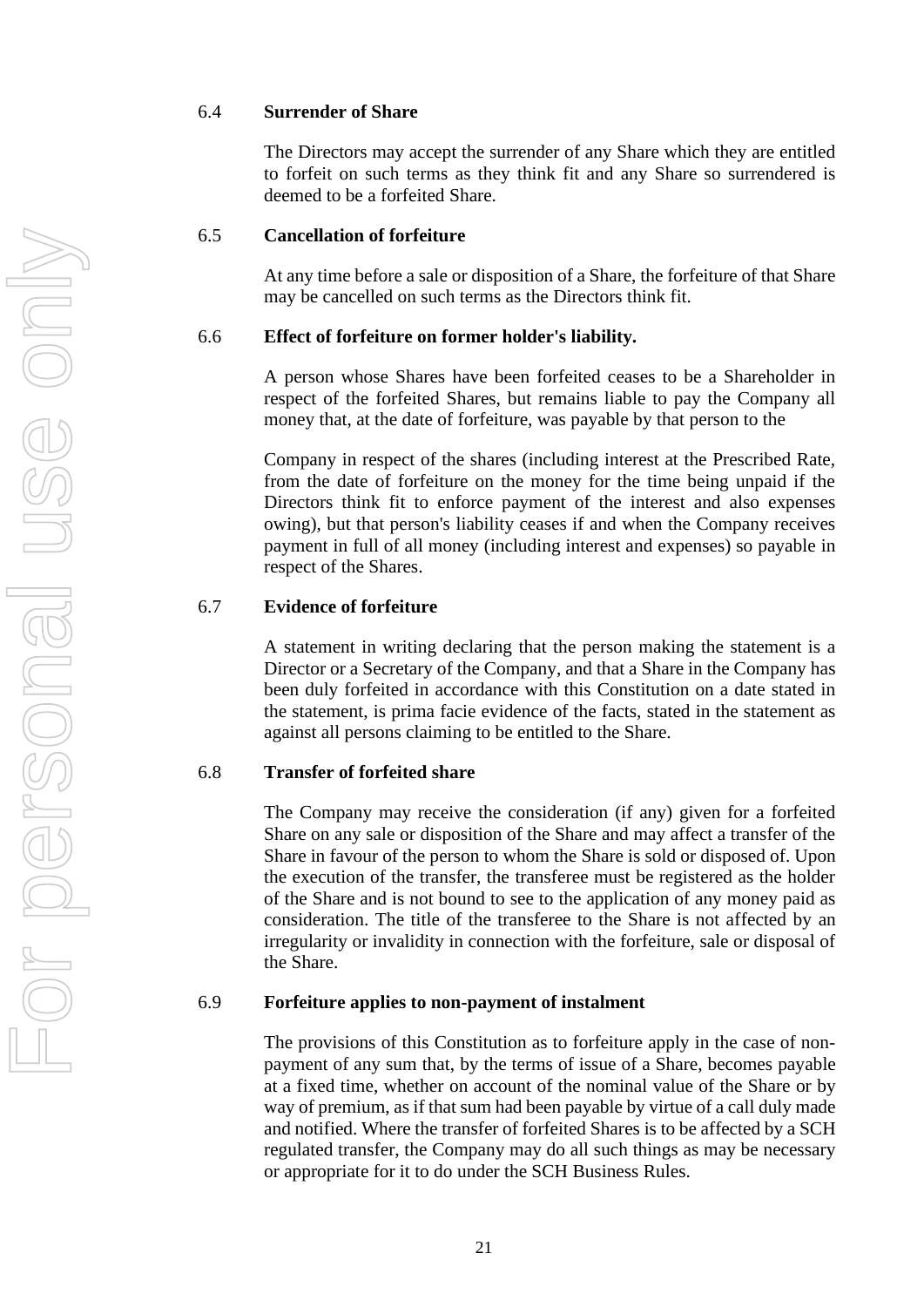## <span id="page-22-0"></span>6.10 **Listing Rules**

The Company shall comply with the Listing Rules with respect to forfeited Shares.

## <span id="page-22-2"></span><span id="page-22-1"></span>**7. TRANSFER OF SHARES**

## 7.1 **Forms of Instrument of Transfer**

Subject to this Constitution, a Shareholder may transfer all or any of the Shareholder's Shares by:

- (a) Market Transfer in accordance with any computerised or electronic system established or recognised by the Listing Rules or the Corporations Act for the purpose of facilitating dealings in shares, including a transfer that may be affected pursuant to the SCH Business Rules or other electronic transfer process; and·
- <span id="page-22-4"></span>(b) an instrument which is:
	- (i) in writing in any usual or common form or in any other form that the Directors approve;
	- (ii) a sufficient instrument or transfer of marketable securities under Section 1071B of the Corporations Act;
	- (iii) in a form approved by ASX; or
	- (iv) in any other usual or common form.

#### <span id="page-22-3"></span>7.2 **Registration Procedure**

Where an instrument of transfer referred to in clause [7.1\(b\)](#page-22-4) is to be used by a Shareholder to transfer Shares the following provisions apply:

- (a) it must be executed by or on behalf of both the transferor and the transferee unless it is a sufficient transfer of marketable securities within the meaning of the Corporations Act;
- (b) the instrument of transfer must be left for registration at the share registry of the Company, accompanied by the certificate for the Shares to which it relates (if any) and such information as the Directors properly require to show the right of the transferor to make the transfer, and in that event, the Company must, subject to the powers vested in the Directors by this Constitution, register the transferee as a Shareholder;
- (c) the Company must register all registrable transfer forms, split certificates, renunciations and transfers, issue certificates and transmission receipts and market or note transfer forms without charge except in the case where the Company issues certificates for Shares to replace a lost or destroyed certificate; and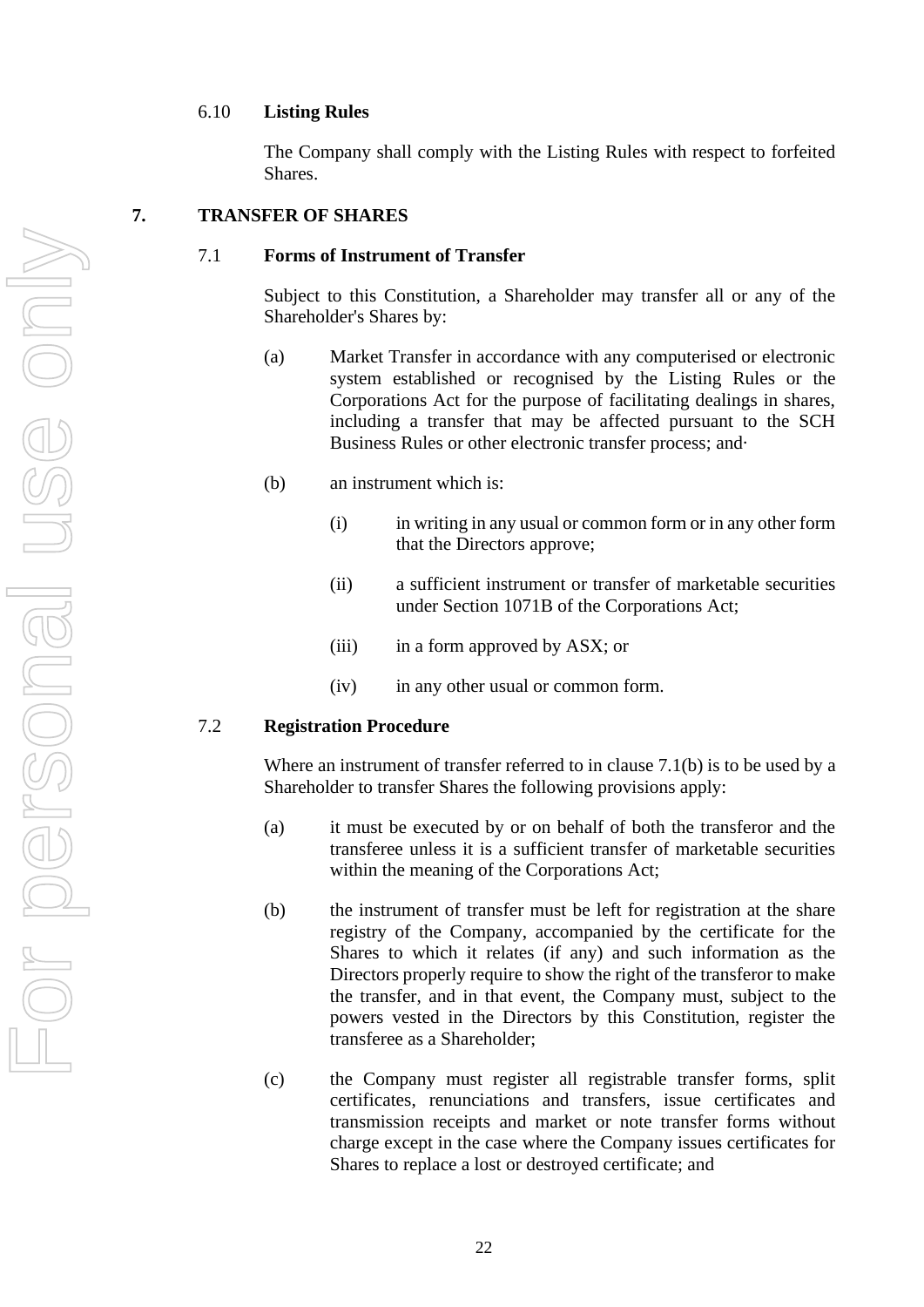(d) on registration of a transfer of Shares, the Company must cancel the old certificate (if any).

#### <span id="page-23-0"></span>7.3 **Transferor Holds Shares Until Registration of Transfer**

- (a) Except in the case of a proper SCH Transfer, a transferor of Shares remains the holder of the Shares transferred until the transfer (if any) is registered and the name of the transferee is entered in the Register of Shareholders in respect of the Shares. The right to any dividends declared on any Shares subject to a transfer will be determined by reference to the Record Date for the purpose of that dividend and the date of registration of the transfer.
- (b) In the case of a Market Transfer or any other transfer the Company must comply with such obligations as may be imposed on it by the Listing Rules and SCH Business Rules in connection with any transfer of Shares.

#### <span id="page-23-2"></span><span id="page-23-1"></span>7.4 **Directors' Powers to Decline to Register**

- (a) The Directors may decline to register any transfer of Shares (other than a Market Transfer) where:
	- (i) the Listing Rules or SCH Business Rules permit the Company to do so;
	- (ii) the Listing Rules or SCH Business Rules require the Company to do so; or
	- (iii) the transfer is in breach of the Listing Rules or any escrow agreement relating to Restricted Securities entered into by the Company under the Listing Rules.
- (b) If in the exercise of their rights under clause [7.4\(a\)](#page-23-2) the Directors refuse to register a transfer of a Share, they must give written notice in accordance with the Listing Rules of the refusal to the transferee and the Broker lodging the transfer (if any). Failure to give such notice will not invalidate the decision of the Directors.
- (c) Notwithstanding any other provisions contained in this Constitution, the Company must not:
	- (i) prevent, delay or interfere with the generation of a proper SCH transfer or the registration of a paper-based transfer in registrable form; or
	- (ii) divest or disenfranchise the rights of a Shareholder,

in a manner which is contrary to the provisions of any of the Listing Rules or the SCH Business Rules.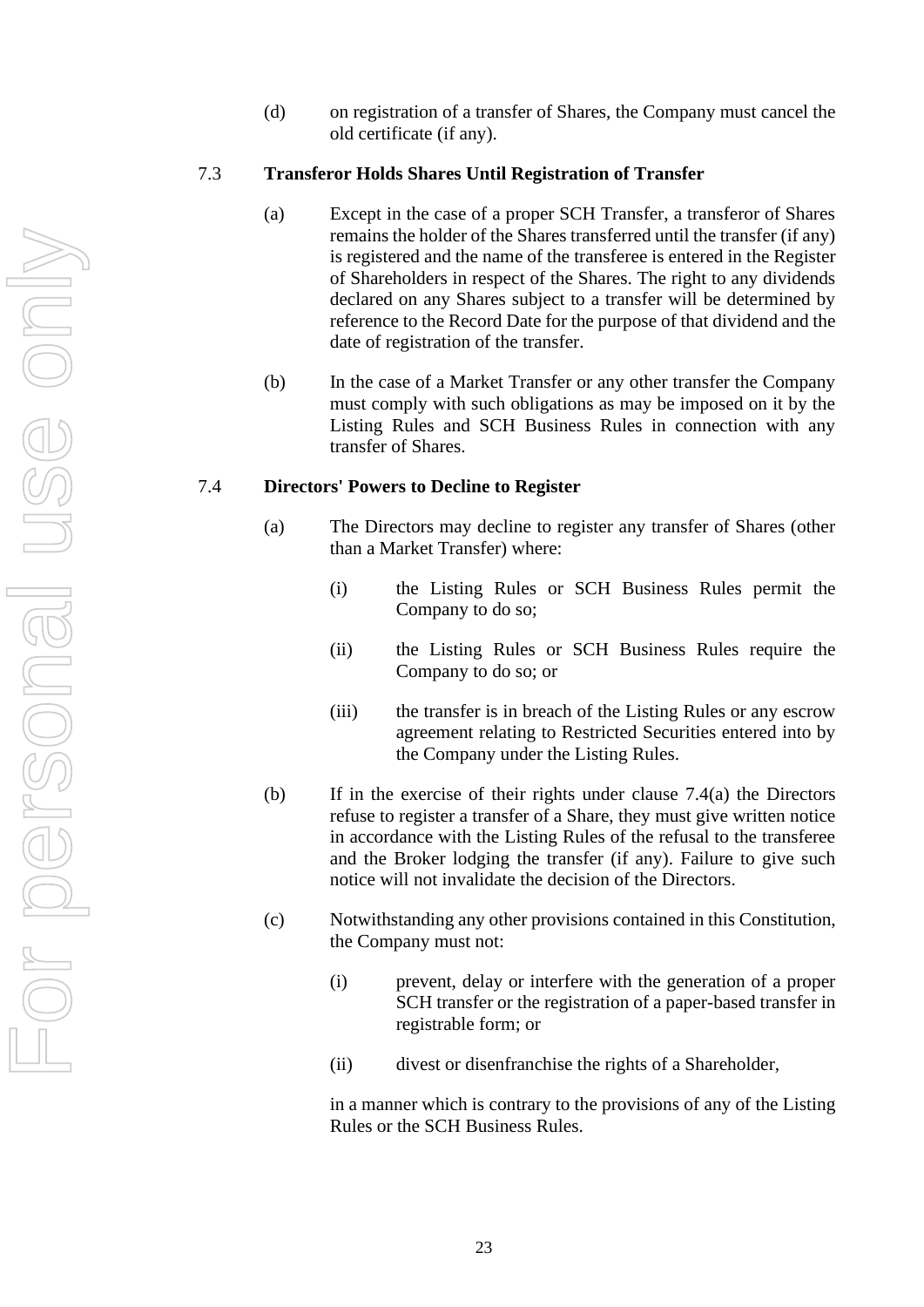## <span id="page-24-0"></span>7.5 **Company to Retain Instrument of Transfer**

- (a) The Company must retain every instrument of transfer which is registered for such period as the Directors determine.
- (b) Where the Directors refuse registration of a transfer under this Constitution, the transfer must be returned to the person who deposited it if demand is made within 12 months of the giving of notice of refusal to register unless there has been an allegation of fraud concerning the transfer or the transaction to which it relates.

## <span id="page-24-7"></span><span id="page-24-1"></span>7.6 **Other Securities**

The provisions of this clause [7.6](#page-24-7) shall apply, with necessary alterations, to any other Listed Securities for the time being issued by the Company.

## <span id="page-24-8"></span><span id="page-24-3"></span><span id="page-24-2"></span>**8. TRANSMISSION OF SHARES**

#### 8.1 **Transmission of Shares on Death of Holder**

In the case of the death of a Shareholder, the survivor or survivors where the deceased was a joint holder, and the legal personal representatives of the deceased where the deceased was a sole holder, are the only persons recognised by the Company as having any title to the deceased's interest in the Shares, but this clause [8.1](#page-24-8) does not release the estate of a deceased joint holder from any liability in respect of a Share that had been jointly held by the deceased with other persons.

## <span id="page-24-4"></span>8.2 **Death or Bankruptcy of Shareholder**

Subject to clause [8.1,](#page-24-8) where the registered holder of a Share dies or becomes bankrupt, his personal representative or the trustee of his estate, as the case may be, shall be entitled upon the production of such information as is properly required by the Directors, to the same dividends and other advantages, and to the same rights (whether in relation to meetings of the Company, or to voting or otherwise), as the registered holder would have been entitled to if he had not died or become bankrupt.

#### <span id="page-24-5"></span>8.3 **Registration by Transmission or to Beneficiary**

A person becoming entitled to a Share in consequence of the death or, subject to the Bankruptcy Act 1966, the bankruptcy of a Shareholder may, upon such information being produced as is properly required by the Directors, elect by written notice to the Company either to be registered as holder of the Share or to nominate some other person to be registered as the transferee of the Share. If he elects to have another person registered, he shall execute a transfer of the Share to that other person.

#### <span id="page-24-6"></span>8.4 **Limitations to Apply**

All the limitations, restrictions and provision of this Constitution relating to the right to transfer Shares and the registration of a transfer of Shares are applicable to any such notice or transfer as if the death or bankruptcy of the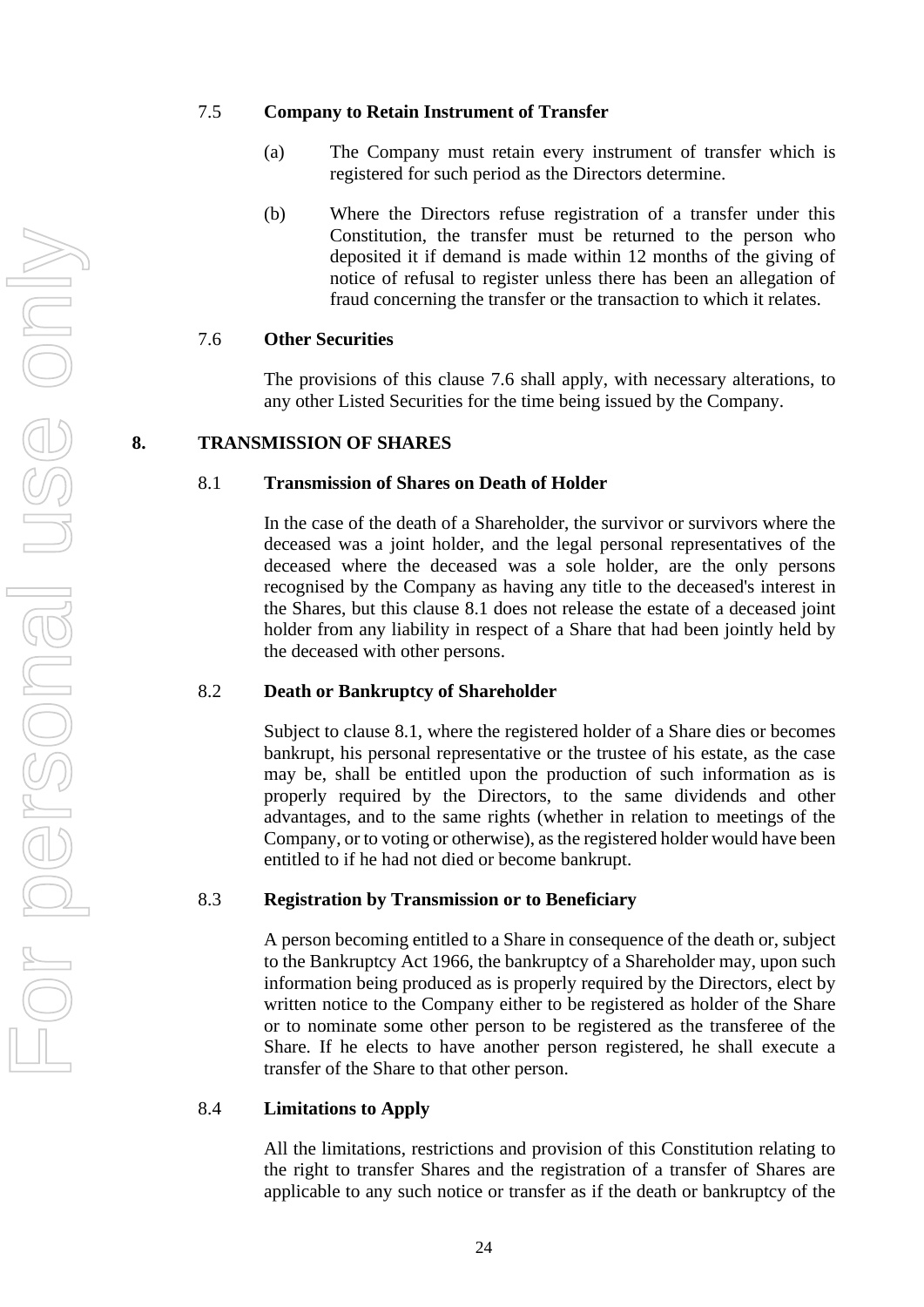Shareholder had not occurred and the notice of transfer were a transfer signed by that Shareholder.

## <span id="page-25-7"></span><span id="page-25-1"></span><span id="page-25-0"></span>**9. REDUCTIONS OF CAPITAL**

#### 9.1 **Reduce Share Capital**

The Company may reduce its share capital by any of the means authorised by the Corporations Act, subject to the provisions of that law and, where applicable, the Listing Rules. The Company may reduce its share capital in• any way that is not otherwise authorised by law, including by way of an in specie distribution of the assets of the Company (including any shares in another company), if the reduction:

- (a) is fair and reasonable to the Company's Shareholders as a whole;
- (b) does not materially prejudice the Company's ability to pay its creditors; and
- (c) is approved by Shareholders in accordance with Section 256C of the Corporations Act.

#### <span id="page-25-2"></span>9.2 **Shares in another Corporation**

Where the Company pursuant to a reduction of its share capital in accordance with clause [9.1](#page-25-7) distributes to its Shareholders shares in another Corporation:

- (a) the Shareholders will be deemed to have agreed to become members of that Corporation; and
- (b) each of the Shareholders appoints the Company or any of the Directors as its agent to execute any transfer of shares or other document required to effect the distribution of shares to that Shareholder.

#### <span id="page-25-8"></span><span id="page-25-4"></span><span id="page-25-3"></span>**10. SHARE BUY-BACKS**

#### 10.1 **Power to Buy Back Shares**

The Company may buy ordinary Shares in itself by any of the means authorised by the Corporations Act, subject to the provisions of that law and, where applicable, the Listing Rules.

## <span id="page-25-6"></span><span id="page-25-5"></span>**11. GENERAL MEETINGS**

#### 11.1 **Convening of General Meetings of Shareholders**

The Directors may, whenever they think fit, convene a general meeting of Shareholders provided that, in the event that there are no Directors holding office, the Secretary shall convene a general meeting for the purpose of electing Directors. A general meeting shall also be convened on requisition as is provided for by the Corporations Act or, in default, may be convened by such requisitions as empowered to do so by the Corporations Act.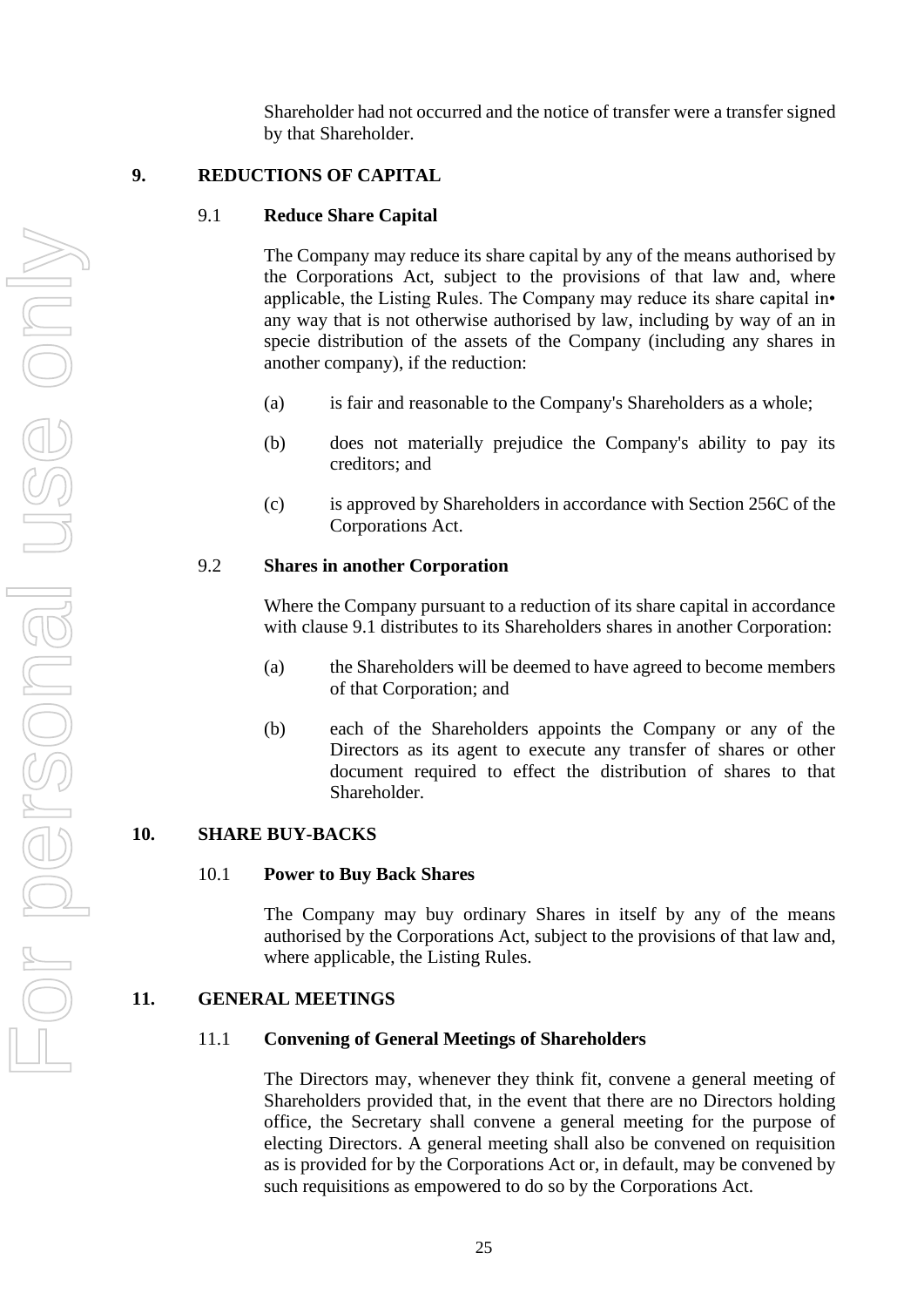## <span id="page-26-0"></span>11.2 **Notice**

Subject to the Listing Rules and to the provisions of the Corporations Act, a notice of a general meeting shall be given in accordance with the requirements of Part 2G.2 Division 3 of the Corporations Act and clause [26,](#page-46-7) and shall specify the place, the day and the time of the meeting and shall state the general nature of the business to be transacted at the meeting. For the purposes

of receipt of proxy appointments, the notice must specify a place and fax number and may specify an electronic address. The non-receipt of a notice of a general meeting by a Shareholder or the accidental. omission to give such a notice to a Shareholder shall not invalidate any resolution passed at any such meeting.

## <span id="page-26-1"></span>11.3 **Notice to ASX**

The Company shall notify ASX of the date of any general meeting at which Directors are to be elected at least 5 Business Days before the closing date for the receipt of nominations for election to the office of Director. The Company must immediately give to ASX a copy of a document it sends to the holders of securities in a class. All notices convening general meetings shall specify the place, date and hour of the meeting.

#### <span id="page-26-2"></span>11.4 **Annual General Meeting**

An annual general meeting shall be held in accordance with the requirements of Section 250N of the Corporations Act.

## <span id="page-26-4"></span><span id="page-26-3"></span>**12. PROCEEDINGS AT GENERAL MEETINGS**

#### 12.1 **Quorum**

No business shall be transacted at any general meeting unless a quorum is present comprising 2 Shareholders present in person, by proxy, attorney or Representative. For the purpose of determining whether a quorum is present, a person attending as a proxy, attorney or Representative, shall be deemed to be a Shareholder present in person. If a quorum is not present within 30 minutes after the time appointed for a general meeting, the general meeting, if convened upon a requisition, shall be dissolved, but in any other case it shall stand adjourned sine die.

### <span id="page-26-5"></span>12.2 **Business At General Meetings**

Only matters that appear in a notice of meeting shall be dealt with at a general meeting or an annual general meeting, as the case may be.

## <span id="page-26-6"></span>12.3 **Persons Entitled to Attend A General Meeting**

The persons entitled to attend a general meeting shall be:

- (a) Shareholders, in person, by proxy, attorney or Representative;
- (b) Directors;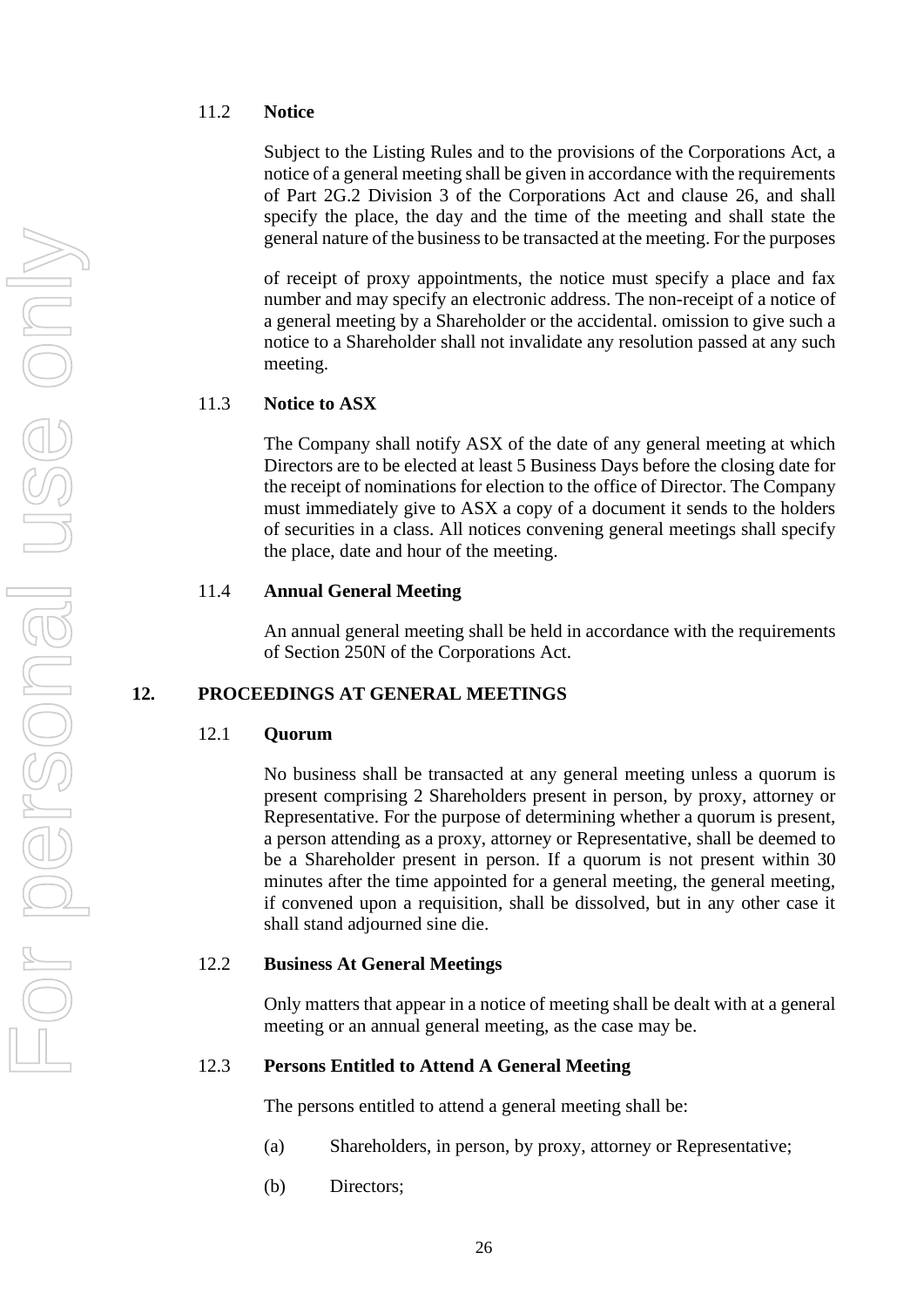- (c) the Company's auditor; and
- (d) such other person or persons as the Chairman may approve.

## <span id="page-27-4"></span><span id="page-27-0"></span>12.4 **Chairman**

If the Directors have elected one of their number as Chairman of Directors' meetings he shall, if willing, preside as Chairman at every general meeting. Where a general meeting is held and a Chairman has not been so elected, or the Chairman is not present within 15 minutes after the time appointed for the holding of the general meeting or is unwilling to act, the Directors present shall elect one of their number to be Chairman of the general meeting, but failing an election by the Directors, the Shareholders present shall elect one of their number to be Chairman of the General Meeting.

## <span id="page-27-1"></span>12.5 **Adjournment**

The Chairman may, with the consent of the general meeting at which a quorum is present, and shall, if so directed by the general meeting, adjourn the general meeting from time to time and from place to place, but no business shall be transacted on the resumption of any adjourned general meeting other than the business left unfinished at the general meeting from which the adjournment took place.

## <span id="page-27-6"></span><span id="page-27-2"></span>12.6 **Notice of Resumption of Adjourned General Meeting**

When a general meeting is adjourned for 30 days or more, notice of the resumption of the meeting shall be given in the same manner as for the original general meeting, but otherwise, it is not necessary to give any notice of any adjournment or of the business to be transacted on the resumption of the adjourned general meeting.

## <span id="page-27-5"></span><span id="page-27-3"></span>12.7 **Voting Rights**

- (a) Subject to paragraph (b) of this clause [12.7,](#page-27-5) the Listing Rules and any rights or restrictions for the time being attached to any class or classes of Shares at general meetings of Shareholders or classes of Shareholders:
	- (i) each Shareholder entitled to vote may vote in person or by proxy, attorney or Representative;
	- (ii) on a show of hands, every person present who is a Shareholder or a proxy, attorney or Representative of a Shareholder has one vote; and
	- (iii) on a poll, every person present who is a Shareholder or a proxy, attorney or Representative of a Shareholder shall, in respect of each fully paid Share held by him, or in respect of which he is appointed a proxy, attorney or Representative, have one vote for the Share, but in respect of partly paid Shares, shall have a fraction of a vote for each partly paid Share. The fraction shall be equivalent to the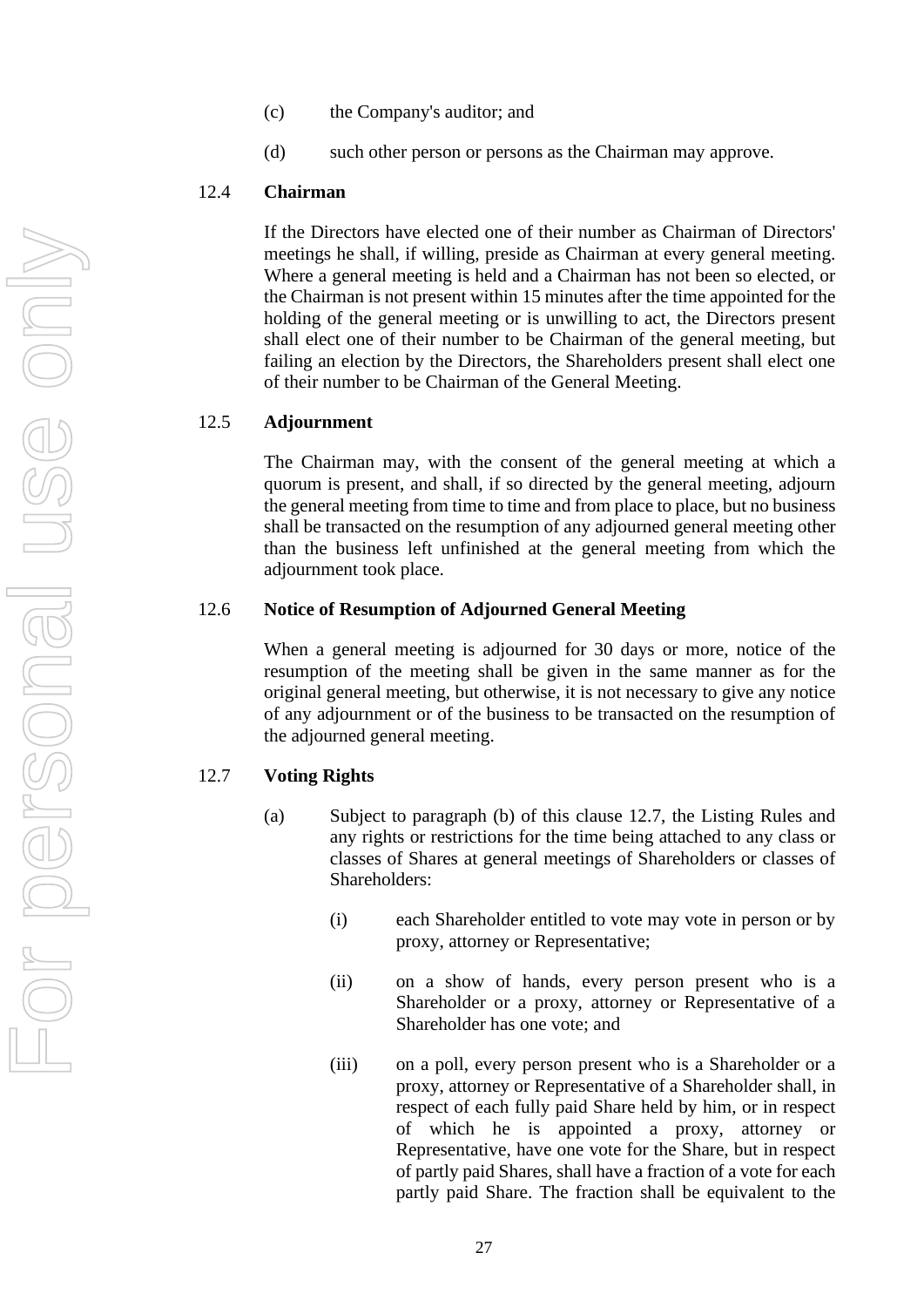proportion which the amount paid (not credited) is of the total amounts paid and payable, excluding amounts credited, provided that amounts paid in advance of a call are ignored when calculating a true proportion.

(b) In the event of a breach of the Listing Rules relating to Restricted Securities or of any escrow agreement entered into by the Company under the Listing Rules in relation to any Shares which are classified under the Listing Rules or by ASX as Restricted Securities, the member holding the Shares in question shall cease to be entitled to any voting rights in respect of those Shares for so long as the breach subsists.

### <span id="page-28-0"></span>12.8 **Voting - Show of Hands**

At any general meeting a resolution put to the vote of the general meeting shall be decided on a show of hands unless a poll is demanded in accordance with clause [12.10.](#page-28-4)

## <span id="page-28-1"></span>12.9 **Results of Voting**

Unless a poll is so demanded, a declaration by the Chairman that a resolution has on a show of hands been carried or carried unanimously or by a particular majority, or lost, and an entry to that effect in the book containing the minutes of the proceedings of general meetings of the Company, is conclusive evidence of the fact without proof of the number or proportion of the votes recorded in favour of or against the resolution, provided that the declaration reflects the show of hands and the votes of the proxies received.

#### <span id="page-28-4"></span><span id="page-28-2"></span>12.10 **Poll**

A poll may be demanded before or immediately upon the declaration of the result of the show of hands by:

- (a) the chairman of the general meeting; or
- (b) at least 5 Shareholders entitled to vote on the resolution present in person or by proxy, attorney or Representative; or
- (c) any one or more Shareholders holding not less than 5% of the total voting rights of all Shareholders having the right to vote on the resolution.

#### <span id="page-28-3"></span>12.11 **Manner of Taking Poll**

If a poll is duly demanded, it shall be taken in such manner and either at once or after an interval or adjournment or otherwise as the Chairman directs, and the result of the poll shall be the resolution of the general meeting at which the poll was demanded. A poll demanded on the election of a Chairman or on a question of adjournment shall be taken forthwith. The demand for a poll may be withdrawn.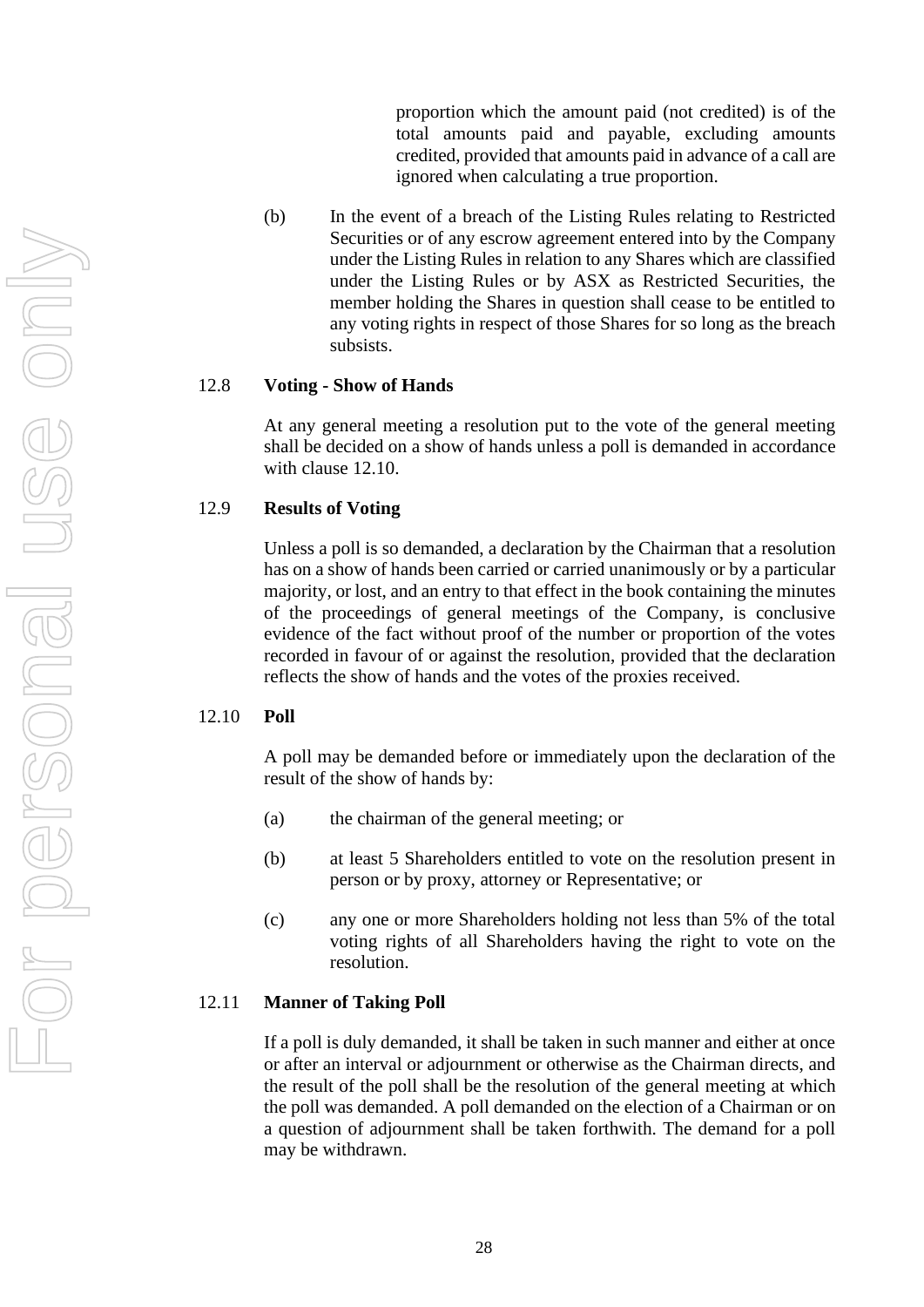## <span id="page-29-0"></span>12.12 **Meeting May Continue**

A demand for a poll shall not prevent the continuation of the general meeting for the transaction of other business.

#### <span id="page-29-1"></span>12.13 **Voting by Joint Holders**

In the case of joint holders of Shares, the vote of the senior who tenders a vote, whether in person or by proxy, attorney or Representative, shall be accepted to the exclusion of the votes of the other joint holders and, for this purpose, seniority shall be determined by the order in which the names stand in the Register of Shareholders.

#### <span id="page-29-2"></span>12.14 **Shareholder Under Disability**

If a Shareholder is of unsound mind or is a person whose person or estate is liable to be dealt with in any way under the law relating to mental health, his committee or trustee or such other person as properly has the management of his estate may exercise any rights of the Shareholder in relation to a general meeting as if the committee, trustee or other person were the Shareholder.

#### <span id="page-29-3"></span>12.15 **Payment of Calls**

At a general meeting a Shareholder can on a show of hands and on a poll, vote in respect of Shares held by him on which all calls presently payable by him in respect of those Shares have been paid, but not in respect of those Shares held by him on which calls presently payable by him in respect of those Shares have not been paid.

#### <span id="page-29-4"></span>12.16 **Objection to Voting**

An objection may be raised to the qualification of a voter only at the general meeting or adjourned general meeting at which the vote objected to is given or tendered. Any such objection shall be referred to the Chairman-of the general meeting, whose decision shall be final. A vote not disallowed pursuant to such an objection is valid for all purposes.

#### <span id="page-29-6"></span><span id="page-29-5"></span>12.17 **Appointment of Proxy**

A Shareholder who is entitled to attend and cast a vote at a general meeting may appoint a person as the Shareholder's proxy to attend and vote for the Shareholder at the general meeting. The appointment may specify the proportion or number of votes that the proxy may exercise. Each Shareholder may appoint a proxy. A Shareholder who is entitled to cast 2 or more votes at the meeting may appoint 2 proxies. If the Shareholder appoints 2 proxies and the appointment does not specify the proportion or number of votes that the proxy may exercise, each proxy may exercise half the votes. Any fraction of votes resulting from the application of this clause [12.17](#page-29-6) shall be disregarded.

An instrument appointing a proxy:

(a) shall be in writing under the hand of the appointor or of his attorney, or, if the appointer is a body corporate, either under seal or under the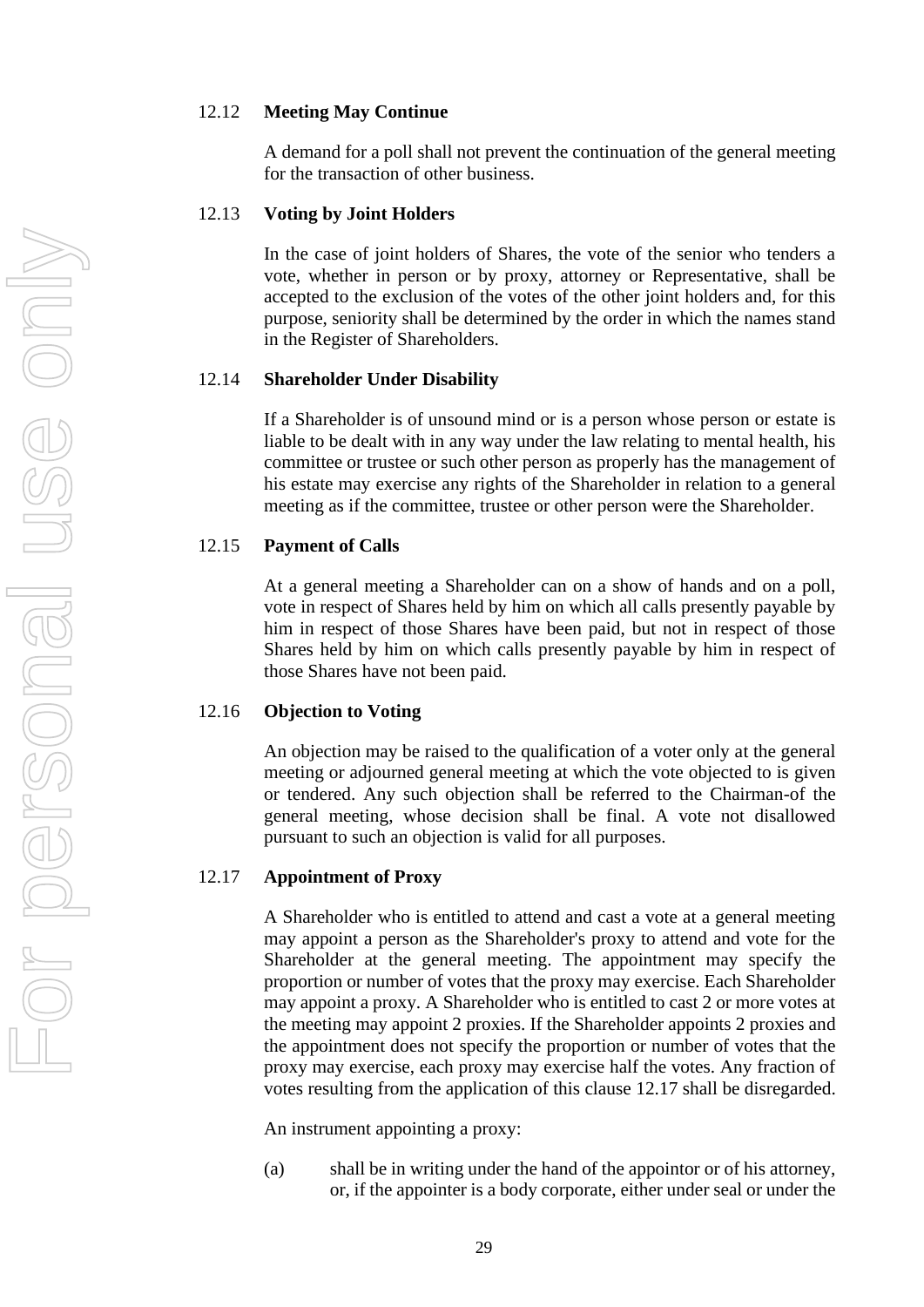hand of a duly authorised officer, or officers (as the case may be) or attorney;

- (b) may specify the manner in which the proxy is to vote in respect of a particular resolution and, where an instrument of proxy so provides, the proxy is not entitled to vote on the resolution except as specified in the instrument;
- (c) shall be deemed to confer authority to demand or join in demanding a poll;
- (d) shall be in such form as the Directors determine and which complies with Section 250A of the Corporations Act;
- (e) shall not be valid unless the original instrument and the power of attorney or other authority (if any) under which the instrument is signed (duly stamped where necessary) or a certified copy of that proxy, power or authority, is or are deposited at or sent by facsimile transmission to the Registered Office, or deposited at or sent by facsimile transmission to such other place as is specified for that purpose in the notice convening the general meeting, no later than 48 hours prior to the time of the commencement of the general meeting in the place that the general meeting is being convened (or the resumption thereof if the general meeting is adjourned and notice is given in accordance with clause [12.6\)](#page-27-6) as shall be specified in the notice convening the general meeting (or the notice under clause [12.6,](#page-27-6) as the case may be); and
- (f) shall comply with the Listing Rules.

The Company shall send out proxy forms which will enable Shareholders to vote for or against each resolution with notices covering general meetings of the Company.

#### <span id="page-30-0"></span>12.18 **Proxy Votes**

A vote given in accordance with the terms of an instrument of proxy is valid notwithstanding the previous death or unsoundness of mind of the principal, the revocation of the instrument (or the authority under which the instrument was executed) or the transfer of the Share in respect of which the instrument or power is given, if no intimation in writing of the death, unsoundness of mind, revocation or transfer has been received by the Company at the Registered Office before the commencement of the general meeting or adjourned general meeting at which the instrument is used or the power is exercised.

#### <span id="page-30-2"></span><span id="page-30-1"></span>12.19 **Representatives of Corporate Shareholders**

A body corporate ("appointor") that is a Shareholder may authorise, in accordance with Section 250D of the Corporations Act, by resolution of its Directors or other governing body, such person or persons as it may determine to act as its Representative at any general meeting of the Company or of any class of Shareholders. A person so authorised shall be entitled to exercise all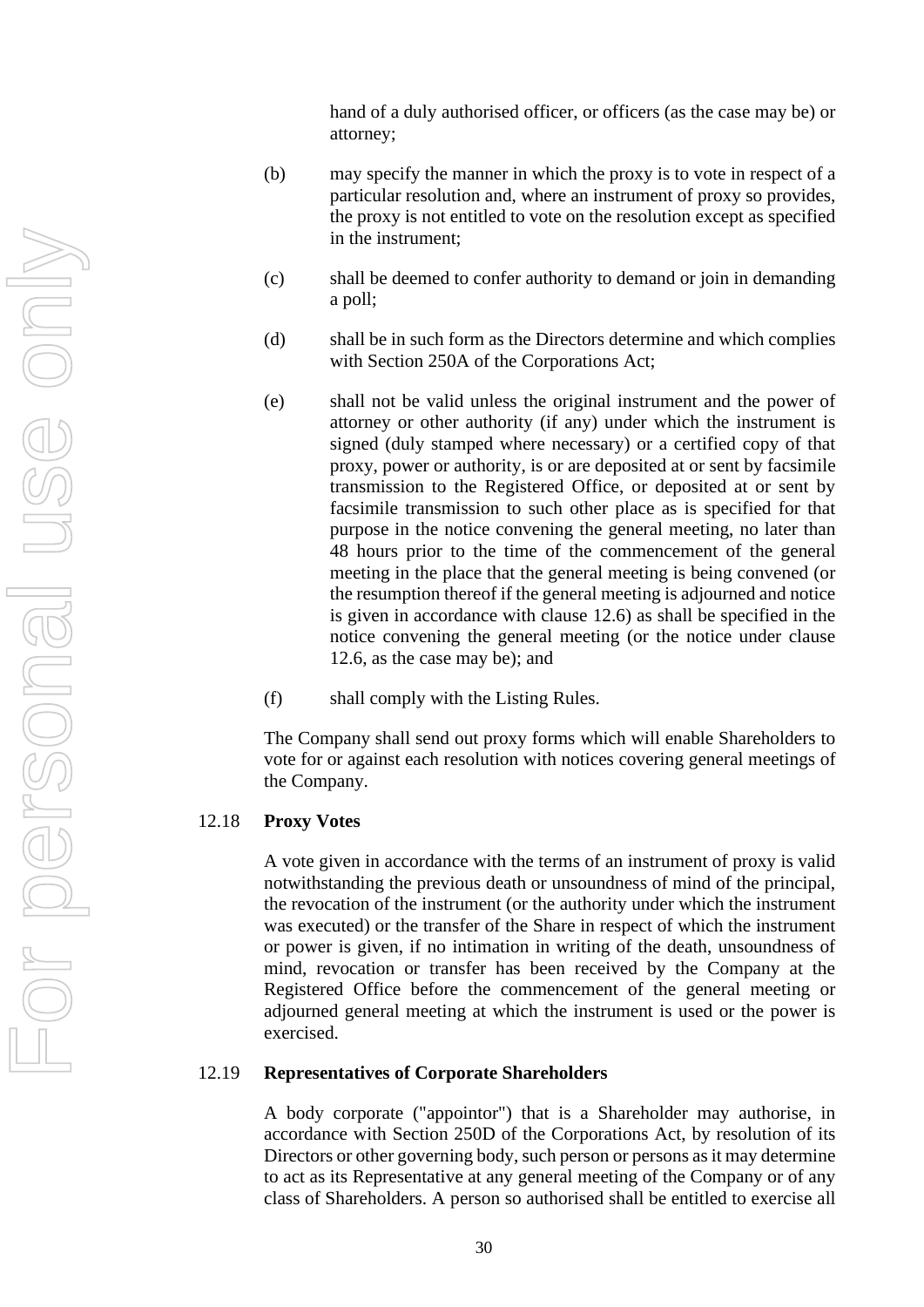the rights and privileges of the appointor as a Shareholder. When a Representative is present at a general meeting of the Company, the appointor shall be deemed to be personally present at the general meeting unless the Representative is otherwise entitled to be present at the general meeting.

## <span id="page-31-1"></span><span id="page-31-0"></span>**13. THE DIRECTORS**

#### 13.1 **Number of Directors**

The Company shall at all times have at least 3 Directors at least 2 of whom must ordinarily reside in Australia. The number of Directors shall not exceed 9 provided that the Company may, by ordinary resolution, increase or reduce the number of Directors and may also determine in what rotation the increased or reduced number is to go out of office provided that no Director other than the Managing Director shall be entitled to hold office for more than 3 years without rotation.

## <span id="page-31-5"></span><span id="page-31-2"></span>13.2 **Rotation of Directors**

Subject to clause [17.4](#page-40-9) at every annual general meeting of the Company onethird of the Directors (other than alternate Directors and the Managing Director) for the time being, or, if their number is not a multiple of 3, then such number as is appropriate to ensure that no Director other than alternate Directors and the Managing Director holds office for more than 3 years, shall retire from office. The Directors to retire at an annual general meeting are those who have been longest in office since their last election, but, as between persons who became Directors on the same day, those to retire shall (unless they otherwise agree among themselves) be determined by drawing lots. A retiring Director is eligible for re-election.

## <span id="page-31-3"></span>13.3 **Election of Directors**

The Company may, at the general meeting at which a Director so retires, fill the vacated office by electing the retiring Director (if offering himself for reelection and not being disqualified under the Corporations Act from holding office as a Director) or another person to that office by resolution. The Company shall observe the requirements of Section 225 of the Corporations Act with respect to the election of Directors.

#### <span id="page-31-4"></span>13.4 **Nomination of Directors for Election**

No person, other than a Director seeking re-election, shall be eligible for election to the office of Director at any general meeting unless he or some Shareholder intending to propose his nomination has, at least 30 Business Days before the meeting, left at the Registered Office a notice in writing, duly signed by the nominee, giving his consent to the nomination and signifying his candidature for the office or the intention of such Shareholder to propose him. Notice of each and every candidature for election as a Director shall be given to each Shareholder with or as part of the notice of the meeting at which the election is to take place.

Where the number of nominations for election as a Director exceeds the number of Directors who have or are to resign at the general meeting, the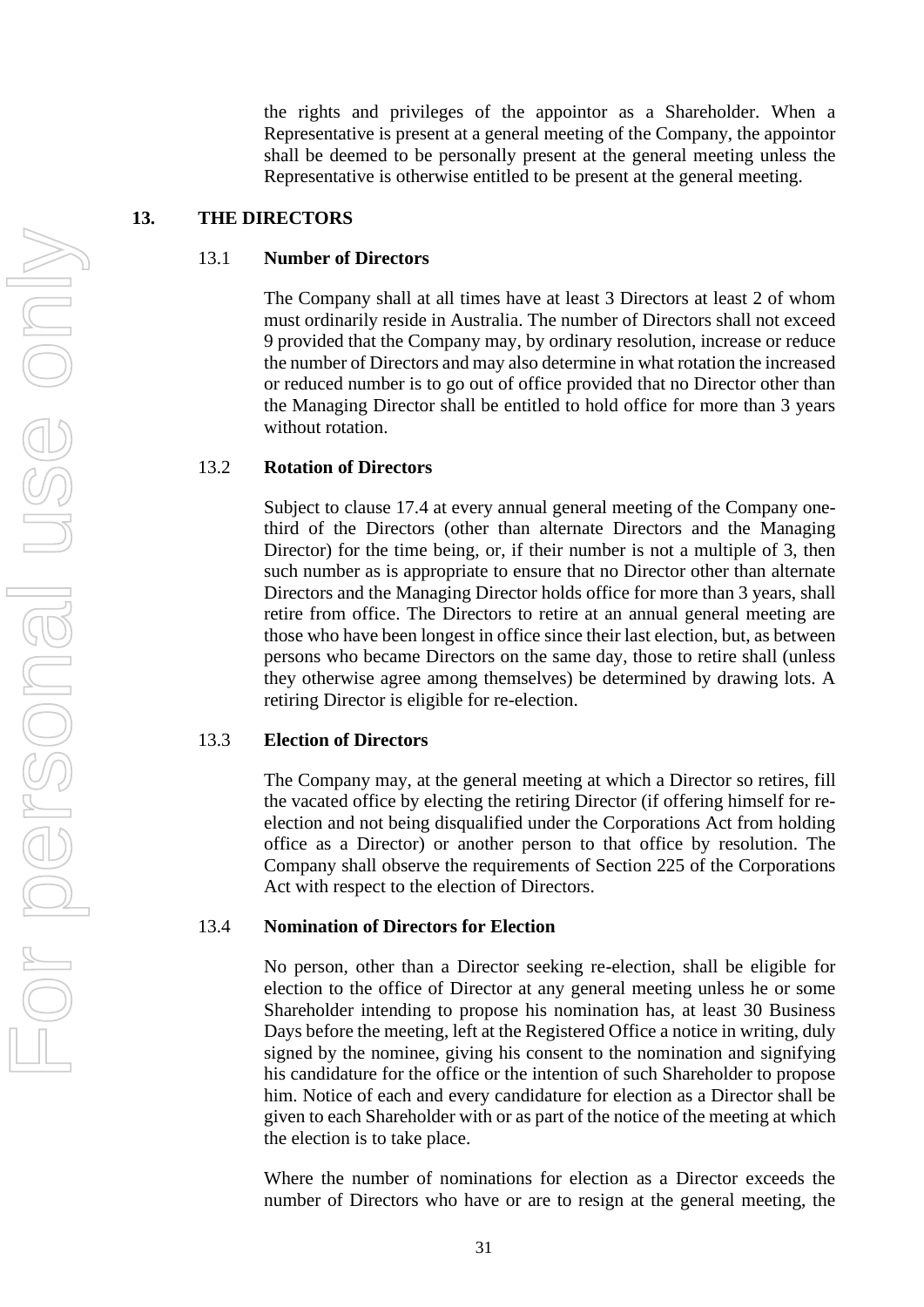order in which the nominations are to be voted on shall be determined by drawing lots and once the relevant vacancies have been filled, no further nominations shall be voted on.

## <span id="page-32-0"></span>13.5 **Casual Vacancies and Additional Directors**

The Directors may at any time appoint a person to be a Director (but not as an alternate Director), either to fill a casual vacancy or as an addition to the existing Directors, but so that the total number of Directors does not at any time exceed the maximum number specified by this Constitution. Any Director so appointed holds office only until the next following annual general meeting and is then eligible for re-election but shall not be taken into account in determining the Directors who are to retire by rotation (if any) at that meeting.

#### <span id="page-32-4"></span><span id="page-32-1"></span>13.6 **Removal of Director**

The Company may by resolution remove any Director before the expiration of his period of office, and may by resolution appoint another person in his place. The person so appointed is subject to retirement at the same time as if he had become a Director on the day on which the Director in whose place he is appointed was last elected a Director.

## <span id="page-32-2"></span>13.7 **Vacation of Office**

The office of Director shall automatically become vacant if the Director:

- (a) ceases to be a Director by virtue of Section 224·or any other provision of the Corporations Act;
- (b) becomes bankrupt or makes any arrangement or composition with his creditors generally;
- (c) becomes prohibited from being a Director by reason of any order made under the Corporations Act;
- (d) becomes of unsound mind or a person whose person or estate is liable to be dealt with in any way under the law relating to mental health;
- (e) resigns his office by notice in writing to the Company; is removed from office under clause [13.6;](#page-32-4) or
- (f) he is absent for more than 6 months, without permission of the Directors, from meetings of the Directors held during that period.

## <span id="page-32-5"></span><span id="page-32-3"></span>13.8 **Remuneration**

The Directors shall be paid out of the funds of the Company by way of remuneration for their services as Directors such sum as may from time to time be determined by the Company in general meeting, to be divided among the Directors in such proportions as they shall from time to time agree or in default of agreement equally. The remuneration of the Directors shall not be increased except pursuant to a resolution passed at a general meeting of the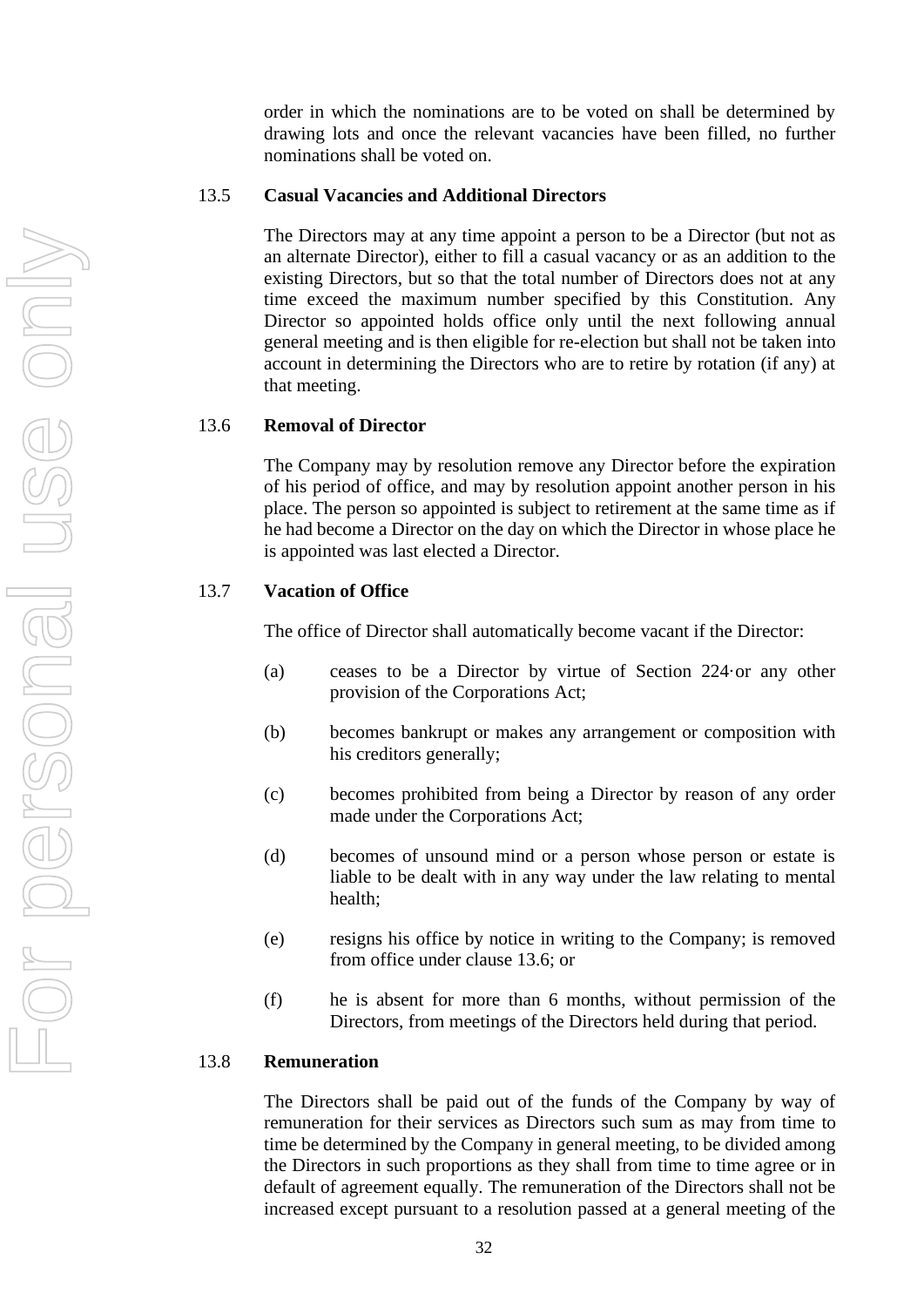Company where notice of the suggested increase shall have been given to Shareholders in the notice convening the meeting. Fees payable to non-Executive Directors shall be by a fixed sum and not by a commission on or percentage of profits or operating revenue. Remuneration payable to Executive Directors shall not include a commission on or percentage of operating revenue. The remuneration of a Director shall be deemed to accrue from day to day.

## <span id="page-33-0"></span>13.9 **Expenses**

The Directors shall be entitled to be paid reasonable travelling, hotel and other expenses incurred by them respectively in or about the performance of their duties as Directors. If any of the Directors being willing shall be called upon to perform extra services or make any special exertions on behalf of the Company or the business of the Company, the Directors may remunerate such Director in accordance with such services or exertions, and such remuneration may be either in addition to or in substitution for his Share in the remuneration provided for by clause [13.8.](#page-32-5)

#### <span id="page-33-1"></span>13.10 **Qualification of Directors**

A Director is not required to hold any Shares. A person of or over the age of 72 years may not be appointed or re-appointed as a Director except pursuant to a resolution of the Company in accordance with the Corporations Act.

## <span id="page-33-5"></span><span id="page-33-3"></span><span id="page-33-2"></span>**14. POWERS AND DUTIES OF DIRECTORS**

#### 14.1 **Management of the Company**

Subject to the Corporations Act, the Listing Rules and to any other provision of this Constitution, the business of the Company shall be managed by the Directors, who may pay all expenses incurred in promoting and forming the Company, and may exercise all such powers of the Company as are not, by the Corporations Act or by this Constitution, required to be exercised by the Company in general meeting.

#### <span id="page-33-4"></span>14.2 **Borrowings**

Without limiting the generality of clause [14.1,](#page-33-5) the Directors may at any time:

- (a) exercise all powers of the Company to borrow money, to charge any property or business of the Company or all or any of its uncalled capital and to issue debentures or give any other security for a debt, liability or obligation of the Company or of any other person;
- (b) sell or otherwise dispose of the whole or any part of the assets, undertakings and other properties of the Company or any that may be hereafter acquired on such terms and conditions as they may deem advisable, but:
	- (i) the Company shall comply with the Listing Rules;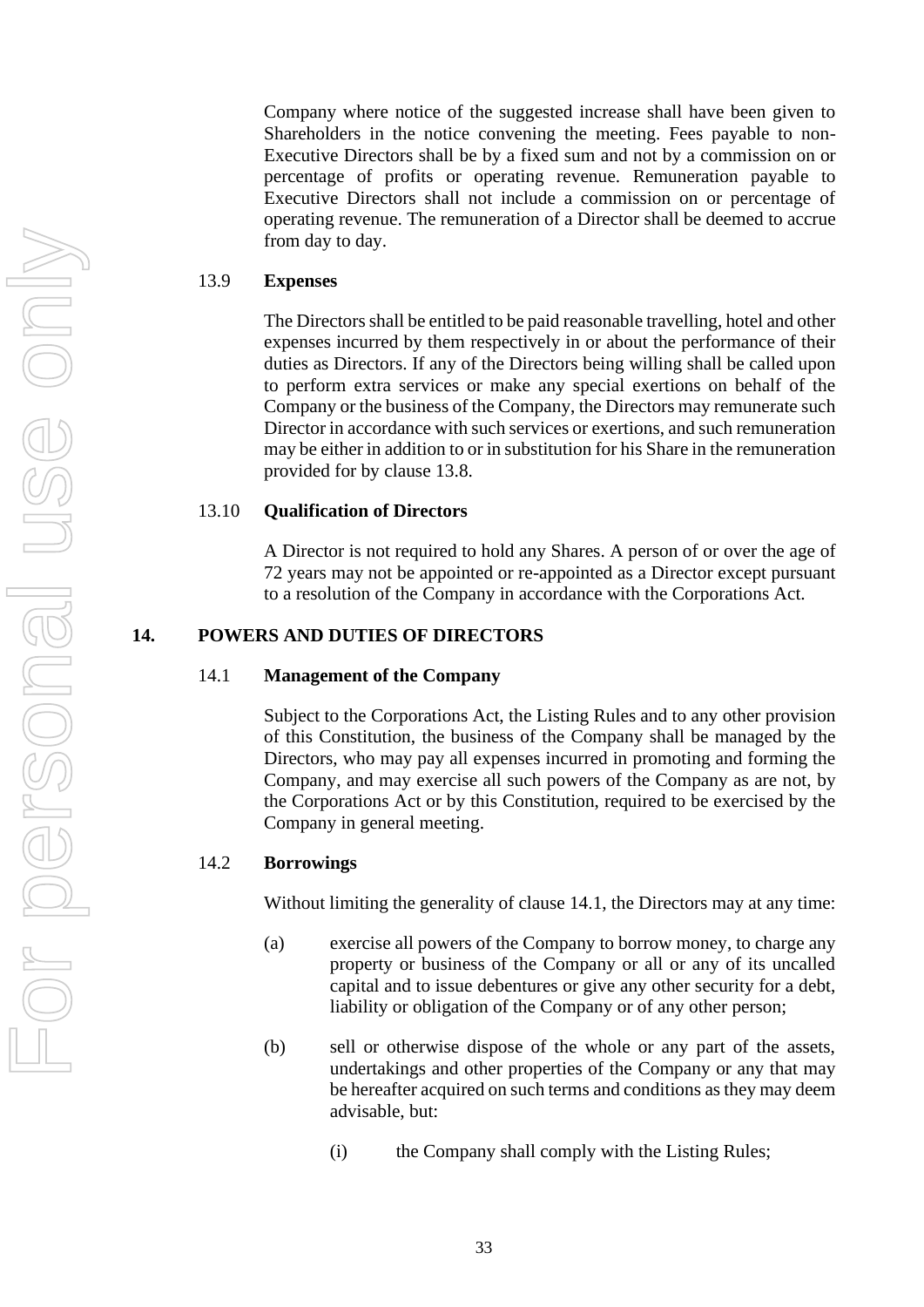- (ii) any sale or disposal of the Company's main undertaking shall only be made subject to the prior approval or ratification of the sale or disposal by the Company in general meeting; and
- (iii) on the sale or disposition of the Company's main undertaking or on the liquidation of the Company, no commission or fee shall be paid to any Director or Directors or to any liquidator of the Company unless it shall have been ratified by the Company in general meeting, with prior notification of the amount of such proposed payments having been given to all Shareholders at least IO Business Days (in the case of an ordinary resolution) or 15 Business Days (in the case of a special resolution) prior to the meeting at which any such payment is to be considered; and
- (c) take any action necessary or desirable to enable the Company to comply with the Listing Rules.

## <span id="page-34-0"></span>14.3 **Attorneys**

The Directors may, by power of attorney, appoint any person or persons to be the attorney or attorneys of the Company for such purposes, with such powers, authorities and discretions (being powers, authorities and discretions vested in or exercisable by the Directors), for such period and subject to such conditions as they think fit. Any such power of attorney may contain such provisions for the protection and convenience of persons dealing with the attorney as the Directors may determine and may also authorise the attorney to delegate all or any of the powers, authorities and discretions vested in him.

## <span id="page-34-1"></span>14.4 **Cheques Etc.**

All cheques, promissory notes, bankers drafts, bills of exchange and other negotiable instruments, and all receipts for money paid to the Company, shall be signed, drawn, accepted, endorsed or otherwise executed, as the case may be, by any two Directors or in such other manner as the Directors determine.

### <span id="page-34-2"></span>14.5 **Retirement Benefits for Directors**

Subject to Part 2D.2 (Division 2) of the Corporations Act and the Listing Rules, the Directors may at any time adopt any scheme or plan which they consider to be in the interests of the Company and which is designed to provide retiring or superannuation benefits for both present and future non-Executive Directors, and they may from time to time vary any such scheme or plan. Any scheme or plan may be affected by agreements entered into by the Company with individual Directors, or by the establishment of a separate trust or fund, or in such other manner as the Directors consider proper. The Directors may, subject to Part 2D.2 (Division 2) of the Corporations Act and the Listing Rules, attach such terms and conditions to any entitlement under any such scheme or plan as they think fit, including, without limitation, a minimum period of service by a Director before the accrual of any entitlement and the acceptance by the Directors of a prescribed retiring age.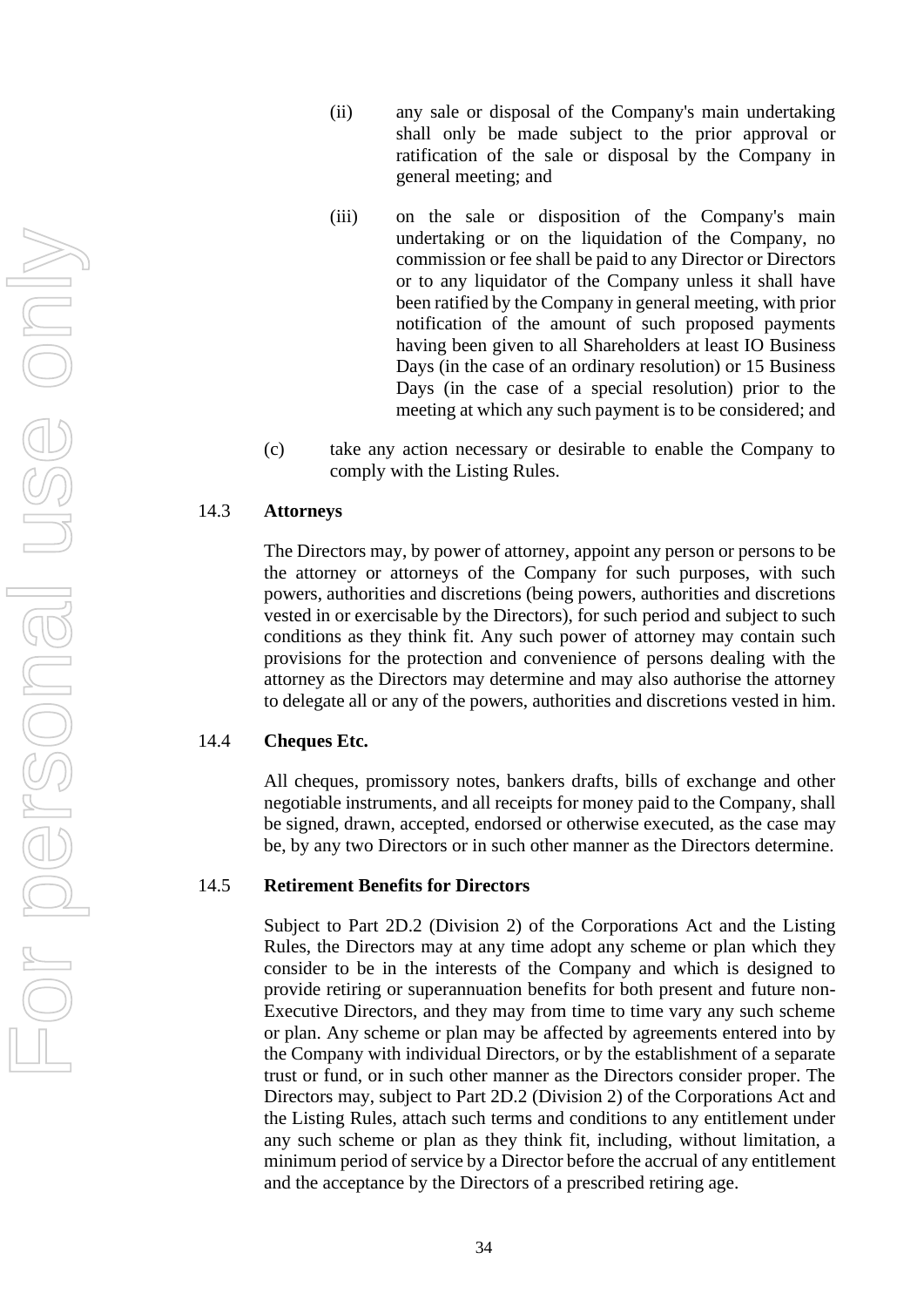## <span id="page-35-0"></span>14.6 **Securities to Directors**

If any Director of the Company acting solely in his capacity as Director shall become personally liable for the payment of any sum primarily due by the Company, the Directors may create any mortgage, charge or security over or affecting the whole or any part of the assets of the Company by way of indemnity to secure the person so becoming liable from any loss in respect of such liability.

## <span id="page-35-8"></span><span id="page-35-2"></span><span id="page-35-1"></span>**15. PROCEEDING OF DIRECTORS**

## 15.1 **Convening A Meeting**

A Director may at any time, and a Secretary shall, whenever requested to do so by one or more Directors, convene a Directors' meeting but not less than 24 hours' notice of every such Directors' meeting shall be given to each Director either by personal or telephone contact or in writing (including, without limitation, by facsimile or electronic transmission to a machine at a Director's home or usual place of business) by the convenor of the meeting. The Directors may by unanimous resolution agree to shorter notice.

## <span id="page-35-3"></span>15.2 **Procedure At Meetings**

The Directors may meet together for the dispatch of business and adjourn and, subject to this clause [15,](#page-35-8) otherwise regulate the Directors' meetings as they think fit.

## <span id="page-35-4"></span>15.3 **Quorum**

No business shall be transacted at any Directors' meeting unless a quorum is present, comprising 2 Directors present in person or by instantaneous communication device in accordance with clause [16](#page-38-4) who are entitled to vote at the meeting, or such greater number as is determination by the Directors.

## <span id="page-35-5"></span>15.4 **Majority Decisions**

Questions arising at any Directors' meeting shall be decided by a majority of votes. A resolution passed by a majority of Directors shall for all purposes be deemed a determination of the Directors.

## <span id="page-35-6"></span>15.5 **Casting Votes**

In the case of an equality of votes, the Chairman of the meeting shall have a second or casting vote, but the Chairman shall have no casting vote where only 2 Directors are competent to vote on the question.

## <span id="page-35-7"></span>15.6 **Alternate Directors**

A Director may appoint any person to be an alternate Director in his place during such period as he thinks fit, and the following provisions shall apply with respect to any alternate Director: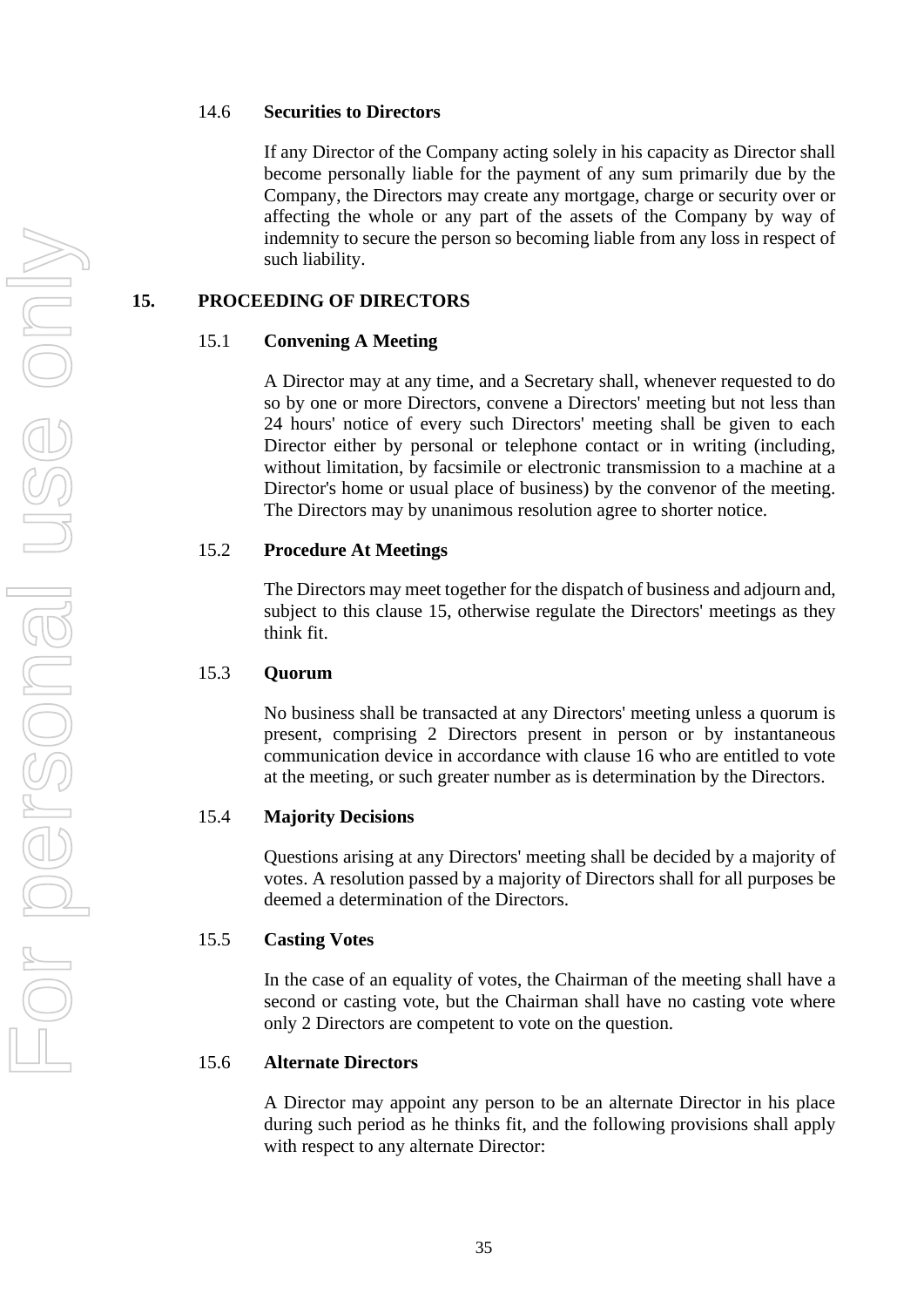- (a) he is entitled to notice of Directors' meetings and, if his appointor Director is not present at such a Directors' meeting, he is entitled to attend and vote in the place of the absent Director;
- (b) he may exercise any powers that his appointor Director may exercise, and the exercise of any such power by the alternate Director shall be deemed to be the exercise of the power by his appointor Director;
- (c) he is not required to hold any Shares;
- (d) his appointment may be terminated at any time by his appointor Director notwithstanding that the period of the appointment of the alternate Director has not expired, and the appointment shall terminate in any event if his appointor Director ceases to be a Director except where the appointor retires at an annual general meeting under clause [13.2](#page-31-5) and is reappointed as a Director at that annual general meeting; and
- (e) the appointment, or the termination of an appointment, of an alternate Director shall be effected by a written notice signed by the Director who made the appointment given to the Company.

## <span id="page-36-0"></span>15.7 **Continuing Directors May Act**

In the event of a vacancy or vacancies in the office of a Director, the remaining Directors may act but, if the number of remaining Directors is not sufficient to constitute a quorum at a meeting of Directors, they may act only for the purpose of increasing the number of Directors to a number sufficient to constitute such a quorum, or in order to convene a general meeting of the Company.

## <span id="page-36-3"></span><span id="page-36-1"></span>15.8 **Chairman**

The Directors shall elect from among their number a Chairman and may elect from their numbers a Vice-Chairman of their meetings and may determine the period for which each is to hold office. Where a Directors' meeting is held and a chairman has not been elected or the Chairman or in his absence, the Vice- Chairman (if one has been elected) is not present within 10 minutes after the time appointed for holding of the Directors' meeting or is unwilling to act, the Directors present shall elect one of their number to be a chairman of the Directors' meeting.

#### <span id="page-36-2"></span>15.9 **Committees**

The Directors may delegate any of their powers, other than powers required by law to be dealt with by the Directors as a board, to a committee or committees consisting of such of their number as they think fit. A committee to which any powers have been so delegated shall exercise the powers delegated· in accordance with any directions of the Directors, and a power so exercised shall be deemed to have been exercised by the Directors. The members of such a committee may elect one of their number as chairman of their meetings. Questions arising at a meeting of a committee shall be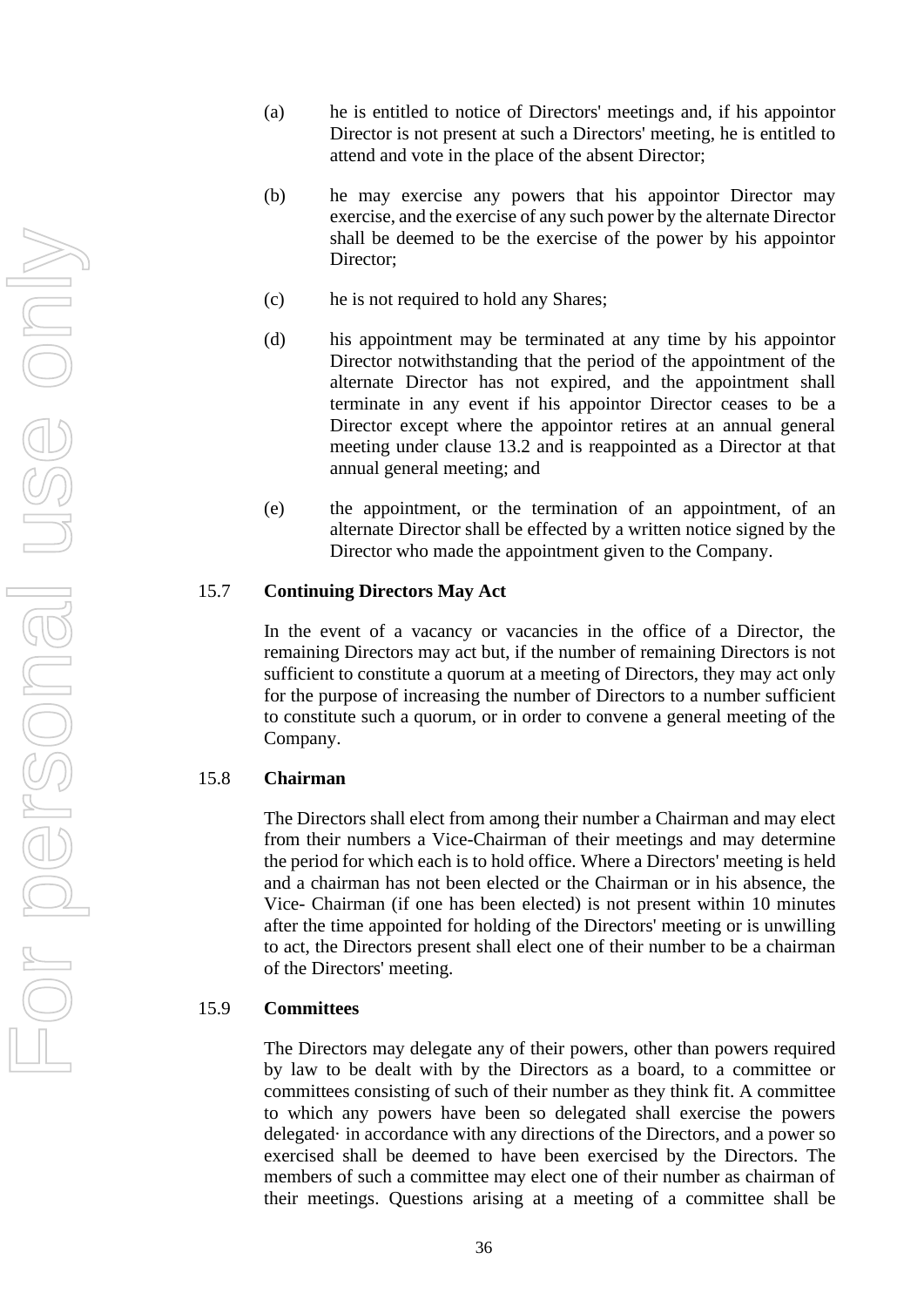determined by a majority of votes of the members present and voting. In the case of an equality of votes, the chairman shall have a casting vote.

#### <span id="page-37-0"></span>15.10 **Written Resolutions**

A resolution in writing signed by all Directors for the time being or their respective alternate Directors (except those Directors (or their alternates) who expressly indicate their abstention in writing to the Company and those who would not be permitted by virtue of Section 195 of the Corporations Act to vote were the resolution to be put to a meeting of the Directors) shall be as valid and effectual as if it had been passed at a Directors' meeting duly convened and held. Any such resolution may consist of several documents in like form but each document must contain a statement that the Directors are in favour of the resolution and the statement of the Directors must be identical, each document signed by one or more Directors. A facsimile transmission or other document produced by electronic or mechanical means and bearing the signature of the Director, printed electronically or mechanically and with his authority, shall be deemed to be a document in writing signed by the Director.

#### <span id="page-37-1"></span>15.11 **Defective Appointment**

All acts done by any Directors' meeting or of a committee of Directors or by any person acting as a Director are, notwithstanding that it is afterwards discovered that there was some defect in the appointment of a person to be, or to act as, a Director, or that a person so appointed was disqualified, as valid as if the person had been duly appointed and was qualified to be a Director or to be a member of the committee.

#### <span id="page-37-2"></span>15.12 **Directors May Hold Other Offices**

A Director may hold any other office or place of profit in or in relation to the Company (except that of auditor) in conjunction with his office of Director and on such terms as to remuneration or otherwise as the Directors shall approve.

#### <span id="page-37-5"></span><span id="page-37-3"></span>15.13 **Directors May Hold Shares, Etc.**

A Director may be or become a shareholder in or director of or hold any other office or place of profit in or in relation to any other company promoted by the Company or in which the Company may be interested, whether as a vendor, shareholder or otherwise.

#### <span id="page-37-4"></span>15.14 **Directors Not Accountable for Benefits**

No Director shall be accountable for any benefits received as the holder of any other office or place of profit in or in relation to the Company or any other company referred to in clause [15.13](#page-37-5) or as a shareholder in or director of any such other company.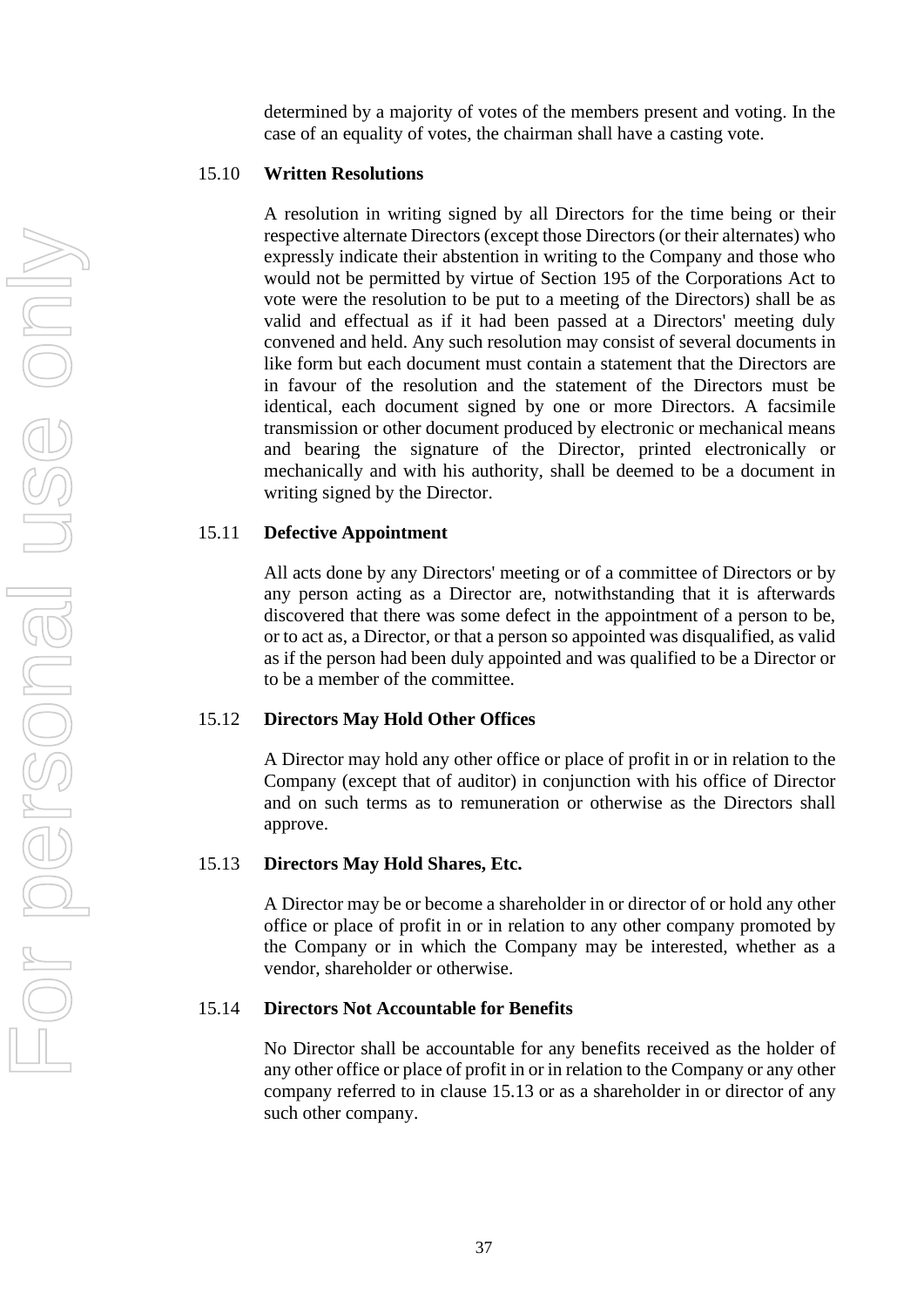#### <span id="page-38-5"></span><span id="page-38-0"></span>15.15 **Disclosure of lnterests and Voting**

Where a Director has a material personal interest in a matter that relates to the affairs of the Company the Director must:

- (a) where required by the Corporations Act, give the other Directors notice of the nature and extent of the interest and the relation of the interest to the affairs of the Company at a Directors' meeting as soon as practicable after the Director becomes aware of the interest; and
- (b) unless otherwise permitted under the Corporations Act, not be present while the matter is being considered at a Directors' meeting or vote on the matter.

#### <span id="page-38-1"></span>15.16 **Contracts not Avoided**

Subject to the Listing Rules and Chapter 2E of the Corporations Act, no Director shall be disqualified by his office from contracting with the Company whether as vendor purchaser or otherwise, nor shall any such contract or any contract or arrangement entered into by or on behalf of the Company in which any Director shall be in any way interested be avoided or prejudiced on that account, nor shall any Director be liable to account to the Company for any profit arising from any such contract or agreement by reason only of such Director holding that office or of the fiduciary relationship thereby established provided that the Director has complied with the requirements of clause [15.15.](#page-38-5)

## <span id="page-38-6"></span><span id="page-38-4"></span><span id="page-38-3"></span><span id="page-38-2"></span>**16. MEETING BY INSTANTANEOUS COMMUNICATION DEVICE**

#### 16.1 **Meetings to Be Effectual**

For the purposes of this Constitution, the contemporaneous linking together by instantaneous communication device of a number of consenting Directors not less than the quorum, whether or not any one or more of the Directors is out of Australia, shall be deemed to constitute a Directors' meeting and all the provisions of this Constitution as to the Directors' meetings shall apply to such meetings held by instantaneous communication device so long as the following conditions are met:

- (a) all the Directors for the time being entitled to receive notice of the Directors' meeting (including any alternate for any Director) shall be entitled to notice of a meeting by instantaneous communication device for the purposes of such meeting. Notice of any such Directors' meeting shall be given on the instantaneous communication device or in any other manner permitted by this Constitution;
- (b) each of the Directors taking part in the Directors' meeting by instantaneous communication device must be able to hear each of the other Directors taking part at the commencement of the Directors' meeting; and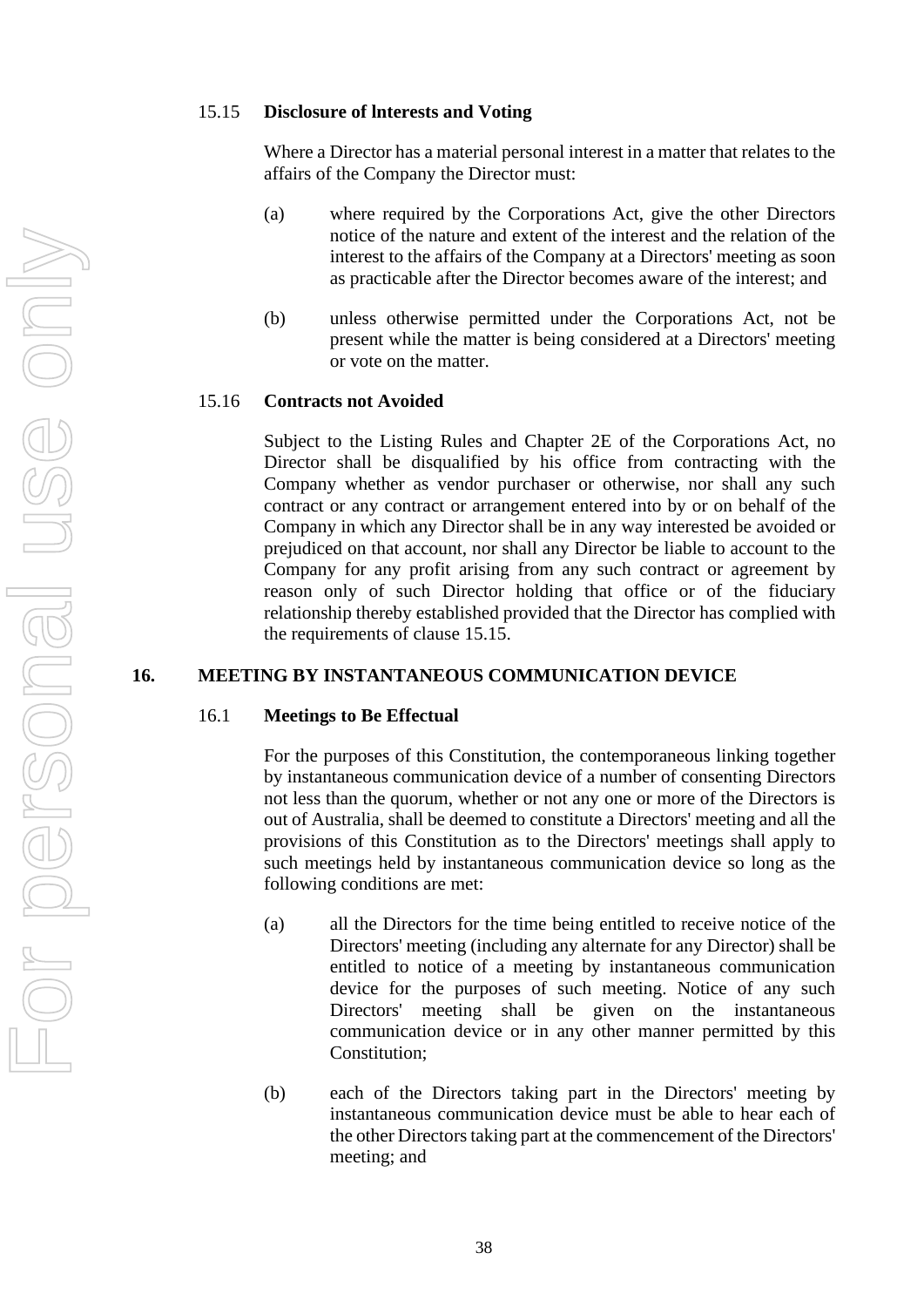(c) at the commencement of the Directors' meeting each Director must acknowledge his or her presence for the purpose of a Directors' meeting of the Company to all the other Directors taking part.

#### <span id="page-39-0"></span>16.2 **Procedure At Meetings**

A Director may not leave a directors meeting convened under clause [10.1](#page-25-8) by disconnecting his instantaneous communications device unless the Director has previously obtained the express consent of the Chairman of the Directors' meeting and shall be conclusively presumed to have been present and to have formed part of the quorum at all times during the Directors' meeting by instantaneous communication device unless the Director has previously obtained the consent to leave as aforesaid. However, if the Director would not be permitted by virtue of Section 195 of the Corporations Act to be present or to vote during the consideration of a matter then such Director may disconnect his instantaneous communication device during the consideration of such matter without obtaining the express consent of the Chairman and the Director shall not be counted for the purpose of determining a quorum during the consideration of the matter.

#### <span id="page-39-1"></span>16.3 **Minutes**

A minute of the proceedings at a Directors' meeting held under clause [16.1](#page-38-6) shall be sufficient evidence of such proceedings and of the observance of all necessary formalities if certified as a correct minute by the Chairman or the person taking the chair at the Directors' meeting under clause [16.1.](#page-38-6)

## <span id="page-39-2"></span>16.4 **Definition**

For the purpose of this Constitution "instantaneous communication device" shall include telephone, television or any other audio or audio-visual device which permits instantaneous communication.

## <span id="page-39-6"></span><span id="page-39-4"></span><span id="page-39-3"></span>**17. MANAGING DIRECTOR**

#### 17.1 **Appointment**

The Directors may, from time to time appoint, one of their number to the office of Managing Director of the Company either for a fixed term or at will, but not for life and one or more of their number to the office of Executive Director or Executive Directors for a term not exceeding 3 years and, subject to the terms of any agreement entered into in .a particular case, may revoke any such appointment. The appointment of the Managing Director or of an Executive Director so appointed automatically terminates if he ceases for any reason to be a Director.

## <span id="page-39-5"></span>17.2 **Remuneration**

The Managing Director or an Executive Director shall, subject to the terms of any agreement entered into in a particular case, receive such remuneration (whether by way of salary, commission or participation in profits, or partly in one way and partly in another) as the Directors may determine provided that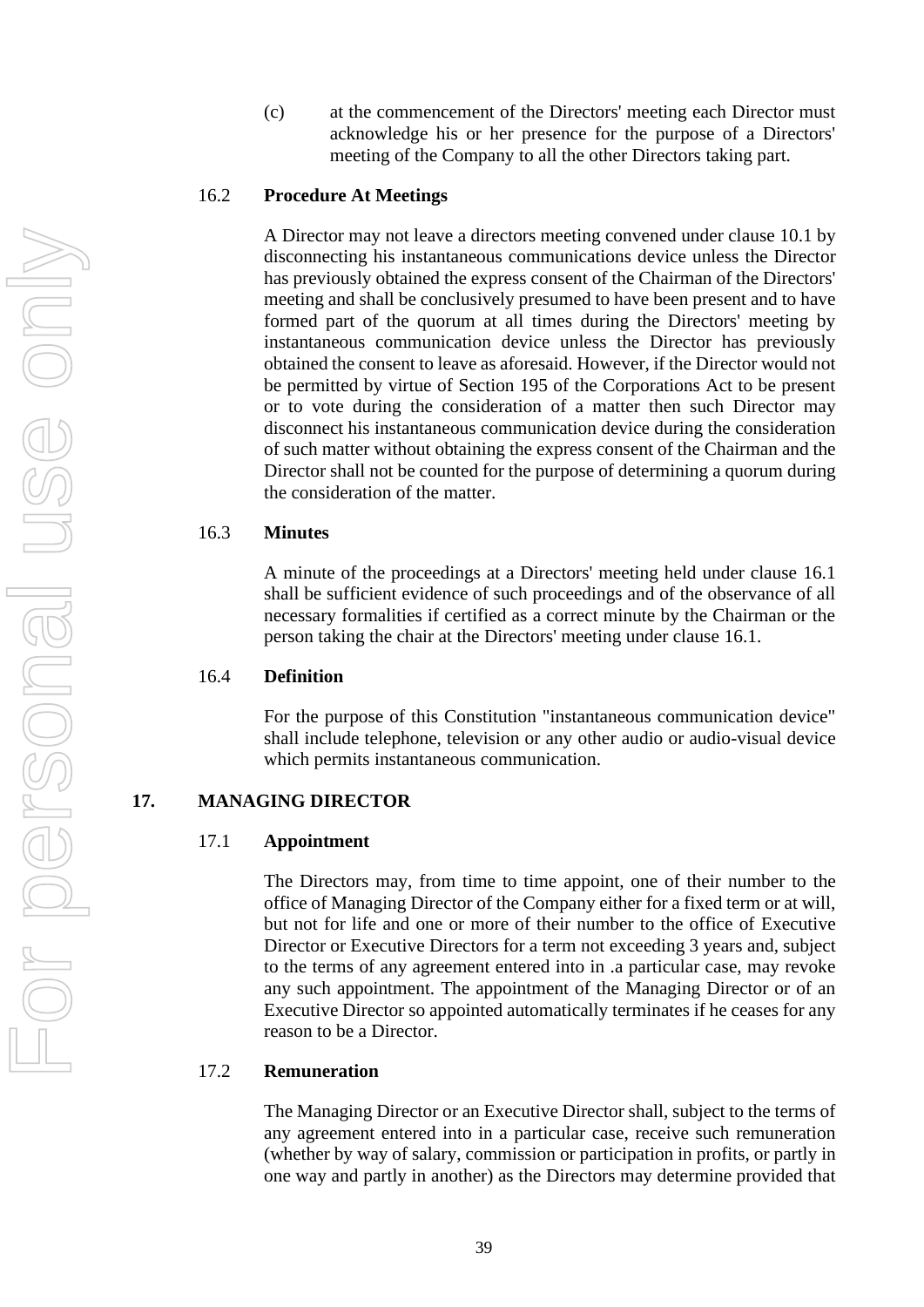no Executive Director shall be paid as the whole or part of his remuneration a commission on or percentage of operating revenue.

#### <span id="page-40-0"></span>17.3 **Powers**

The Directors may, upon such terms and conditions and with such restrictions as they think fit, confer upon the Managing Director or an Executive Director any of the powers exercisable by them. Any powers so conferred may be concurrent with, or be to the exclusion of, the powers of the Directors. The Directors may at any time withdraw or vary any of the powers so conferred on the Managing Director or on the Executive Director.

#### <span id="page-40-9"></span><span id="page-40-1"></span>17.4 **Rotation**

The Managing Director shall not retire by rotation in accordance with clause [13.2](#page-31-5) or be taken into account in determining the rotation of retirement of Directors but Executive Directors shall.

## <span id="page-40-3"></span><span id="page-40-2"></span>**18. SECRETARY**

#### 18.1 **Secretary**

A Secretary of the Company shall hold office on such terms and conditions, as to remuneration and otherwise, as the Directors determine.

## <span id="page-40-10"></span><span id="page-40-5"></span><span id="page-40-4"></span>**19. SEALS**

#### 19.1 **Common Seal**

The Directors shall provide for the safe custody of the Seal. The Seal shall only be used by the authority of the Directors, or of a committee of the Directors authorised by the Directors to authorise the use of the Seal. Every document to which the Seal is affixed shall be signed by a Director and countersigned by another Director, (who may be an alternate Director) a Secretary or another person appointed by the Directors to countersign that document or a class of documents in which that document is included.

#### <span id="page-40-6"></span>19.2 **Execution of Documents without the Seal**

The Company may execute a document without using the Seal if the document is signed by:

- (a) two Directors; or
- (b) a Director and a Secretary.

#### <span id="page-40-8"></span><span id="page-40-7"></span>19.3 **Share Seal**

Subject to Section 123 of the Corporations Act, the Company is authorised to have a duplicate Common Seal, known as the Share Seal, which shall be a copy of the Common Seal with the addition on its face of the words "Share Seal", and the following provisions shall apply to its use: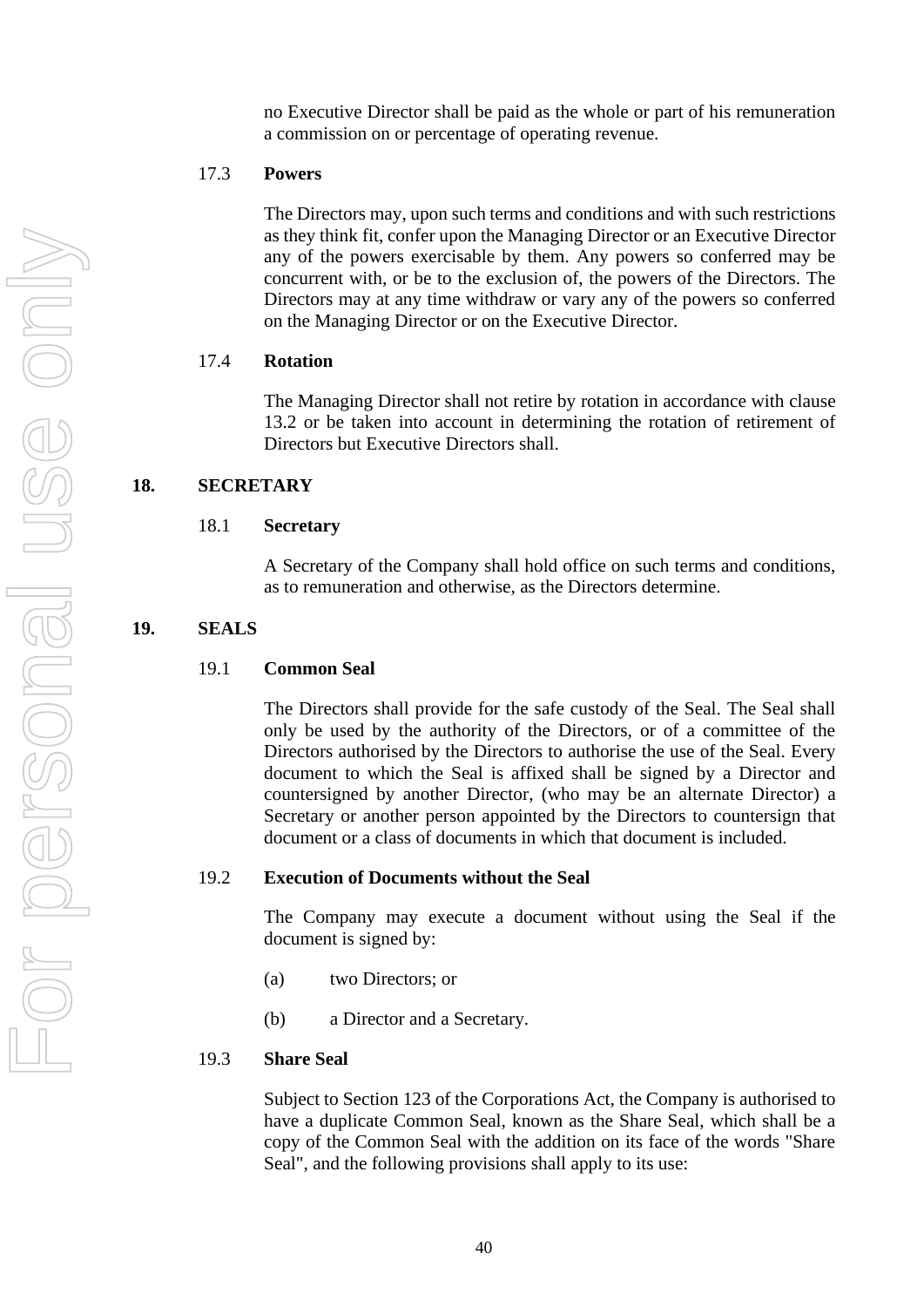- (a) any certificate for Shares may be issued under the Share Seal and if so issued shall be deemed to be sealed with the Common Seal;
- (b) subject to the following provisions of this clause [19.3,](#page-40-8) the signatures required by clause [19.1](#page-40-10) on a document to which the Common Seal is affixed may be imposed by some mechanical means;
- (c) subject to the following provisions of this clause [19.3,](#page-40-8) the Directors may determine the manner in which the Share Seal shall be affixed to any document and by whom a document to which the Share Seal is affixed shall be signed, and whether any signature so required on such a document must be actually written on the document or whether it may be imposed by some mechanical means;
- <span id="page-41-4"></span>(d) the only documents on which the Share Seal may be used shall be Share or stock unit certificates, debentures or certificates of debenture stock, secured or unsecured notes, option certificates and any certificates or other documents evidencing any Share Options or rights to take up any Shares in or debenture stock or debentures or notes of the Company; and
- (e) signatures shall not be imposed by electronic or mechanical means, nor (except when the requirements of clause [19.1](#page-40-10) as to signatures are complied with) shall the Share Seal be used on any certificate or other document mentioned in paragraph [19.3\(d\)o](#page-41-4)f this clause unless such certificate or other document has first been approved for sealing or signature (as the case may be) by the Directors or other authorised person or persons.

## <span id="page-41-1"></span><span id="page-41-0"></span>**20. ACCOUNTS, AUDIT, RECORDS AND RECORD DATE**

#### 20.1 **Accounting Records to Be Kept**

The Directors shall cause proper accounting and other records to be kept by the Company and shall distribute copies of the Company's accounts and reports as required by the Corporations Act and the Listing Rules.

## <span id="page-41-2"></span>20.2 **Audit**

The Company shall comply with the requirements of the Corporations Act and the Listing Rules as to the audit of accounts, registers and records.

#### <span id="page-41-3"></span>20.3 **Inspection**

Except as otherwise required by the Corporations Act, the Directors shall determine whether and to what extent, and at what time and places and under what conditions, the accounting records and other documents of the Company or any of them will be open to the inspection of Shareholders other than Directors. A Shareholder, other than a Director, shall not be entitled to inspect any document of the Company except as provided by law or authorised by the Directors or by the Company in general meeting.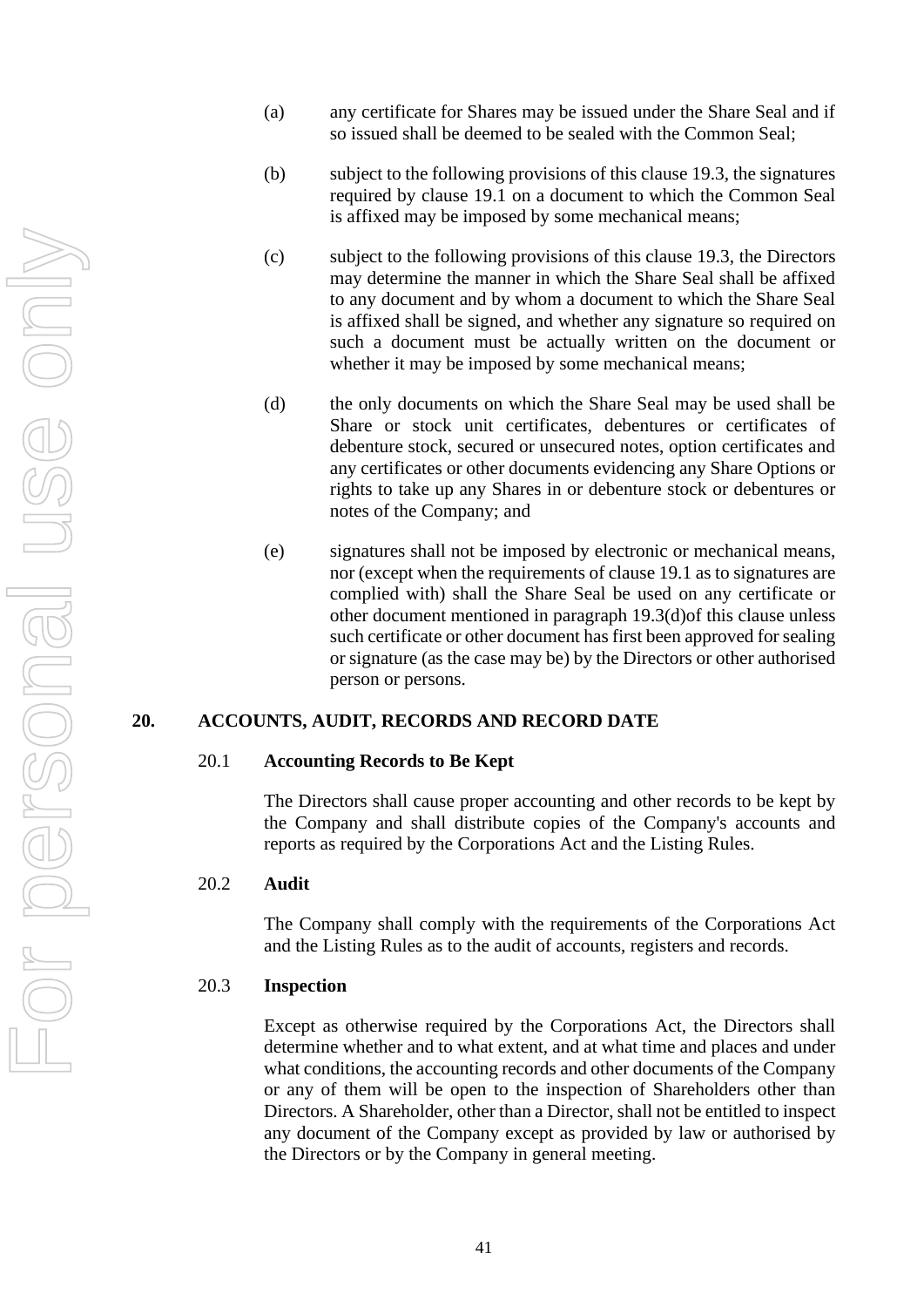## <span id="page-42-0"></span>20.4 **Record Date**

The Company may, in accordance with the Listing Rules and the SCH Business Rules, fix a record date for the purpose of determining entitlements.

## <span id="page-42-2"></span><span id="page-42-1"></span>**21. MINUTES**

#### 21.1 **Minutes to Be Kept**

The Directors shall cause to be kept, in accordance with Sections 251A and 1306 of the Corporations Act, minutes of:

- (a) all proceedings of general meetings and Directors' meetings; and
- (b) all appointments of Officers and persons ceasing to be Officers.

## <span id="page-42-3"></span>21.2 **Signature of Minutes**

All minutes shall be signed by the chairman of the meeting at which the proceedings took place or by the chairman of the next succeeding meeting.

#### <span id="page-42-4"></span>21.3 **Requirements of the Corporations Act**

The Company and the Officers shall comply with the requirements of Sections 251A and if applicable 251AA of the Corporations Act.

#### <span id="page-42-10"></span><span id="page-42-6"></span><span id="page-42-5"></span>**22. DIVIDENDS AND RESERVES**

#### 22.1 **Dividends**

The Directors may from time to time declare a dividend to be paid to the Shareholders entitled to the dividend. The dividend as declared shall (subject to clause [22.9,](#page-44-8) the rights of any preference Shareholders and to the right of the holders of any shares created or raised under any special arrangement as to dividend) be payable on all Shares in accordance with Section 254W of the Corporations Act.

## <span id="page-42-7"></span>22.2 **Interim Dividend**

Subject to clause [22.9](#page-44-8) the Directors may from time to time pay to the Shareholders such interim dividends as they may determine.

## <span id="page-42-8"></span>22.3 **Dividends Only Payable From Profits**

No dividend shall be payable except out of profits: A determination by the Directors as to the profits of the Company shall be conclusive.

#### <span id="page-42-9"></span>22.4 **No Interest**

No dividend shall carry interest as against the Company.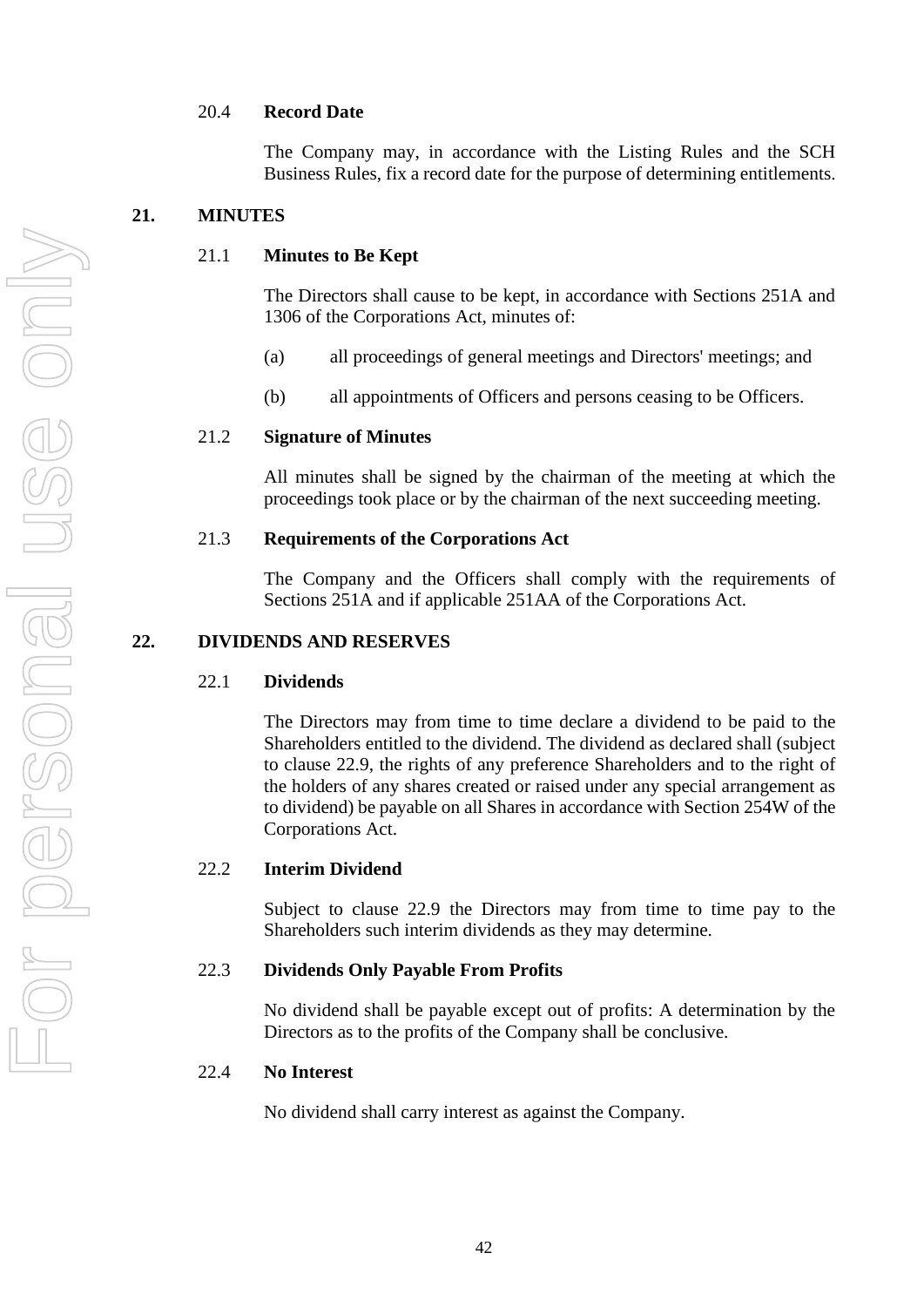## <span id="page-43-0"></span>22.5 **Reserves**

The Directors may set aside out of the profits of the Company such amounts as they may determine as reserves, to be applied at the discretion of the Directors, for any purpose for which the profits of the Company may be properly applied.

#### <span id="page-43-1"></span>22.6 **Alternative Method of Payment of Dividend**

- (a) When declaring any dividend, the Directors may:
	- (i) direct payment of the dividend to be made wholly or in part by the distribution of specific assets or documents of title (including, without limitation, paid-up Shares, debentures or debenture stock of this or any other company, gold, gold or mint certificates or receipts and like documents) or in any one or more of such ways, and where any difficulty arises with regard to the distribution the Directors may settle it as they think expedient and in particular may issue fractional certificates and may fix the value for distribution of such specific assets or any part of such assets and may determine that cash payments shall be made to any Shareholders upon the basis of the value so fixed in order to adjust the rights of all parties and may vest any such specific assets in trustees upon such trusts for the persons entitled to the dividend as may seem expedient to the Directors; or
	- (ii) subject to the Listing Rules, direct that such dividend be payable to particular Shareholders wholly or partly out of any particular fund or reserve or out of profits derived from any particular source and to the remaining Shareholders wholly or partly out of any other particular fund or reserve or out of profits derived from any other particular source and may so direct notwithstanding that by so doing the dividend will form part of the assessable income for taxation purposes of some Shareholders and will not form part of the assessable income of others.
- (b) If the Company is required to distribute to its Shareholders, by way of dividend, shares in another Corporation:
	- (i) the Shareholders will be deemed to have agreed to become members of that Corporation; and
	- (ii) each of the Shareholders appoints the Company or any of. the Directors as its agent to execute any transfer of shares or other document required to effect the distribution of shares to the Shareholders.

#### <span id="page-43-2"></span>22.7 **Payment of Dividends**

All dividends shall be dispatched simultaneously to the Shareholders entitled to the dividend. Any one or two or more joint holders may give effectual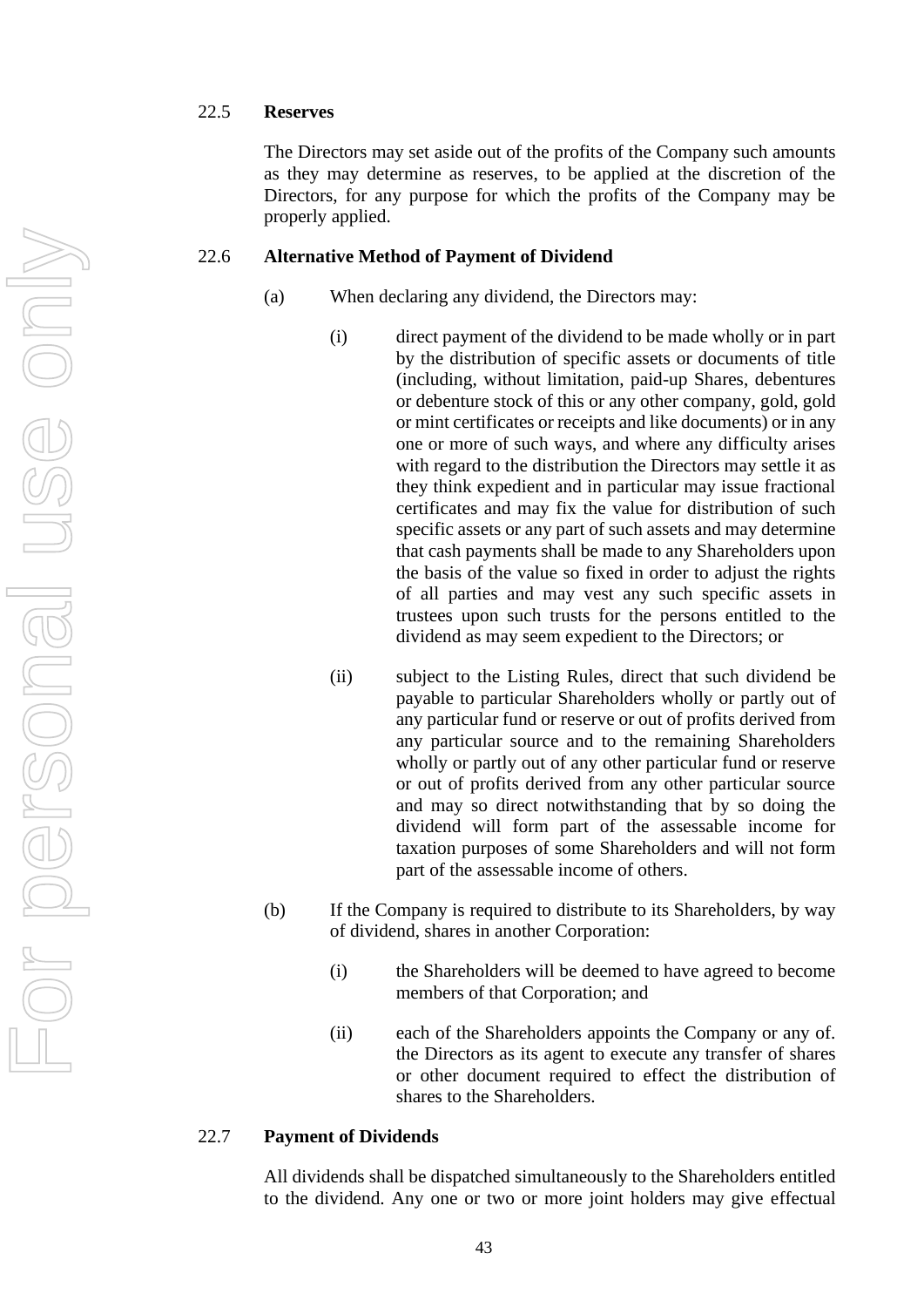receipts for any dividends, interest or other money payable in respect of the Shares held by them as joint holders.

#### <span id="page-44-0"></span>22.8 **Unclaimed Dividends**

All dividends declared but unclaimed may be invested or otherwise made use of by the Directors as they think fit for the benefit of the Company until claimed or until required to be dealt with in accordance with any law relating to unclaimed moneys.

#### <span id="page-44-8"></span><span id="page-44-1"></span>22.9 **Breach of Restriction Agreement**

In the event of a breach of the Listing Rules relating to Restricted Securities or of any escrow agreement entered into by the Company under the Listing Rules in relation to any Shares which are classified under the Listing Rules or by ASX as Restricted Securities, the Shareholder holding the Shares in question shall cease to be entitled to any dividends or distribution in respect of those Shares for so long as the breach subsists.

## <span id="page-44-10"></span><span id="page-44-3"></span><span id="page-44-2"></span>**23. CAPITALISATION**

#### 23.1 **Capitalisation**

Subject to the Listing Rules, the Directors may from time to time capitalise profits. The capitalisation need not be accompanied by the issue of Shares.

#### <span id="page-44-4"></span>23.2 **Procedures**

Subject to the Listing Rules, if the capitalisation involves the issue of Shares, the Directors shall do all things necessary to give effect to the resolution and, in particular, to the extent necessary to adjust the rights of the Shareholders among themselves, may:

- (a) make cash payments in cases where Shares or debentures could only be issued in fractions; and
- (b) authorise any person to make, on behalf of all the Shareholders entitled to any further Shares or debentures upon the capitalisation, an agreement with the Company providing for the issue to them, credited as fully paid up, of any such further Shares or debentures or for the payment up by the Company on their behalf of the amounts or any part of the amounts remaining unpaid on their existing Shares by the application of their respective proportions of the sum resolved to be capitalised, and any agreement made under an authority referred to in paragraph (b) is effective and binding on all the Shareholders concerned.

#### <span id="page-44-9"></span><span id="page-44-7"></span><span id="page-44-6"></span><span id="page-44-5"></span>**24. BONUS SHARE PLAN**

#### 24.1 **Authorisation of Bonus Share Plan**

The Company may, by ordinary resolution in general meeting, authorise the Directors to implement a Bonus Share Plan on such terms and conditions as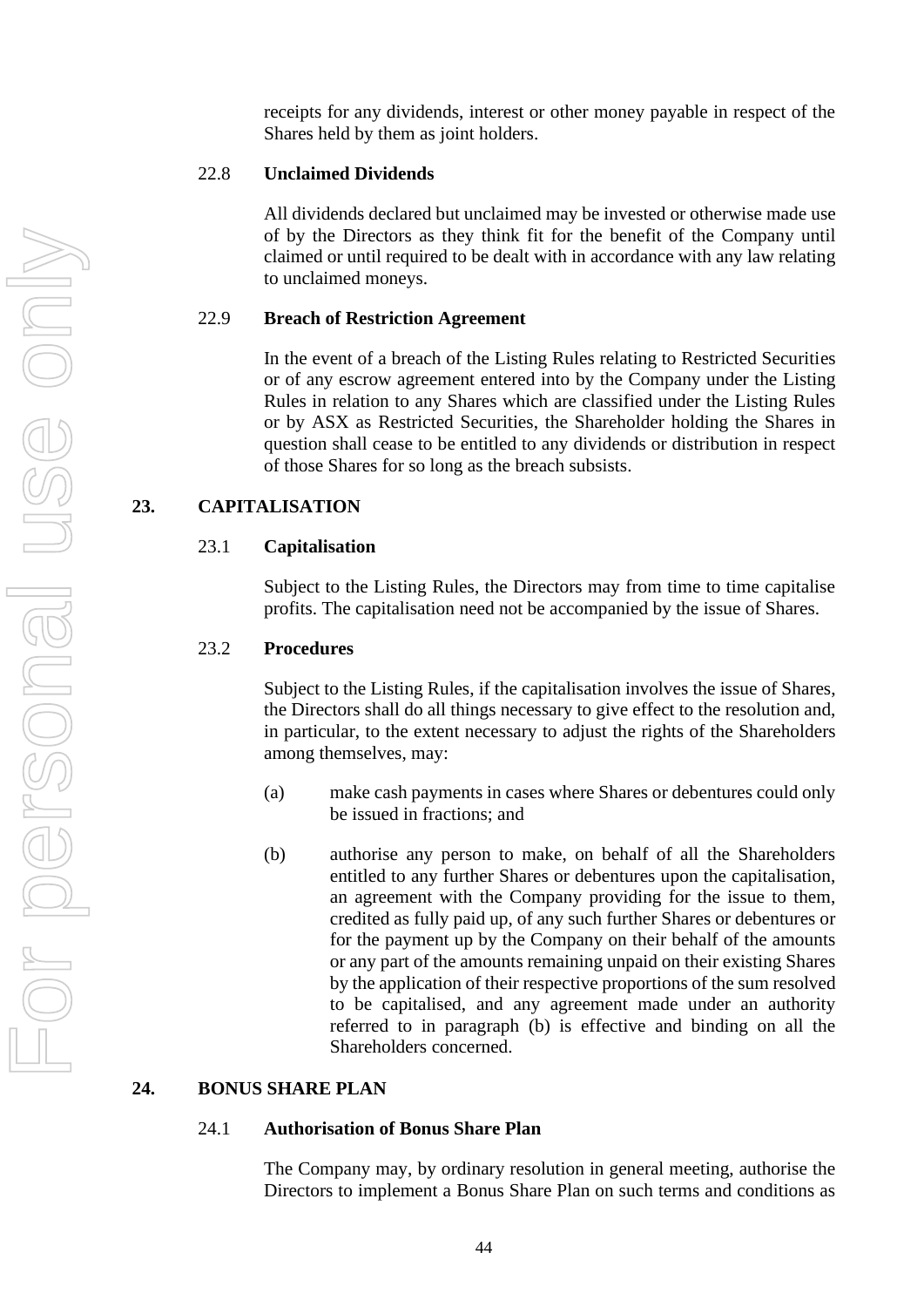are referred to in such resolution and 'which plan provides for any dividend which the Directors may declare from, time to time under clause [22,](#page-42-10) less any amount which the Company shall either pursuant to this Constitution or any law be entitled or obliged to retain, not to be payable on Shares which are participating Shares in the Bonus Share Plan but for those Shares to carry instead an entitlement to receive an allotment of additional fully paid ordinary Shares to be issued as bonus Shares.

## <span id="page-45-0"></span>24.2 **Amendment and Revocation**

Any resolution passed by the Company in general meeting pursuant to clause [24.1](#page-44-9) may, at any time, be amended or revoked by the Company by ordinary resolution in general meeting.

#### <span id="page-45-4"></span><span id="page-45-3"></span><span id="page-45-2"></span><span id="page-45-1"></span>**25. DIVIDEND REINVESTMENT PLAN**

#### 25.1 **Authorisation of Dividend Reinvestment Plan**

- (a) Notwithstanding any other provision of this Constitution, but subject to the requirements of the Corporations Act and the Listing Rules, the Directors may in their absolute discretion establish on such terms and conditions as they think fit:
	- (i) plans (to be called a "dividend reinvestment plan" or an "interest reinvestment plan" as the case may be) for cash dividends paid by the Company in respect of Shares issued by the Company and interest paid by the Company on unsecured notes or debenture stock issued by the Company to be reinvested by way of subscription for Shares in the Company; and
	- (ii) a plan (to be called a "dividend election plan") permitting holders of Shares to the extent that his Shares are fully paid up, to have the option to elect to forego his right to share in any dividends (whether interim or otherwise) payable in respect of such Shares and to receive instead an issue of Shares credited as fully paid up to the extent as determined by the Directors.
- (b) The Directors may in their absolute discretion, modify, suspend or terminate all or any plans established pursuant to this clause [25.1](#page-45-4) from time to time on not less than one month's written notice to all Shareholders.
- (c) The powers given to the Directors by this clause [25.1](#page-45-4) are additional to the other powers reposed in the Directors by this Constitution and shall not in any way be limited, restricted or otherwise affected by clause [23](#page-44-10) and this clause [25.](#page-45-3)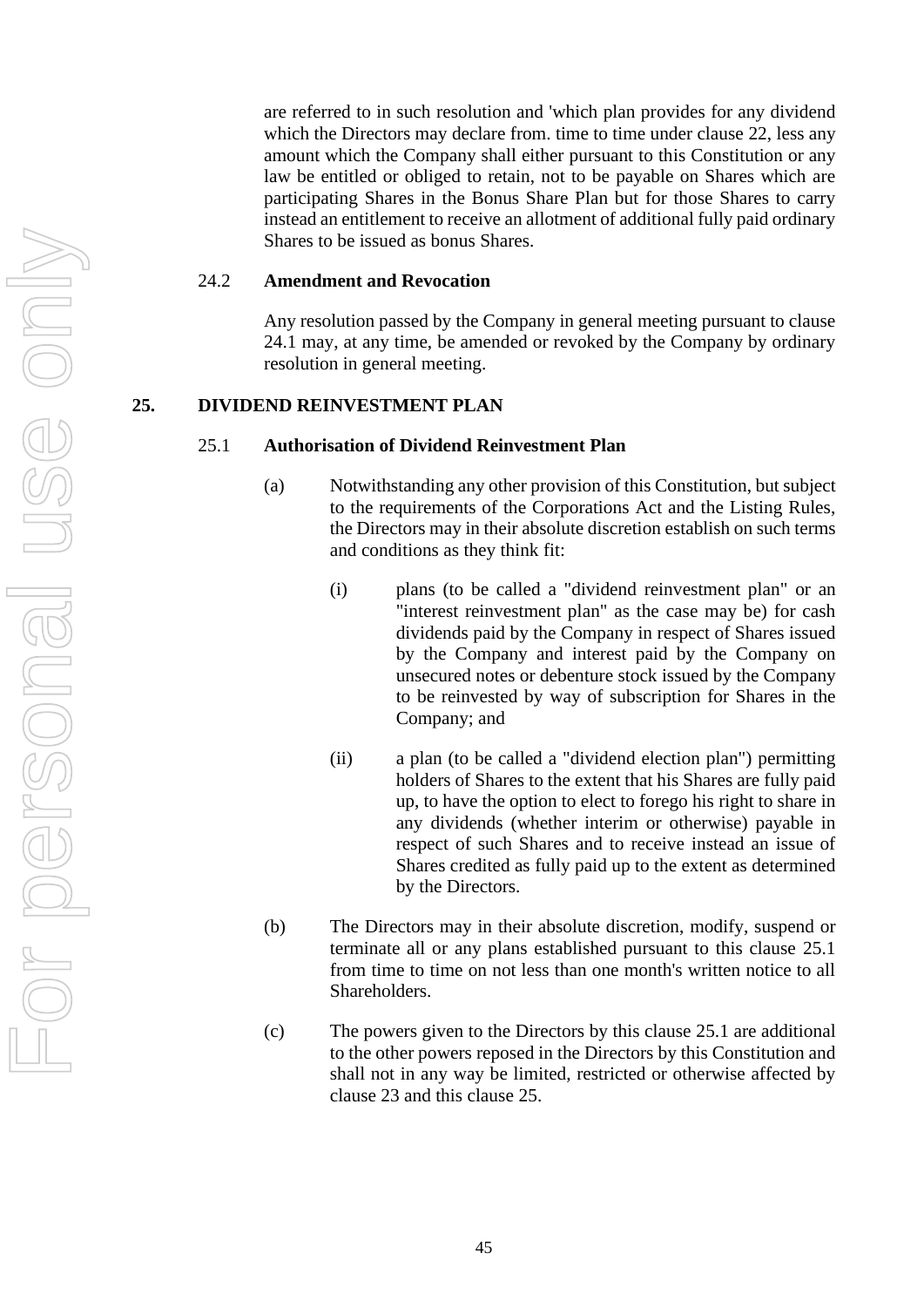## <span id="page-46-7"></span><span id="page-46-1"></span><span id="page-46-0"></span>**26. NOTICES**

## 26.1 **Service**

A notice may be given by the Company to any Shareholder or other person receiving notice under this Constitution either by serving it on the person personally or by sending it by post to the shareholder at the address as shown in the Register of Shareholders or the address supplied by the shareholder to the Company for the giving of notices. Notices to Shareholders whose registered address is outside Australia shall be sent by airmail or by facsimile, or in any other way that ensures it will be received quickly, or where applicable by the means provided for by clause [26.7.](#page-47-5)

## <span id="page-46-2"></span>26.2 **Service by Post**

Where a notice is sent by post, service of the notice shall be deemed to be effected by properly addressing, prepaying and posting a letter containing the notice, and to have been effected, in the case of a notice of a meeting, on the date after the date of its posting and, in any other case, at the time at which the letter would be delivered in the ordinary course of post.

## <span id="page-46-3"></span>26.3 **Service by Facsimile**

Where a notice is sent by facsimile transmission or other electronic means, service of the notice is deemed to be effected by properly addressing and transmitting the facsimile transmission and to have been served on the Business Day following its dispatch.

## <span id="page-46-4"></span>26.4 **Notice to Joint Holders**

A notice may be given by the Company to the joint holders of a Share by giving the notice to the joint holder first named in the Register of Shareholders in respect of the Share.

## <span id="page-46-5"></span>26.5 **Notices to Personal Representatives and Others**

A notice may be given by the Company to a person entitled to a Share in consequence of the death or bankruptcy of a Shareholder by serving it on him or by sending it to him by post addressed to him by name or by the title of representative of the deceased or assignee of the bankrupt, or by any like description, at the address (if any) supplied for the purpose by the person or, if such an address has not been supplied, at the address to which the notice might have been sent if the death or bankruptcy had not occurred.

## <span id="page-46-6"></span>26.6 **Persons Entitled to Notice**

Notice of every general meeting shall be given to:

- (a) every Shareholder;
- (b) every Director or alternate Director;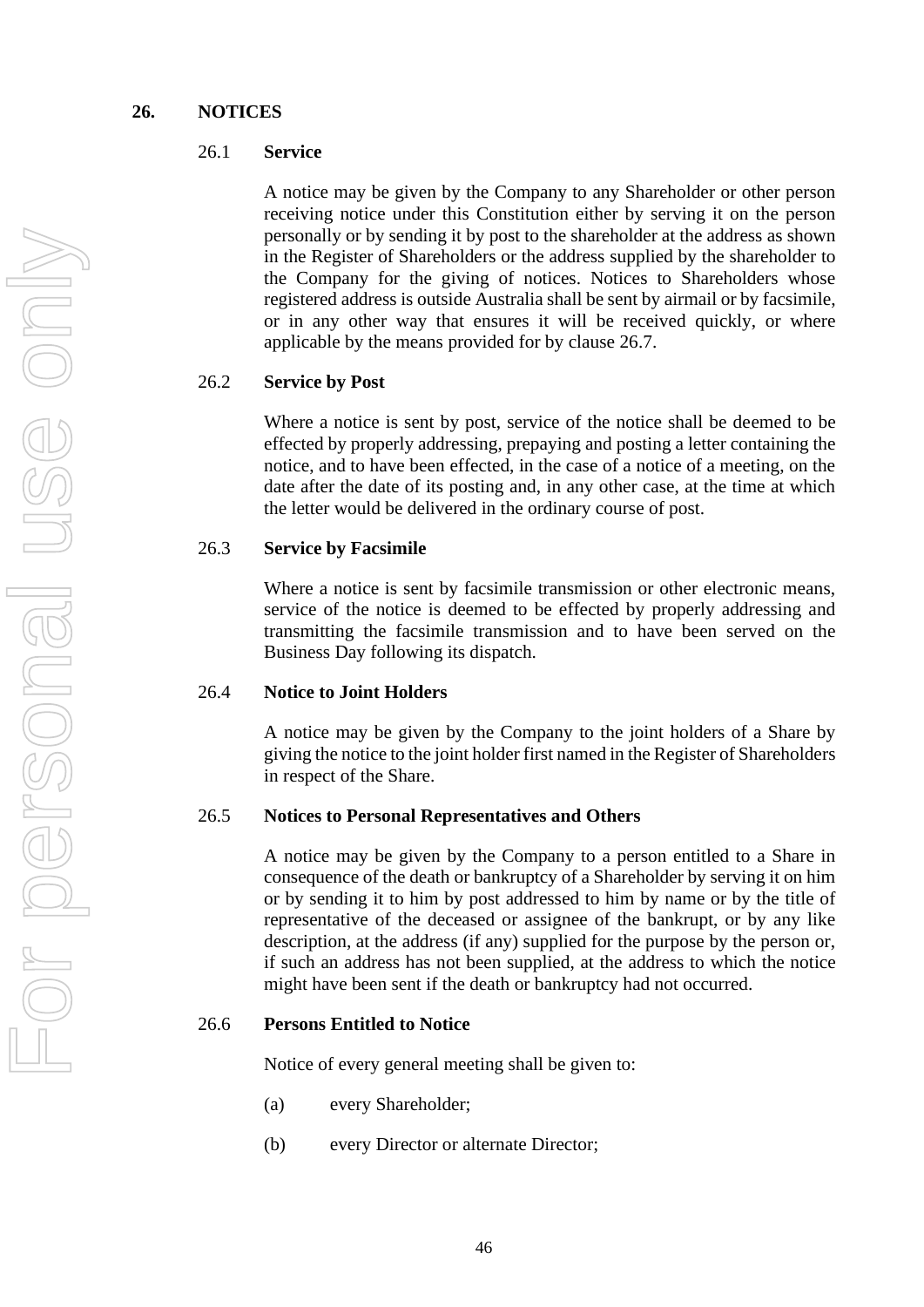- (c) every person entitled to a Share in consequence of the death or bankruptcy of a Shareholder who, but for his death or bankruptcy, would be entitled to receive notice of the meeting;
- (d) the auditor for the time being of the Company; and
- (e) ASX, if the Company is admitted to the Official List of ASX.

No other person is entitled to receive notices of general meetings.

#### <span id="page-47-5"></span><span id="page-47-0"></span>26.7 **Incorrect Address**

Where the Company has bona fide reason to believe that a Shareholder is not known at his registered address, and the Company has subsequently made an enquiry in writing at that address as to the whereabouts of the Shareholder which enquiry either elicits no response or a response indicating that the Shareholder or his present whereabouts are unknown, all future notices will be deemed to be given to such Shareholder if the notice is exhibited in the Registered Office (or, in the case of a member registered on a branch Register, in a conspicuous place in the place where the branch Register of Shareholders is kept) for a period of 48 hours (and shall be deemed to be duly served at the commencement of that period) unless and until the Shareholder informs the Company that he has resumed residence at his registered address or notifies the Company of the new address to which the Company may send him notices

## <span id="page-47-2"></span><span id="page-47-1"></span>**27. WINDING-UP**

## 27.1 **Distribution in Kind**

If the Company is wound up, the liquidator may, with the authority of a special resolution, divide among the Shareholders in kind the whole or any part of the property of the Company, and may for that purpose set such value as he considers fair upon any property to be sb divided, and may determine how the division is to be carried out as between the Shareholders or different classes of Shareholders.

## <span id="page-47-3"></span>27.2 **Trust For Shareholders**

The liquidator may, with the authority of a special resolution, vest the whole or any part of any such property in trustees upon such trusts for the benefit of the contributories as the liquidator thinks fit, but so that no Shareholder is compelled to accept any shares or other securities in respect of which there is any liability.

## <span id="page-47-4"></span>27.3 **Distribution in Proportion to Shares Held**

Subject to the rights of Shareholders (if any) entitled to Shares with special rights in a winding-up, all moneys and property that are to be distributed among Shareholders on a winding-up, shall be so distributed in proportion to the Shares held by them respectively, irrespective of the amount paid-up or credited as paid up on the Shares.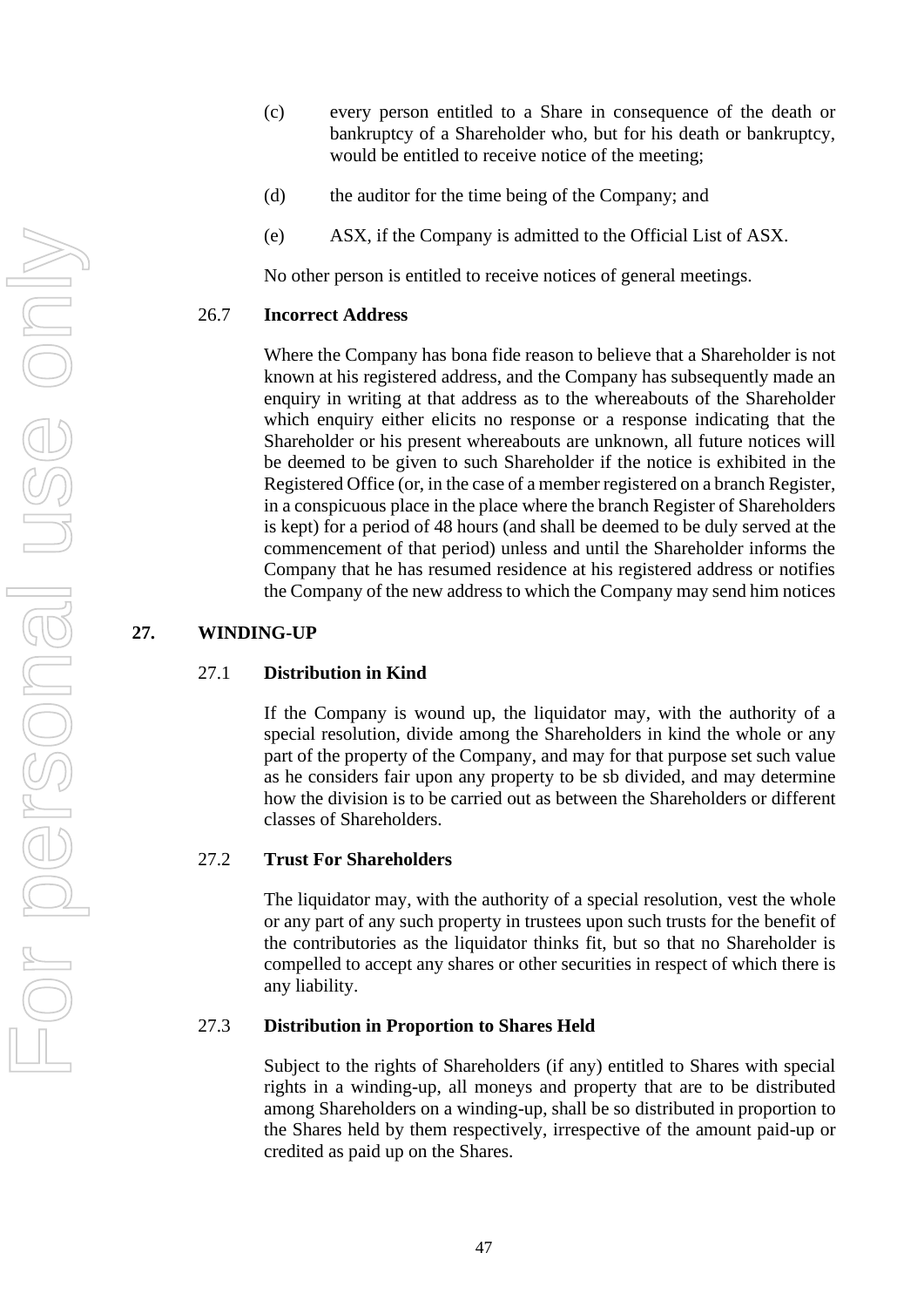## <span id="page-48-5"></span><span id="page-48-1"></span><span id="page-48-0"></span>**28. OFFICERS' AND AUDITOR'S INDEMNITY**

#### 28.1 **Generally**

- (a) Subject to the Corporations Act, every person who from time to time who is or has been an officer or auditor of the Company shall be indemnified for the relevant amount out of the property of the Company against any liability (other than for costs and expenses as referred to in clause [28.1\(b\)](#page-48-4) to another person (other than the Company or a Related Body Corporate) incurred by the person in the person's capacity as, or as a result of the person having been an, officer or auditor of the Company or of a Related Body Corporate in respect of any act or omission whatsoever and howsoever occurring unless the liability is prohibited under Sections 199A(2) or 199A(3).
- <span id="page-48-4"></span>(b) Subject to the Corporations Act, every person who from time to time is or has been an officer or auditor of the Company shall be indemnified for costs and expenses incurred by the person:
	- (i) in defending proceedings, whether civil or criminal, in relation to any act or omission of the person as an officer or auditor of the Company or of a Related Body Corporate in which judgement is given in favour of the person or in which the person is acquitted; or
	- (ii) in connection with an application, in relation to such proceedings, in which the Court grants relief to the person under the Corporations Act.
- (c) For the purposes of this clause [28.1](#page-48-5) "officer" has the same meaning as given to that term in paragraphs (a) and (b) of the definition of "officer" in Section 9 of the Corporations Act.

## <span id="page-48-6"></span><span id="page-48-2"></span>28.2 **Employees' Indemnity**

Subject to the Corporations Act, every person who from time to time is or has been an employee of the Company shall be indemnified for the relevant amount out of the property of the Company against any liability incurred by the person in the person's capacity as, or as a result of the person having, been an employee of the Company or of a Related Body Corporate in respect of any act or omission whatsoever and howsoever occurring or in defending any proceedings, whether civil or criminal unless:

- (a) the liability was incurred by the person through the person's own dishonesty, negligence, default, breach of duty or breach of trust; and
- (b) the Directors consider that the liability was incurred in circumstances which do not justify indemnification.

## <span id="page-48-3"></span>28.3 **Liability**

For the purposes of clauses [28.1](#page-48-5) and [28.2](#page-48-6) "liability" shall include all costs, charges, losses, damages, expenses and liabilities of any kind, including in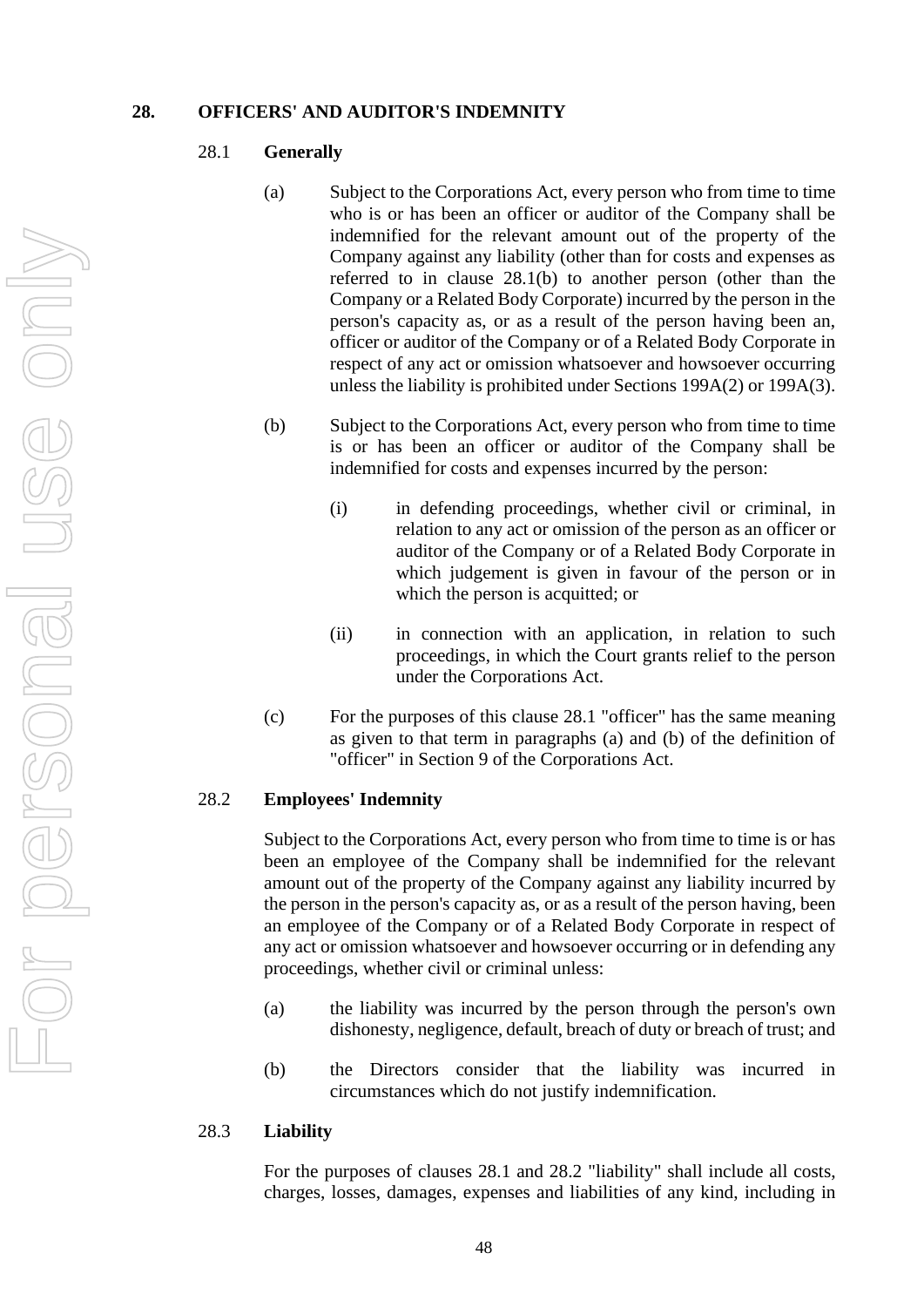particular (without limitation) legal costs incurred in defending any proceedings (whether criminal, civil, administrative or judicial) or appearing before any court, tribunal or government authority.

## <span id="page-49-0"></span>28.4 **Relevant Amount**

For the purposes of clauses [28.1](#page-48-5) and [28.2](#page-48-6) "relevant amount" means the amount of the liability after deducting:

- (a) the amount in respect of which the relevant person is otherwise entitled to be indemnified and is otherwise actually indemnified by another person (including in particular, an insurer under any insurance policy); and
- (b) where the liability is incurred in the conduct of the business of a Related Body Corporate or in the discharge of the duties of the person, in relation to a Related Body Corporate the amount in respect of which the person is entitled to be indemnified and is actually indemnified out of the assets of that Related Body Corporate.

#### <span id="page-49-1"></span>28.5 **Insurance**

The Company may, to the extent permitted by law:

- (a) purchase and maintain insurance; or
- (b) pay or agree to pay a premium for insurance for any person to whom clauses [28.1](#page-48-5) and [28.2](#page-48-6) apply against any liability incurred by the person as an officer or auditor of the Company or of a Related Body Corporate including, but not limited to, a liability for negligence or for reasonable costs and expenses incurred in defending proceedings, whether civil or criminal and whatever their outcome.

## <span id="page-49-3"></span><span id="page-49-2"></span>**29. OVERSEAS SHAREHOLDERS**

#### 29.1 **Overseas Shareholders**

Each Shareholder with a registered address outside Australia acknowledges that, with the approval of ASX, the Company may, in accordance with the Listing Rules, arrange for a nominee to dispose of any of its entitlement to participate in any issue of Shares or Share Options by the Company to Shareholders.

## <span id="page-49-5"></span><span id="page-49-4"></span>**30. LISTING RULES**

## 30.1 **Listing Rules**

If the Company is admitted to the Official List of ASX, the following clauses apply:

(a) Notwithstanding anything contained in this Constitution, if the Listing Rules prohibit an act being done, the act shall not be done.